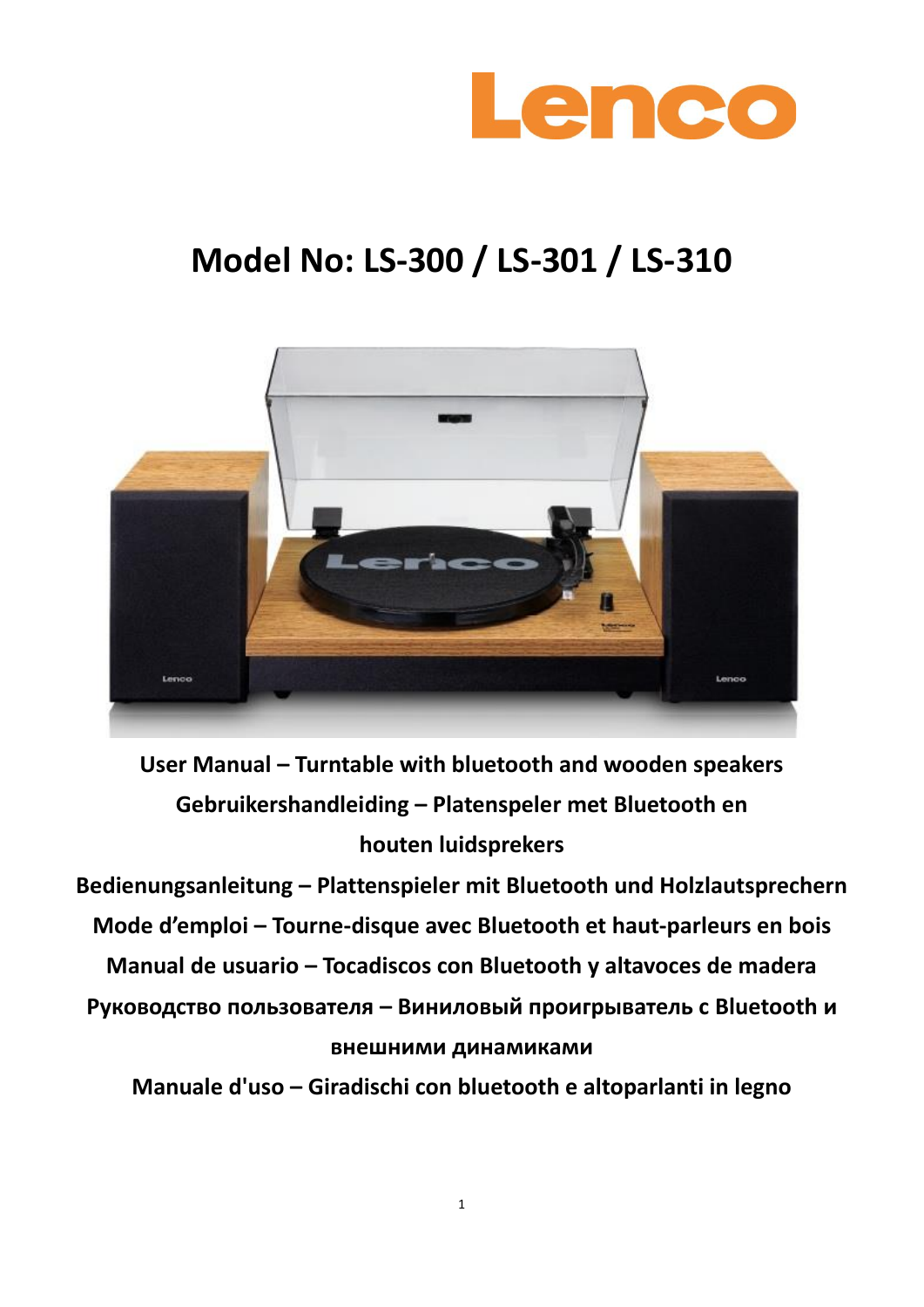Index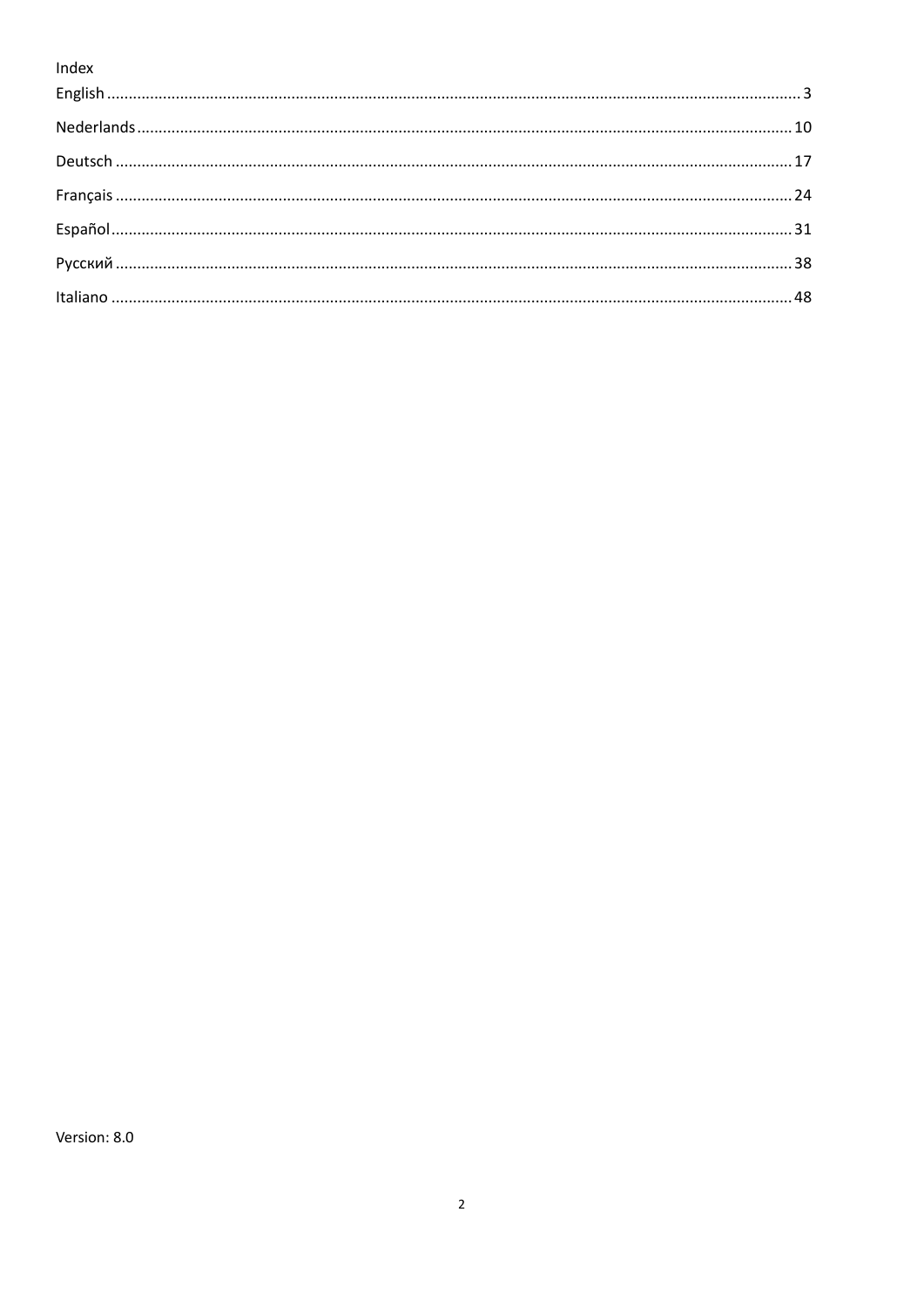#### <span id="page-2-0"></span>English

#### **CAUTION:**

Usage of controls or adjustments or performance of procedures other than those specified herein may result in hazardous radiation exposure.

#### **PRECAUTIONS BEFORE USE**

#### **KEEP THESE INSTRUCTIONS IN MIND:**

- 1. Do not cover or block any ventilation openings. When placing the device on a shelf, leave 5 cm (2") free space around the whole device.
- 2. Install in accordance with the supplied user manual.
- 3. Keep the device away from heat sources such as radiators, heaters, stoves, candles and other heat-generating products or naked flame. The device can only be used in moderate climates. Extremely cold or warm environments should be avoided. Working temperature between 0° and 35°C.
- 4. Avoid using the device near strong magnetic fields.
- 5. Electrostatic discharge can disturb normal usage of this device. If so, simply reset and restart the device following the instruction manual. During file transmission, please handle with care and operate in a static-free environment.
- 6. Warning! Never insert an object into the product through the vents or openings. High voltage flows through the product and inserting an object can cause electric shock and/or short circuit internal parts. For the same reason, do not spill water or liquid on the product.
- 7. Do not use in wet or moist areas such as bathrooms, steamy kitchens or near swimming pools.
- 8. The device shall not be exposed to dripping or splashing and make sure that no objects filled with liquids, such as vases, are placed on or near the apparatus.
- 9. Do not use this device when condensation may occur. When the unit is used in a warm wet room with damp, water droplets or condensation may occur inside the unit and the unit may not function properly; let the unit stand in power OFF for 1 or 2 hours before turning on the power: the unit should be dry before getting any power.
- 10. Although this device is manufactured with the utmost care and checked several times before leaving the factory, it is still possible that problems may occur, as with all electrical appliances. If you notice smoke, an excessive build-up of heat or any other unexpected phenomena, you should disconnect the plug from the main power socket immediately.
- 11. This device must operate on a power source as specified on the specification label. If you are not sure of the type of power supply used in your home, consult your dealer or local power company.
- 12. Keep away from animals. Some animals enjoy biting on power cords.
- 13. To clean the device, use a soft dry cloth. Do not use solvents or petrol based fluids. To remove severe stains, you may use a damp cloth with dilute detergent.
- 14. The supplier is not responsible for damage or lost data caused by malfunction, misuse, modification of the device or battery replacement.
- 15. Do not interrupt the connection when the device is formatting or transferring files. Otherwise, data may be corrupted or lost.
- 16. If the unit has USB playback function, the USB memory stick should be plugged into the unit directly. Don't use an USB extension cable because it can cause interference resulting in failing of data.
- 17. The rating label has been marked on the bottom or back panel of the device.
- 18. This device is not intended for use by people (including children) with physical, sensory or mental disabilities, or a lack of experience and knowledge, unless they're under supervision or have received instructions about the correct use of the device by the person who is responsible for their safety.
- 19. This product is intended for non professional use only and not for commercial or industrial use.
- 20. Make sure the unit is adjusted to a stable position. Damage caused by using this product in an unstable position vibrations or shocks or by failure to follow any other warning or precaution contained within this user manual will not be covered by warranty.
- 21. Never remove the casing of this device.
- 22. Never place this device on other electrical equipment.
- 23. Do not allow children access to plastic bags.
- 24. Only use attachments/accessories specified by the manufacturer.
- 25. Refer all servicing to qualified service personnel. Servicing is required when the device has been damaged in any way, such as the power supply cord or the plug, when liquid has been spilled or objects have fallen into the device, when the device has been exposed to rain or moisture, does not operate normally, or has been dropped.
- 26. Long exposure to loud sounds from personal music players may lead to temporary or permanent hearing loss.
- 27. If the product is delivered with power cable or AC power adaptor:
	- ⚫ If any trouble occur, disconnect the AC power cord and refer servicing to qualified personnel.
		- ⚫ Don't step on or pinch the power adaptor. Be very careful, particularly near the plugs and the cable's exit point. Do not place heavy items on the power adaptor, which may damage it. Keep the entire device out of children's reach! When playing with the power cable, they can seriously injure themselves.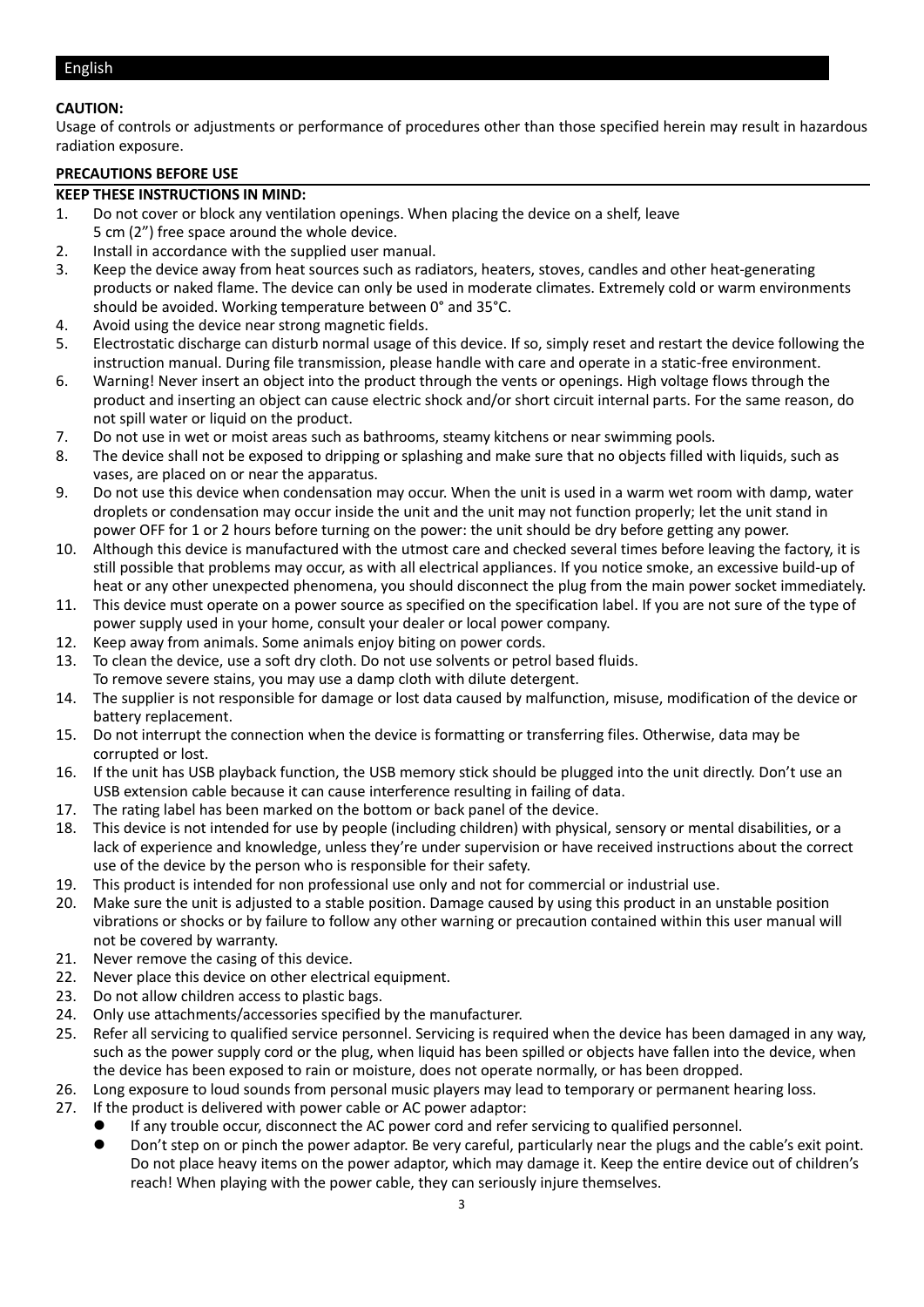- Unplug this device during lightning storms or when unused for a long period.
- ⚫ The socket outlet must be installed near the equipment and must be easily accessible.
- ⚫ Do not overload ac outlets or extension cords. Overloading can cause fire or electric shock.
- ⚫ Devices with class 1 construction should be connected to a main socket outlet with a protective earthed connection.
- ⚫ Devices with class 2 construction do not require a earthed connection.
- ⚫ Always hold the plug when pulling it out of the main supply socket. Do not pull the power cord. This can cause a short circuit.
- ⚫ Do not use a damaged power cord or plug or a loose outlet. Doing so may result in fire or electric shock.
- 28. If the product contains or is delivered with a remote control containing coin/cell batteries:
	- Warning:
		- ⚫ "Do not ingest battery, Chemical Burn Hazard" or equivalent working.
		- [The remote control supplied with] This product contains a coin/button cell battery. If the battery is swallowed, it can cause severe internal burns in just
		- 2 hours and can lead to death.
		- ⚫ Keep new and used batteries away from children. ⚫ If the battery compartment does not close securely, stop using the product and keep it away from children.
		- If you think batteries might have been swallowed or placed inside any part of the body, seek immediate medical attention.
- 29. Caution about the use of Batteries:
	- Danger of explosion if battery is incorrectly replaced. Replace only with the same or equivalent type.
	- ⚫ Battery cannot be subjected to high or low extreme temperatures, low air pressure at high altitude during use, storage or transportation.
	- ⚫ Replacement of a battery with an incorrect type that can result in an explosion or the leakage of flammable liquid or gas.
	- ⚫ Disposal of a battery into fire or a hot oven, or mechanically crushing or cutting of a battery, that can result in an explosion.
	- ⚫ Leaving a battery in an extremely high temperature surrounding environment that can result in an explosion or that leakage of flammable liquid or gas.
	- ⚫ A battery subjected to extremely low air pressure that may result in an explosion or the leakage of flammable liquid or gas.
	- ⚫ Attention should be drawn to the environmental aspects of battery disposal.

# **INSTALLATION**

- Unpack all parts and remove protective material.
- Do not connect the unit to the mains before checking the mains voltage and before all other connections have been made.

# **\*Those instruction are related only to products using power cable or AC power adaptor.**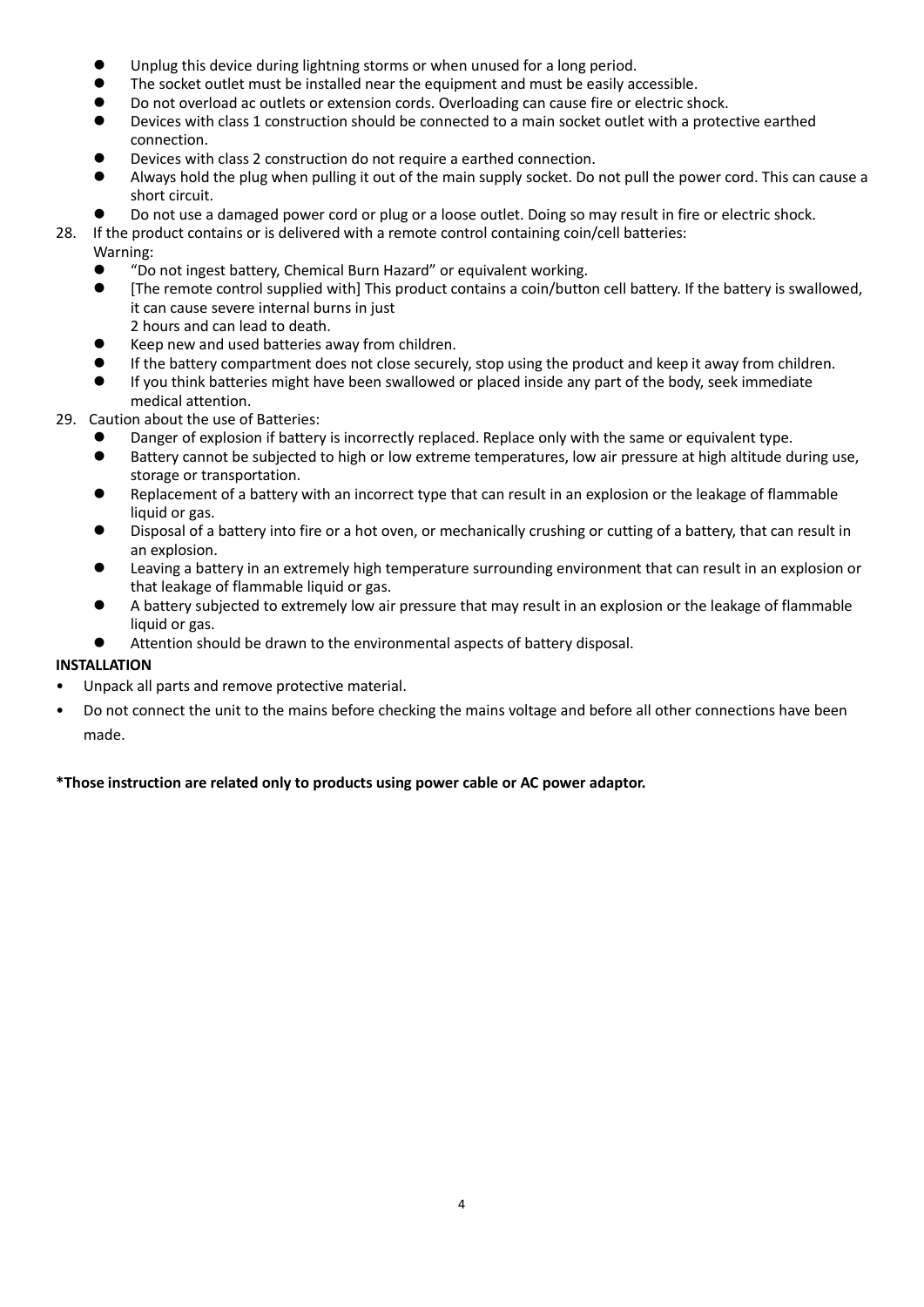

- 1. Lift Lever
- 2. Auto Stop Control Switch
- 3. Speed Selection Switch
- 4. Tone Arm Lock
- 5. Tone Arm
- 6. Power Led Light Indicator
- 7. Volume Control Switch
- 8. Phono Stylus Cartridge
- 9. Turntable Shaft
- 10. Turntable Platter
- 11. Removable Dust Cover
- 12. Hinge
- 13. External Speaker Jacks
- 14. Function Selection Switch
- 15. RCA Output Jack
- 16. Power Adaptor Jack
- 17. Power On/Off Switch
- 18. External Speakers
- 19. Speaker Jacks at External Speaker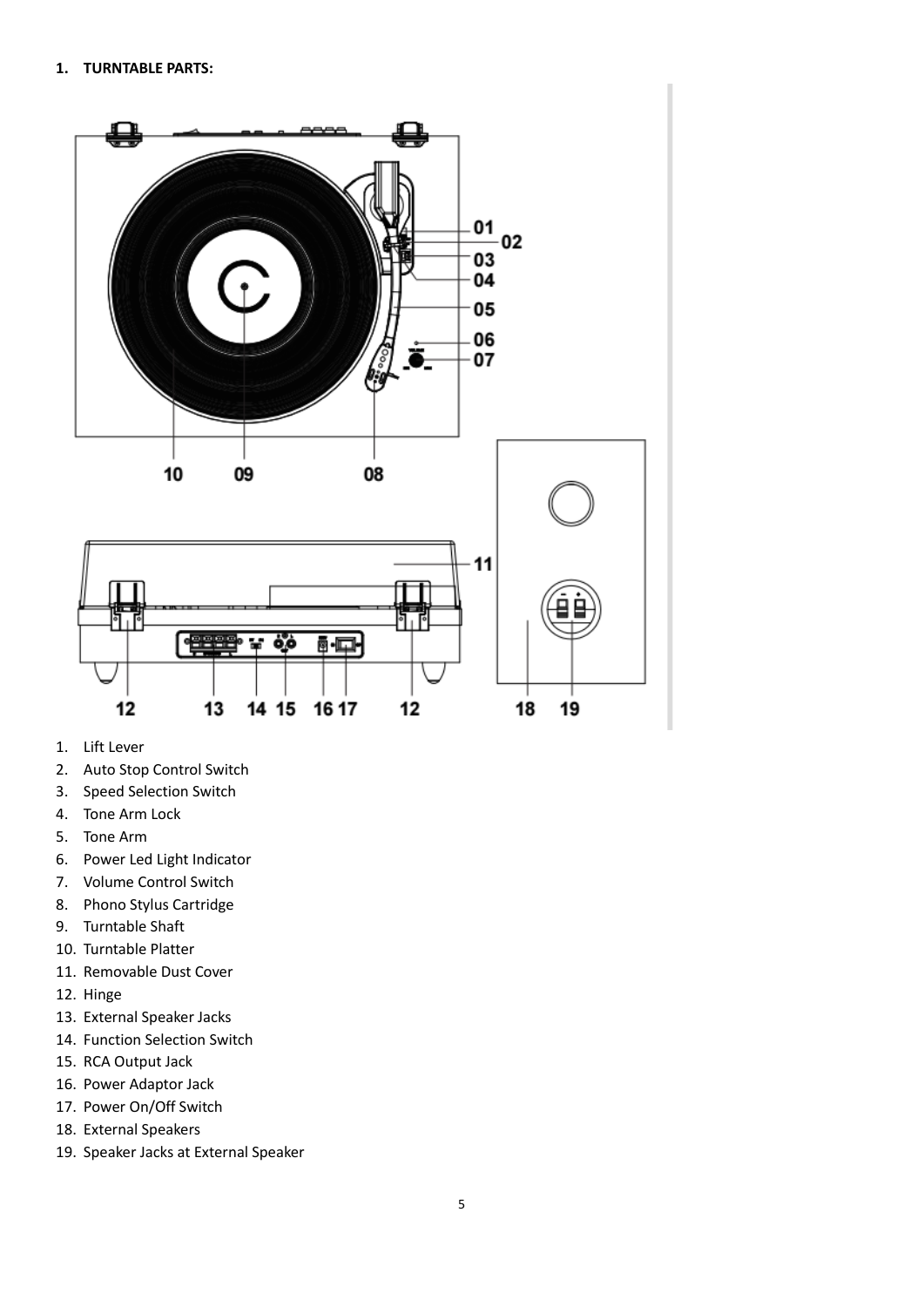#### **SET UP**

An AC/DC adaptor with an output of 12V DC 2.0A is included with this Turntable with Bluetooth and Wooden Speakers. The adaptor is required for operating the unit.

Connect the external speaker cables from the External Speaker Jack on the back of the unit to each speaker.

Note: The external speaker cables are color coded, the red cable is plugged into a red jack on both the unit and speakers (black cable into the black jacks).

Firmly and securely insert the DC plug of the adaptor to the DC IN Jack on the back of the unit.

Plug the adaptor's AC plugs into a power outlet rated at 220-240V AV  $\sim$  50 Hz.

Turn on the unit by switching the Power On/Off Switch to the On position. The Power Led Light Indicator will turn on.

#### **Remark: To avoid Larsen effect or Feedback noise, you can do the following:**

- **1. Put your speakers at minimum distance of 60 cm or more from your turntable**
- **2. Let the dustcover open when you play a record at higher sound volume**

#### **2. Listen to a Record**

- 1. Raise the dust cover
- 2. Slide the Function Selection Switch to the Phono position.
- 3. Turn on the unit by switching the power On/Off switch to On position. The Power Led Light Indicator will light in RED.
- 4. Place a record on the turntable platter and set the player speed to match the record speed.

Note: When playing a single (a 45 rpm record) and/or records with large centre holes, use the 45 rpm adaptor.

Remove the needle cartridge protective cover and unlock the tone arm lock from the tone arm rest. Push the lift lever backward, the tone arm will gently rise up. Gently move the tone arm to the desired position over the record and the turntable platter will begin to rotate when the arm is moved towards it If Auto Stop Control Switch in ON. Release the tone arm onto the turntable by pushing the lift lever forward and the vinyl record will begin to play.

If the Auto Control Switch is turned ON, the record will stop automatically when finished. If Auto Stop Control Switch is turned OFF, the record will NOT stop automatically when finished; you must push the lift lever backward to raise the tone arm and place it back in the rest and then turn off the power to stop the turntable from spinning.

Remark: AUTO STOP function applies to most 33RPM vinyl records. However, for very few vinyl records, it will stop when it does not come to the end, or it will not stop when it comes to the end when AUTO STOP is ON.

# **3. Listen to Bluetooth**

An external device with Bluetooth Connectivity can be wirelessly connected to this Turntable using the Bluetooth function.

- 1. Turn on the unit by switching the Power On/Off Switch to the On Position.
- 2. Turn the Function Selection Switch to the BT(Bluetooth) position, the Power Led Light Indicator will begin to flash BLUE.
- 3. Turn your external device's Bluetooth Setting ON. Wait a moment, then look for the Bluetooth pairing name "Lenco LS-300/301/310"
- 4. Select the Bluetooth pairing name, to connect the unit. Once connected, the BLUE Led light will stop flashing.
- 5. You are now connected to your external device via Bluetooth
- 6. The best is to put the **volume** level on your Bluetooth device (**smartphone or tablet**) on the **maximum** and adjust the desired listening volume with your turntable volume control switch (07).
- 7. Connect the RCA Output Jack to the external speaker system with the RCA cable (not provided) to enjoy vinyl records music on your speaker system.

**Re-mark: The LS-300/301/310 will go automatically in standby position if there is no audio signal (record or Bluetooth) during 20 minutes (-4/+5 minutes) and that end user should power OFF and ON again on the backside to wake up from the Standby position.**

In Bluetooth mode, to avoid that the LS-300/301/310 is switching off after 20 minutes (for energy saving (ERP2 directive)), you better put the volume of your smartphone or tablet (streaming music to the turntable) at maximum and control the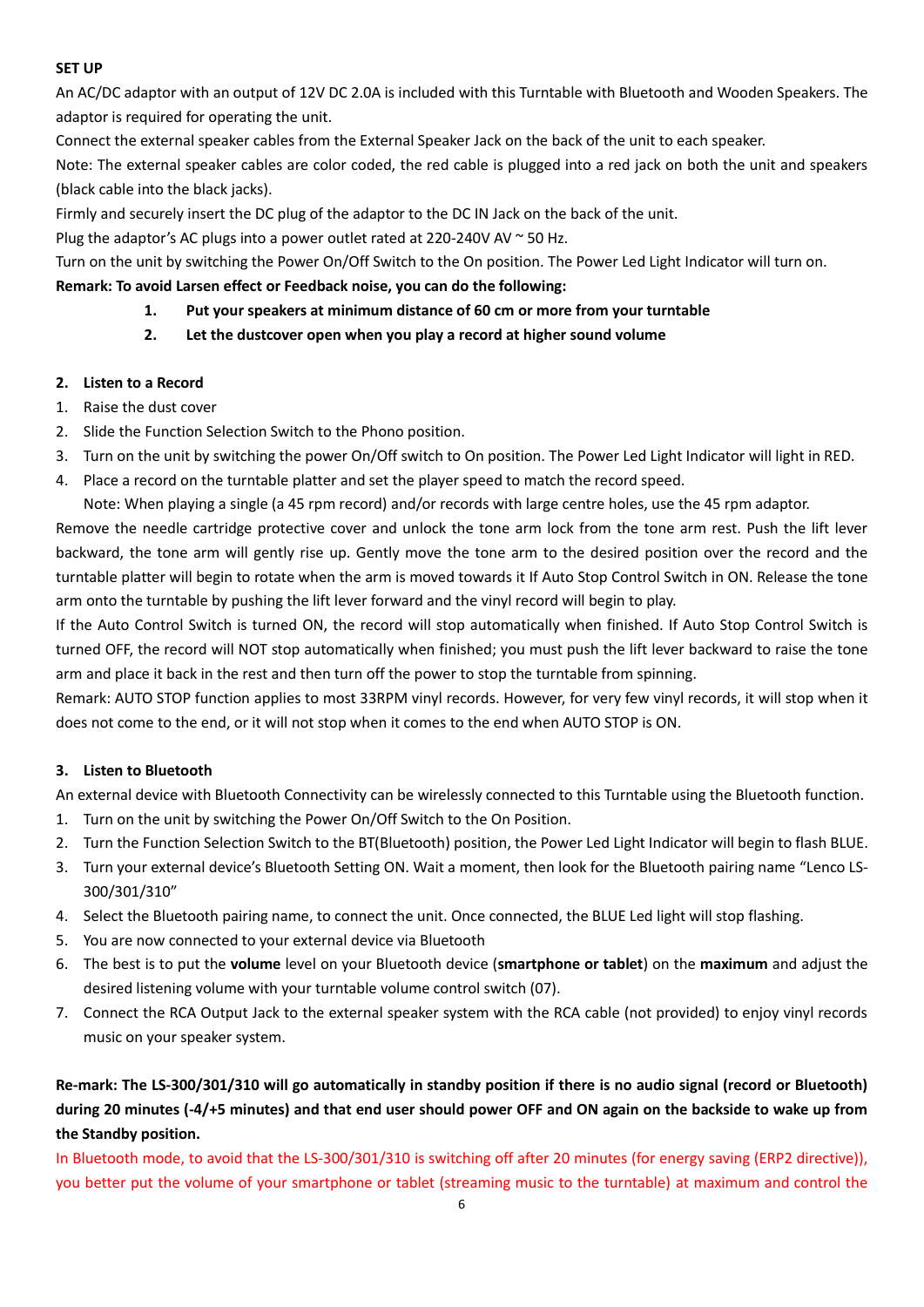#### volume with the rotating button of the turntable.

"This product has a bluetooth **reception** function, **you can not transmit any bluetooth sound with it**: this means that you can receive wirelessly a bluetooth sound signal from an external source like a smartphone."

| Lenco                         |                                                        |
|-------------------------------|--------------------------------------------------------|
| Turntable                     | LS-300/301/310                                         |
| Type                          | Belt drive full manual                                 |
| <b>Drive Motor</b>            | DC motor                                               |
| Speed                         | 33 1/3 rpm, 45 rpm                                     |
| Wow and flutter               | ≤0.35%                                                 |
| Turntable platter             | 300mm                                                  |
| Cartridge                     |                                                        |
| Type                          | N-40/Audio Technica AT3600                             |
| Stylus                        | $0.6$ mil                                              |
| <b>Optimum Tracking force</b> | 3.5 grams                                              |
| Output                        | 2.5mV±3dB 1KHz                                         |
| Frequency response            | OdB±3dB 10KHz                                          |
| Crosstalk                     | 18dB or more 1KHz                                      |
| Signal-to-noise ratio(S/N)    | 40dB                                                   |
| General                       |                                                        |
| <b>ADAPTOR</b>                | input AC100-240V~50/60Hz 1.2A                          |
|                               | output DC12V-2A                                        |
| <b>PRODUCT</b>                | <b>DC12V-2A</b>                                        |
| Audio Output (Line Out)       | 400-600mv                                              |
| <b>Power Consumption</b>      | 24W                                                    |
| Dimension                     | 424x331x160mm for main unit; 140x177x230mm for speaker |
| Weight                        | approx.6.9KGS LS-300/301/310                           |

# **Power supply adaptor**

**Manufacturer: Dongguan Liyang Electrical Technology Co., Ltd**

**Model number: LY024SPS-120200Z**

**Use only the power supply listed in the user instructions**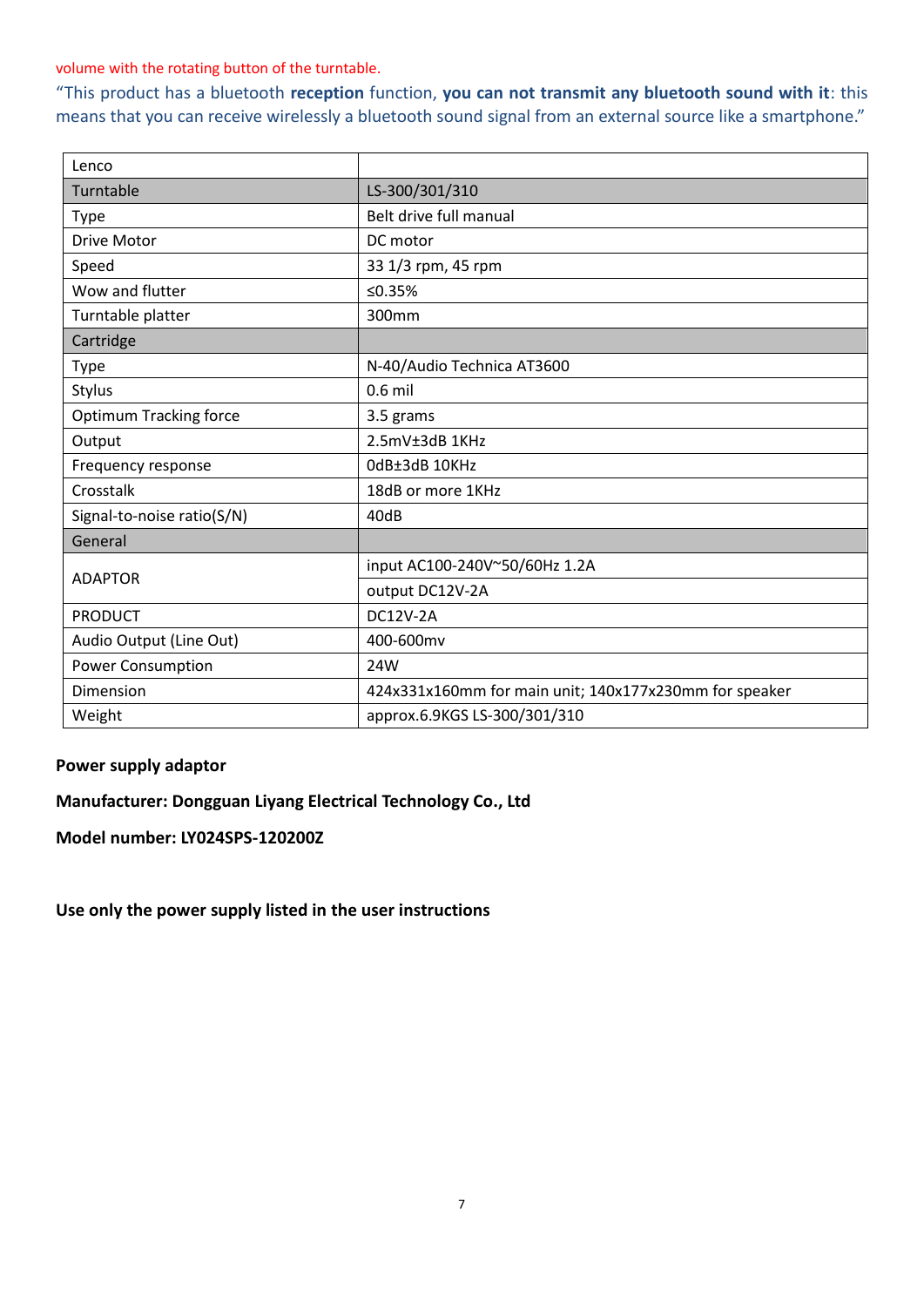| Information                                  | Value and and precision           |
|----------------------------------------------|-----------------------------------|
| Manufacturers name or trade mark, commercial | <b>Dongguan Liyang Electrical</b> |
| registration and address                     | <b>Technology Co., Ltd</b>        |
|                                              | Zone A, 2/F, Building D,          |
|                                              | Chuangfu Industrial Zone, Dakan   |
|                                              | Village, Huangjiang Town,         |
|                                              | 523750, Dongguan City,            |
|                                              | Guangdong, China                  |
| Model Identifier                             | LY024SPS-120200Z                  |
| Input voltage                                | 120-240V                          |
| Input AC frequency                           | 50-60Hz                           |
| Output voltage                               | <b>DC 12V</b>                     |
| Output current                               | 2A                                |
| <b>Output Power</b>                          | 24W                               |
| Average active efficiency                    | 87.89%                            |
| Efficiency at low load (10%)                 | 82.77%                            |
| No load Power consumption                    | 0.08                              |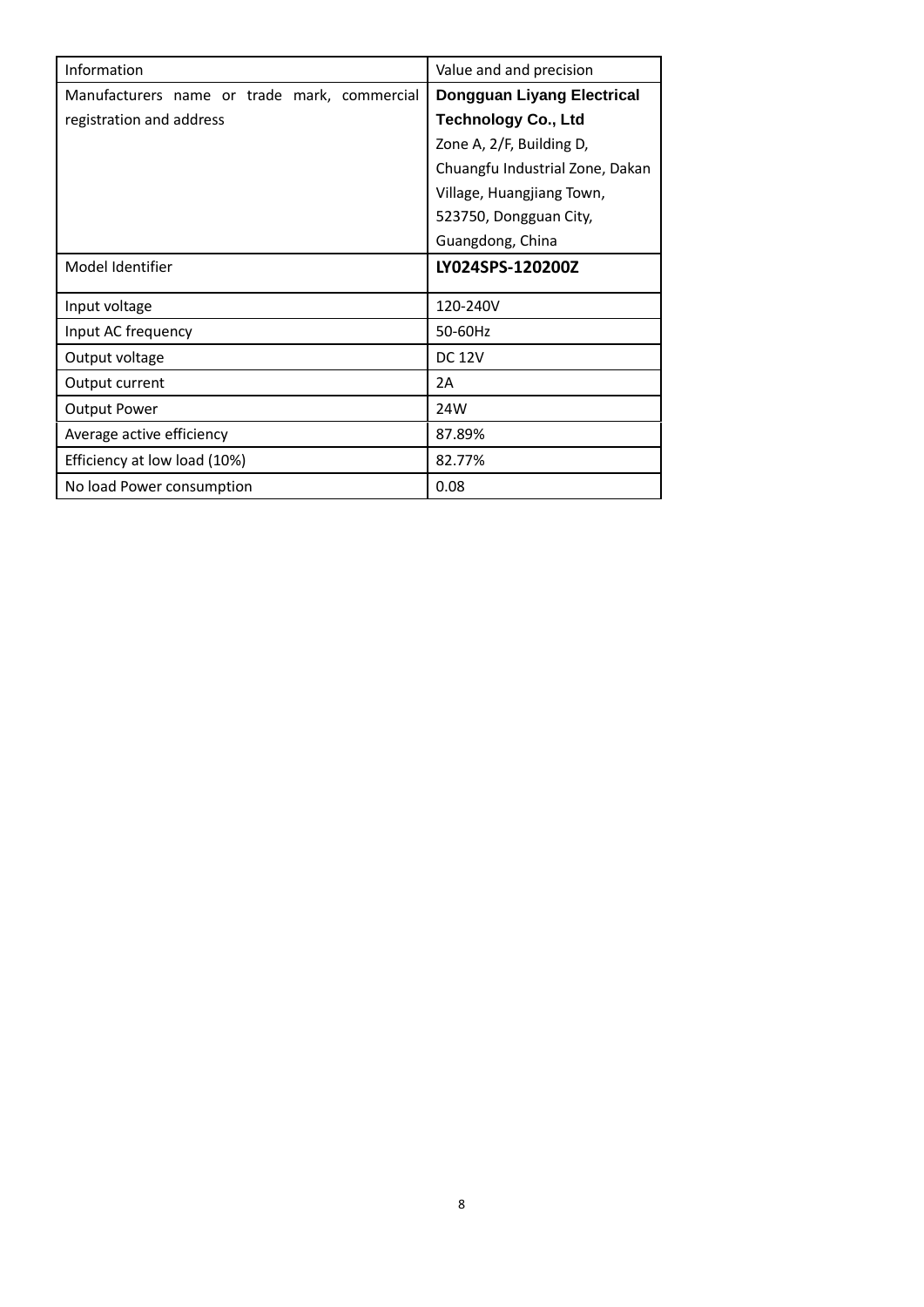#### **1. Guarantee**

Lenco offers service and warranty in accordance to European law, which means that in case of repairs (both during and after the warranty period) you should contact your local dealer.

Important note: It is not possible to send products that need repairs to Lenco directly.

Important note: If this unit is opened or accessed by a non-official service center in any way, the warranty expires.

This device is not suitable for professional use. In case of professional use, all warranty obligations of the manufacturer will be voided.

#### **2. Disclaimer**

Updates to Firmware and/or hardware components are made regularly. Therefore some of the instruction, specifications and pictures in this documentation may differ slightly from your particular situation. All items described in this guide for illustration purposes only and may not apply to particular situation. No legal right or entitlements may be obtained from the description made in this manual.

#### **3. Disposal of the Old Device**



This symbol indicates that the relevant electrical product or battery should not be disposed of as general household waste in Europe. To ensure the correct waste treatment of the product and battery, please dispose them in accordance to any applicable local laws of requirement for disposal of electrical equipment or batteries. In so doing, you will help to conserve natural resources and improve standards of environmental protection in treatment and disposal of electrical waste (Waste Electrical and Electronic Equipment Directive).

#### **4. CE Marking**

Hereby, Commaxx B.V. Wiebachstraat 37, 6466 NG Kerkrade, The Netherlands, declares that this product is in compliance with the essential EU directive requirements.

The declaration of conformity may be consulted vi[a techdoc@commaxxgroup.com](mailto:techdoc@commaxxgroup.com)



#### **5. Service**

For more information and helpdesk support, please visit [www.lenco.com](http://www.lenco.com/) Commaxx B.V. Wiebachstraat 37, 6466 NG Kerkrade, The Netherlands.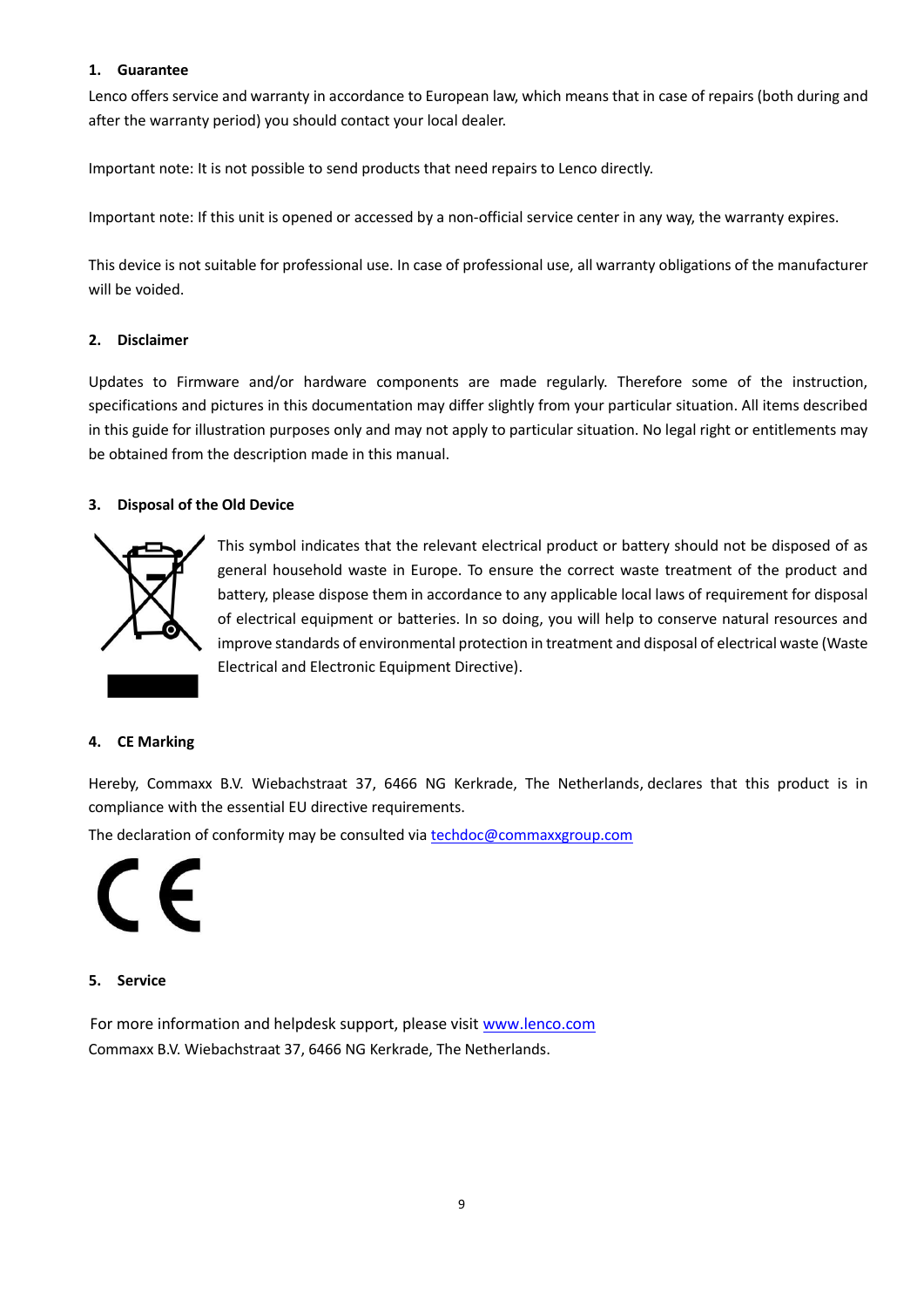#### <span id="page-9-0"></span>Nederlands

#### **LET OP:**

Het gebruik van afstandsbedieningen of aanpassingen of de uitvoering van procedures die niet in dit document zijn gespecificeerd, kan leiden tot gevaarlijke blootstelling aan straling.

#### **VOORZORGSMAATREGELEN VOOR GEBRUIK**

#### **ONTHOUD DE VOLGENDE INSTRUCTIES:**

- 1. Bedek of blokkeer de ventilatieopeningen niet. Wanneer u het apparaat op een schap plaatst, dient u 5 cm (2") vrije ruimte rondom het gehele apparaat te behouden.
- 2. Installeer het product volgens de meegeleverde gebruikershandleiding.
- 3. Houd het apparaat uit de buurt van hittebronnen, zoals radiatoren, verwarmingen, kachels, kaarsen en andere hittegenererende producten of open vuur. Het apparaat kan alleen worden gebruikt in een gematigd klimaat. Extreem koude of warme omgevingen dienen te worden vermeden. Het bedrijfstemperatuurbereik ligt tussen 0 °C en 35 °C.
- 4. Gebruik dit apparaat niet in de buurt van krachtige magnetische velden.
- 5. Elektrostatische ontlading kan normaal gebruik van dit apparaat verstoren. U hoeft het apparaat in dit geval slechts te resetten en opnieuw op te starten volgens de gebruikershandleiding. Wees voorzichtig tijdens bestandsoverdracht en gebruik het product in een omgeving zonder statische interferentie.
- 6. Waarschuwing! Steek nooit een voorwerp via de ventilatie- of andere openingen in het product. Er is hoogspanning in het product aanwezig en als u er een object insteekt, kan dat een elektrische schok veroorzaken en/of kortsluiting in de interne onderdelen. Mors om dezelfde reden geen water of vloeistof op het product.
- 7. Gebruik het toestel niet in vochtige ruimtes, zoals badkamers, stomende keukens of in de buurt van zwembaden.
- 8. Het apparaat mag niet worden blootgesteld aan druppels en spetters en zorg ervoor dat er geen met vloeistof gevulde voorwerpen, zoals vazen, op of in de buurt van het apparaat worden geplaatst.
- 9. Gebruik dit apparaat niet wanneer condensatie kan optreden. Wanneer het apparaat in een warme, natte ruimte wordt gebruikt, kunnen zich waterdruppels of condens vormen in het apparaat en kan het apparaat niet goed functioneren. Laat het apparaat 1 of 2 uur uit staan voordat u het inschakelt: het apparaat dient droog te zijn voordat deze stroom ontvangt.
- 10. Alhoewel dit apparaat met grote zorg gefabriceerd en verschillende keren geïnspecteerd is voordat het de fabriek verlaat, is het nog steeds mogelijk dat er problemen optreden, zoals met alle elektrische apparaten. Als u rook, een overmatige hitteontwikkeling of enig ander onverwacht verschijnsel opmerkt, moet u onmiddellijk de stekker van het netsnoer uit het stopcontact halen.
- 11. Dit apparaat moet worden gebruikt met een voedingsbron zoals gespecificeerd op het specificatielabel. Als u twijfelt over het type voeding dat gebruikt wordt in uw huis, raadpleeg dan uw dealer of plaatselijk energiebedrijf.
- 12. Buiten bereik van dieren houden. Sommige dieren kauwen graag op voedingskabels.
- 13. Gebruik een zacht, droog doekje om het apparaat te reinigen. Gebruik geen oplosmiddelen of op benzine gebaseerde vloeistoffen. U kunt een vochtig doekje met verdund schoonmaakmiddel gebruiken om hardnekkige vlekken te verwijderen.
- 14. De leverancier is niet verantwoordelijk voor schade of verloren gegevens veroorzaakt door storing, misbruik, modificatie van het apparaat of batterijvervanging.
- 15. Onderbreek nooit de verbinding wanneer het apparaat formatteert of bestanden overdraagt. De gegevens kunnen anders corrupt of verloren raken.
- 16. Indien het apparaat een USB-afspeelfunctie heeft, moet de USB-geheugenstick rechtstreeks op het apparaat worden aangesloten. Gebruik geen USB-verlengkabel, omdat die kan leiden tot storingen met foutieve gegevens als gevolg.
- 17. Het classificatielabel bevindt zich op de onderkant of het achterpaneel van het apparaat.
- 18. Dit hulpmiddel is niet bedoeld voor gebruik door mensen (inclusief kinderen) met een fysieke, zintuiglijke of mentale handicap, of een gebrek aan ervaring en kennis, tenzij zij toezicht of instructies hebben gekregen over het juiste gebruik van het hulpmiddel door een persoon die verantwoordelijk is voor hun veiligheid.
- 19. Dit product is alleen voor niet-professioneel gebruik bedoeld en niet voor commercieel of industrieel gebruik.
- 20. Verzeker u ervan dat het apparaat in een stabiele positie staat opgesteld. Schade die wordt veroorzaakt door het gebruik van dit product in een onstabiele positie, trillingen of schokken of het niet opvolgen van de waarschuwingen of voorzorgsmaatregelen in deze gebruikershandleiding wordt niet gedekt door de garantie.
- 21. Verwijder nooit de behuizing van dit apparaat.
- 22. Plaats dit apparaat nooit op andere elektrische apparatuur.
- 23. Geef kinderen geen gelegenheid in aanraking met plastic zakken te komen.
- 24. Gebruik uitsluitend uitbreidingen/accessoires gespecificeerd door de fabrikant.
- 25. Laat alle reparaties over aan gekwalificeerd onderhoudspersoneel. Onderhoud is nodig als het apparaat is beschadigd, bijvoorbeeld als de voedingskabel of de stekker is beschadigd, als er vloeistof op het apparaat is gemorst, als er voorwerpen in het apparaat zijn gevallen, als het apparaat is blootgesteld aan regen of vocht, als het apparaat niet normaal werkt of als het is gevallen.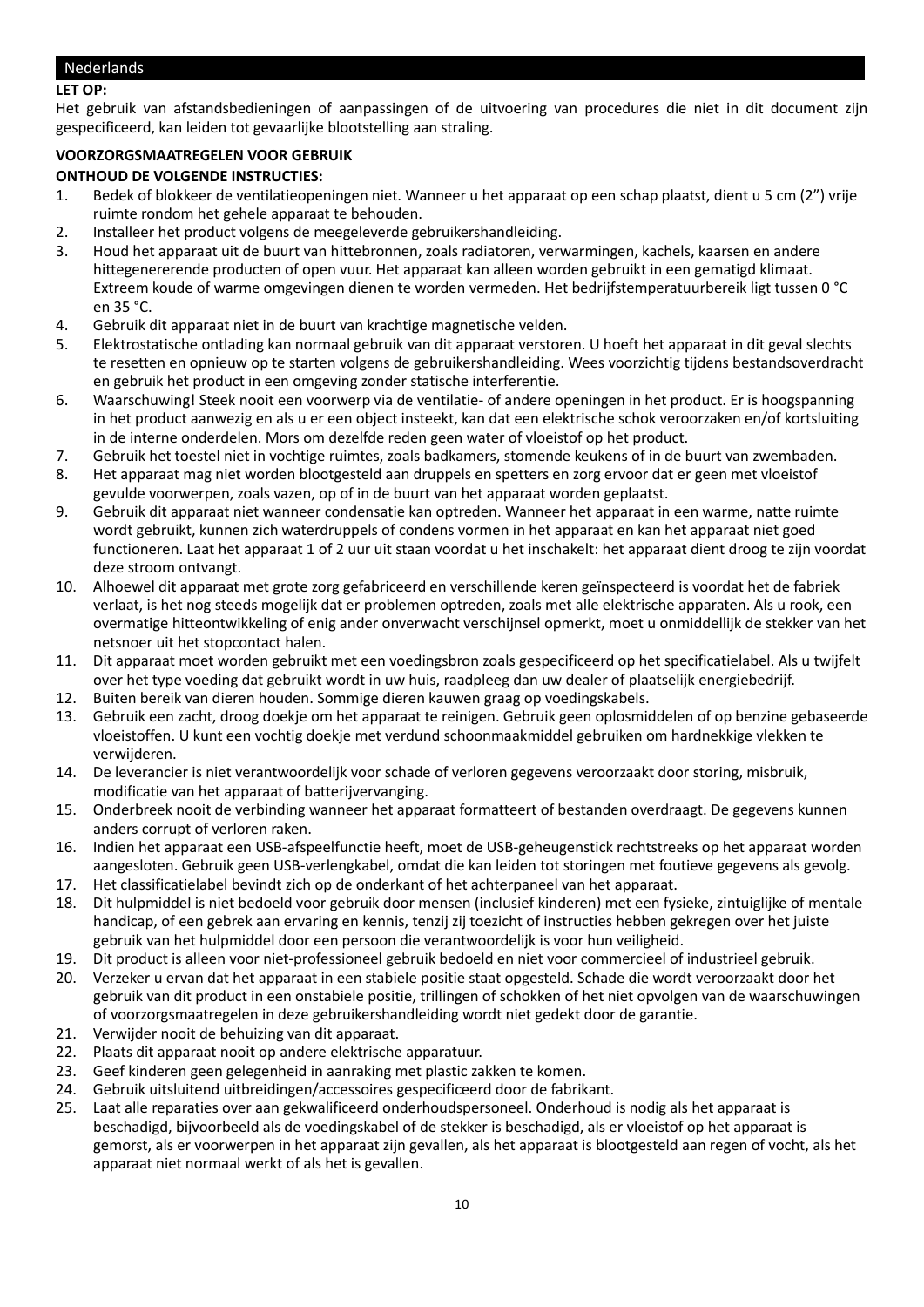- 26. Langdurige blootstelling aan harde geluiden van persoonlijke muziekspelers kan leiden tot tijdelijk of permanent gehoorverlies.
- 27. Als het product wordt geleverd met voedingskabel of wisselstroomvoedingsadapter:
	- ⚫ Als er zich problemen voordoen, moet u de voedingskabel loskoppelen en het ter onderhoud aanbieden aan gekwalificeerd personeel.
	- ⚫ Nooit op de voedingsadapter stappen of deze indrukken. Wees zeer voorzichtig, vooral in het gebied rond de stekkers en de kabelaansluitingen. Plaats geen zware voorwerpen op de voedingsadapter, om beschadiging ervan te voorkomen. Houd het gehele apparaat buiten bereik van kinderen! Wanneer kinderen met de voedingskabel spelen, kunnen zij ernstig letsel oplopen.
	- ⚫ Haal de stekker uit het stopcontact tijdens onweer of wanneer u deze langere tijd niet gebruikt.
	- ⚫ Het stopcontact moet in de buurt van de apparatuur zijn geïnstalleerd en eenvoudig te bereiken zijn.
	- ⚫ Laat AC-stopcontacten of verlengsnoeren nooit overbelast raken. Overbelasting kan brand of een elektrische schok veroorzaken.
	- ⚫ Apparaten met een Klasse 1 structuur dienen te worden aangesloten op een stopcontact met een beschermende aardverbinding.
	- ⚫ Apparaten met een Klasse 2 structuur vereisen geen aardverbinding.
	- ⚫ Houd altijd de stekker vast wanneer u deze uit het stopcontact trekt. Trek nooit aan de voedingskabel. Dit kan tot een kortsluiting leiden.
	- ⚫ Gebruik nooit een beschadigde voedingskabel of stekker of een los stopcontact. Dit vormt namelijk een risico op brand of elektrische schokken.
- 28. Indien het product knoopcelbatterijen bevat of wordt geleverd met een afstandsbediening die knoopcelbatterijen bevat:

Waarschuwing:

- ⚫ "Batterij niet inslikken, chemisch brandgevaar" of gelijkwaardige werking.
- ⚫ De meegeleverde afstandsbediening bevat een knoopcelbatterij. Als de batterij wordt ingeslikt, kan deze in slechts 2 uur ernstige interne brandwonden veroorzaken en tot de dood leiden.
- ⚫ Houd nieuwe en gebruikte batterijen buiten bereik van kinderen.
- ⚫ Als de batterijhouder niet goed kan worden gesloten, dient u het product niet meer te gebruiken en buiten bereik van kinderen te houden.
- ⚫ Als u denkt dat batterijen zijn ingeslikt of binnenin een willekeurig lichaamsdeel terecht zijn gekomen, dient u onmiddellijk medische hulp te zoeken.
- 29. Waarschuwing m.b.t. het gebruik van batterijen:
	- ⚫ Als de batterij onjuist wordt geplaatst, bestaat er explosiegevaar. Vervang de batterij alleen door een zelfde of vergelijkbare soort batterij.
	- ⚫ Stel de batterij niet bloot aan extreem hoge of lage temperaturen of een lage luchtdruk op grote hoogte tijdens gebruik, opslag of transport.
	- ⚫ Vervanging van een batterij door een incorrect type kan leiden tot een ontploffing of de lekkage van ontvlambare vloeistoffen of gas.
	- ⚫ Het weggooien van een batterij in het vuur of een hete oven, of het mechanisch verpletteren of insnijden van een batterij, kan leiden tot een explosie.
	- ⚫ Het achterlaten van een batterij in een omgeving met extreem hoge temperaturen kan leiden tot een explosie of het lekken van brandbare vloeistof of gas.
	- ⚫ Een batterij die aan een extreem lage luchtdruk wordt blootgesteld, kan leiden tot een explosie of het lekken van brandbare vloeistof of gas.
	- ⚫ Aandacht voor het milieu is nodig bij het verwijderen van de batterijen.

#### **INSTALLATIE**

- Pak alle onderdelen uit en verwijder de beschermende materialen.
- Sluit het apparaat niet aan op het stopcontact, voordat u de netspanning hebt gecontroleerd en voordat alle andere aansluitingen zijn gemaakt.

# \***deze instructies zijn enkel van toepassing voor producten met een voedingskabel of een AC voedingsadapter.**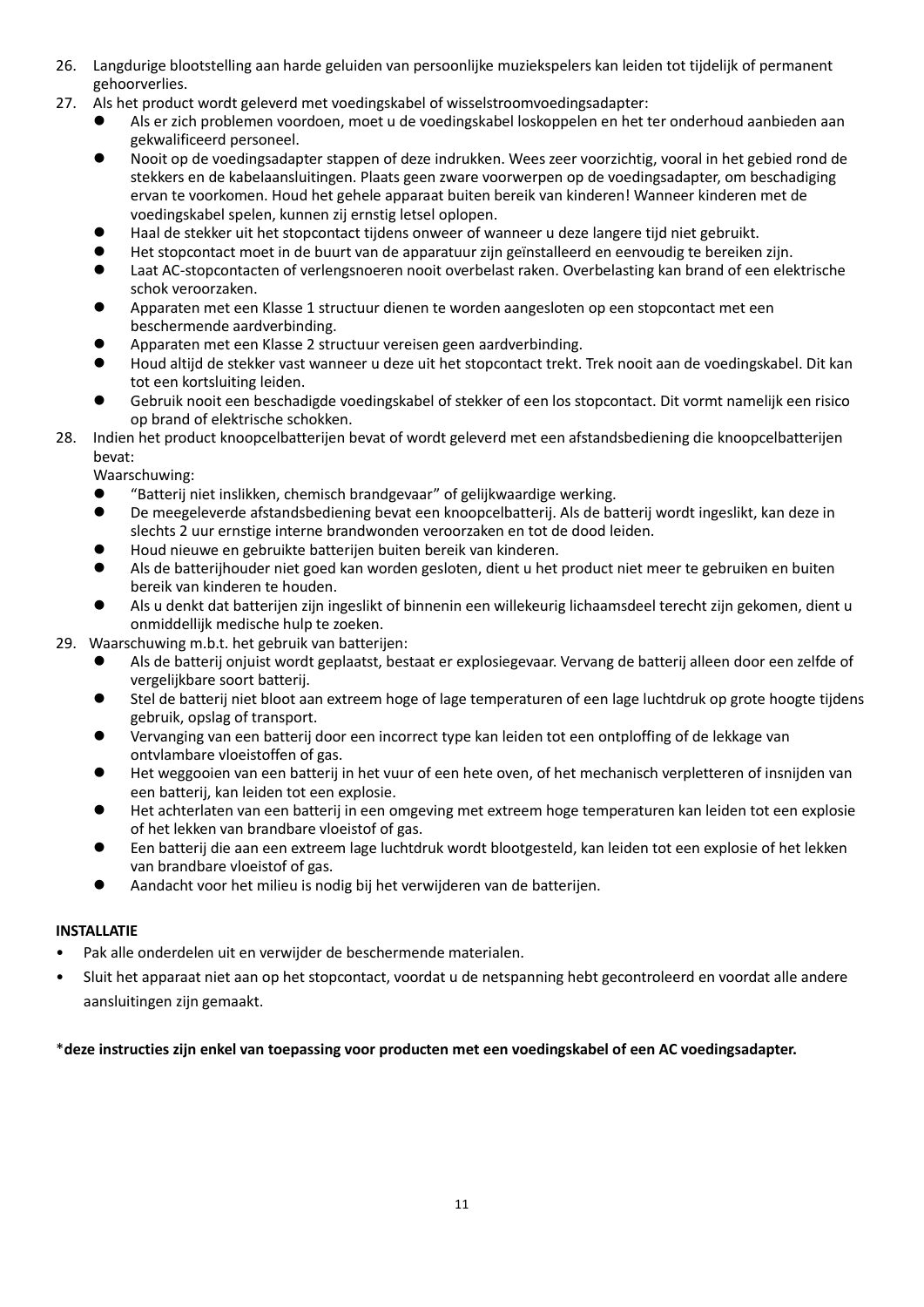

- 1. Hendel
- 2. Aan/uitschakelaar automatisch stoppen
- 3. Snelheidskeuzeschakelaar
- 4. Toonarmvergrendeling
- 5. Toonarm
- 6. Led-voedingslampje
- 7. Volumeknoppen
- 8. Naaldelement
- 9. As
- 10. Draaitafelplateau
- 11. Verwijderbare stofkap
- 12. Scharnier
- 13. Aansluitingen externe luidspreker
- 14. Functiekeuzeschakelaar
- 15. RCA-uitgang
- 16. Voedingsaansluiting
- 17. Schakelaar Aan-/Uitzetten
- 18. Externe luidsprekers
- 19. Luidsprekeraansluitingen op externe luidspreker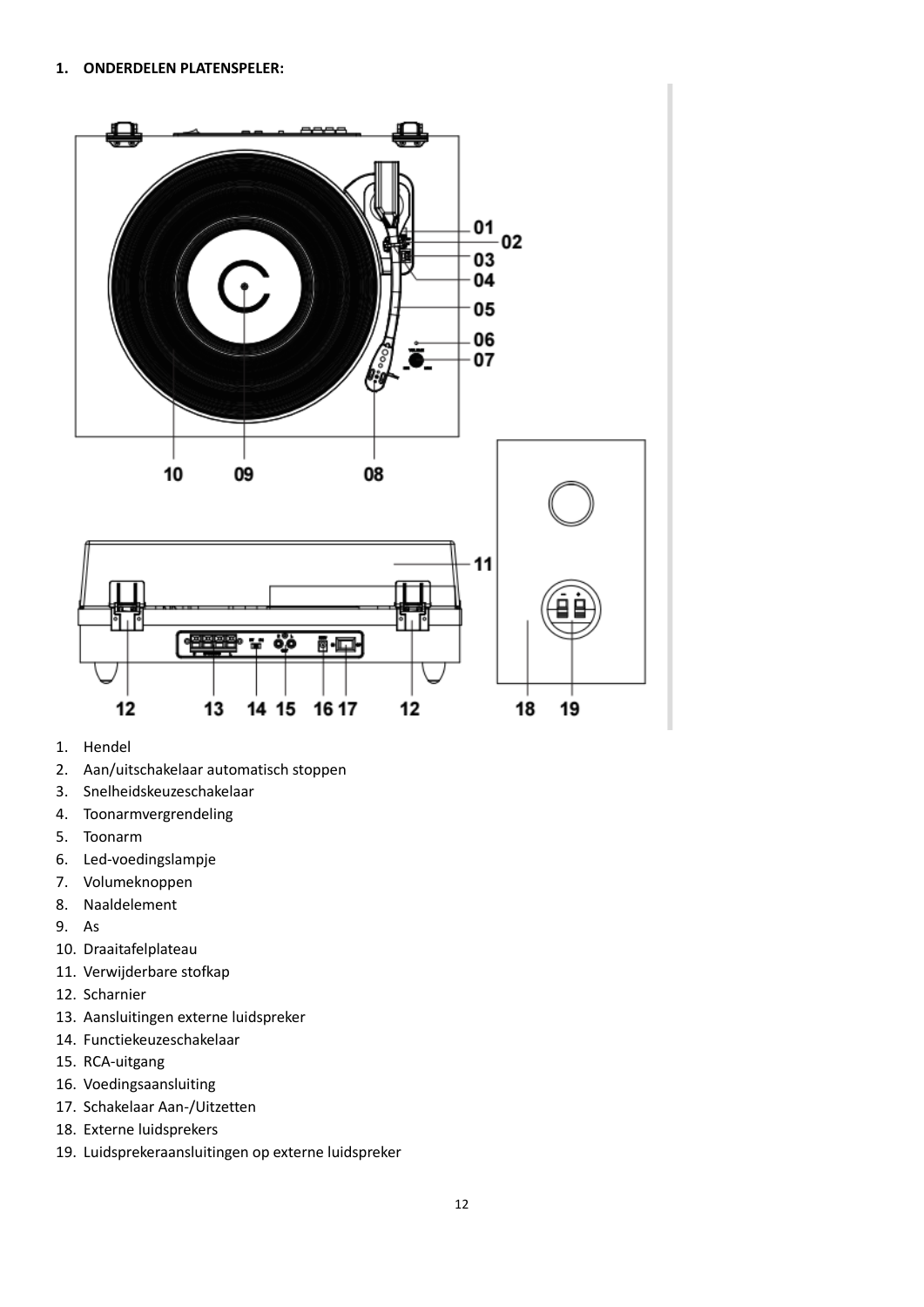#### **INSTELLING**

Een AC/DC-adapter met een uitgang van 12 V DC 2,0 A is inbegrepen bij deze Draaitafel met Bluetooth en houten luidsprekers. De adapter is nodig om het apparaat te kunnen gebruiken.

Verbind de kabels van de externe luidspreker met de externe luidsprekeraansluiting aan de achterkant van het apparaat en met elke luidspreker.

Opmerking: De kabels van de externe luidspreker hebben een kleurcode, de rode kabel wordt aangesloten op de rode aansluiting van zowel het apparaat als de luidsprekers (zwarte kabel op de zwarte aansluitingen).

Steek de gelijkstroomstekker van de adapter stevig in de DC IN-aansluiting aan de achterkant van het apparaat.

Steek de wisselstroomstekker van de adapter in een stopcontact van 220-240 V AV ~ 50 Hz.

Zet het apparaat aan door de Aan-/Uitschakelaar in de stand AAN te zetten. Het Led-voedingslampje gaat aan.

**Opmerking: Om het larsen-effect of de audiofeedback te voorkomen, kunt u het volgende doen:**

- **1. Plaats uw luidsprekers op een minimale afstand van 60 cm of meer van uw platenspeler**
- **2. Laat de stofkap open als u een plaat afspeelt bij een hoger geluidsvolume**

#### **2. Naar een plaat luisteren**

- 1. Open de stofkap
- 2. Schuif de Functiekeuzeschakelaar in de stand Phono.
- 3. Zet het apparaat aan door de Aan-/Uitschakelaar in de stand AAN te zetten. Het Led-voedingslampje gaat ROOD branden.
- 4. Leg een plaat op de draaitafel en stel de snelheid in overeenkomstig de snelheid die op de plaat staat aangegeven. Opmerking: Bij het afspelen van een single (een 45-toerenplaat) en/of platen met een groot gat in het midden, gebruikt u de 45-toerenadapter.

Verwijder de beschermkap van het naaldelement en ontgrendel de toonarmvergrendeling. Duw de hendel naar achteren en de toonarm komt langzaam omhoog. Beweeg de toonarm rustig naar de gewenste positie op de plaat. De draaitafel zal beginnen te draaien wanneer de arm boven de plaat wordt verplaatst en als het automatisch stoppen AAN staat. Laat de toonarm op de plaat zakken door de hendel naar voren te halen. De plaat wordt nu afgespeeld.

Als automatisch stoppen op AAN staat, stopt de plaat automatisch als deze klaar is. Als het automatisch stoppen UIT staat, stopt de draaitafel NIET automatisch na het afspelen van de plaat. U dient de hendel naar achteren duwen om de toonarm omhoog te bewegen en terug te plaatsen in de armsteun. Zet het apparaat uit om het draaien te stoppen.

Opmerking: De AUTOMATISCH STOPPEN-functie werkt op de meeste 33-toerenplaten. Wanneer het automatisch stoppen is ingeschakeld, kan het toch gebeuren dat de plaat stopt, voordat het einde van de plaat is bereikt of dat aan het eind van de plaat de platenspeler niet stopt.

#### **3. Luisteren naar Bluetooth**

Een extern apparaat met Bluetooth kan draadloos op deze draaitafel worden aangesloten met de Bluetooth-functie.

- 1. Zet het apparaat aan door de Aan-/Uitschakelaar in de stand AAN te zetten.
- 2. Draai de Functiekeuzeschakelaar naar de stand BT (Bluetooth). Het Led-voedingslampje begint BLAUW te knipperen.
- 3. Zet de Bluetooth-instelling van uw externe apparaat AAN. Wacht even en zoek vervolgens naar de Bluetoothkoppelnaam "Lenco LS-300/301/310"
- 4. Selecteer de Bluetooth-koppelnaam "Lenco LS-300/301/310" om het apparaat te verbinden. Het blauwe LED-lampje stopt met knipperen zodra verbinding is gemaakt.
- 5. U bent nu via Bluetooth met uw externe apparaat verbonden.
- 6. Het beste is om het **volume**niveau op uw bluetooth-apparaat (**smartphone of tablet**) op het **maximum** te zetten en het gewenste luistervolume in te stellen met de volumeregelaar van uw platenspeler (07).
- 7. Sluit de RCA-uitgang aan op een extern luidsprekersysteem met behulp van de RCA-kabel (niet meegeleverd) om via uw externe systeem van uw platen te genieten.

**Om te voorkomen dat de LS-300/301/310 na 20 minuten uitschakelt (voor energiebesparing (ERP2-richtlijn)), kunt u in de**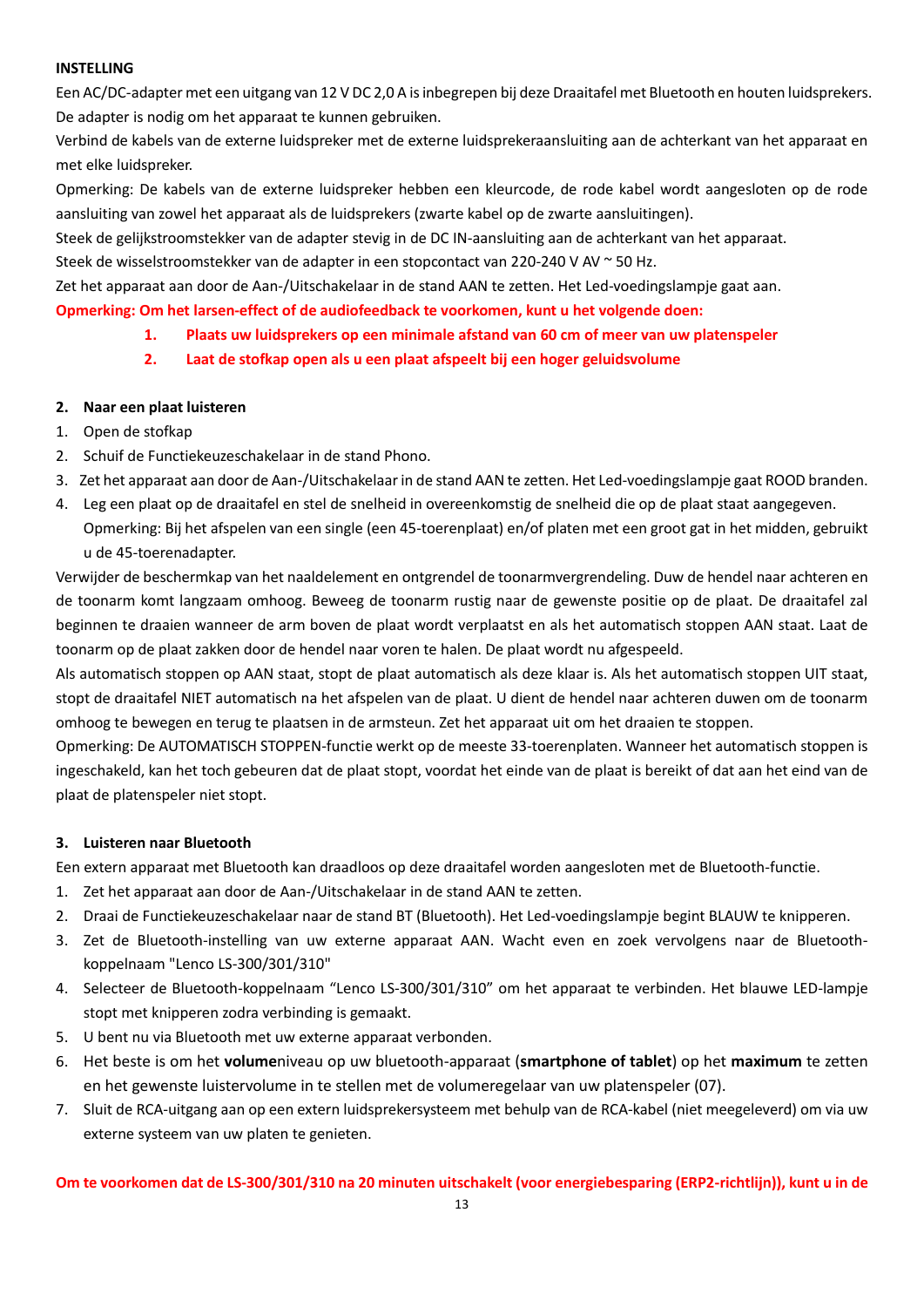**bluetooth-modus het volume van uw smartphone of tablet (muziek streamen op de platenspeler) beter op maximaal zetten en het volume regelen met de draaiknop van de platenspeler.**

"Dit product is voorzien van een Bluetooth-**ontvangstfunctie, u kunt er geen Bluetooth-audio mee sturen**: dit betekent dat u van een externe bron zoals een smartphone draadloos een Bluetooth-audiosignaal kunt ontvangen."

| Lenco                        |                                                                |
|------------------------------|----------------------------------------------------------------|
| Draaiplateau                 | LS-300/301/310                                                 |
| <b>Type</b>                  | Riemaandrijving, volledig handmatig                            |
| Aandrijfmotor                | Gelijkstroommotor                                              |
| Snelheid                     | 33 1/3 tpm, 45 tpm                                             |
| Jengel                       | ≤0,35%                                                         |
| Draaitafelplateau            | 300 mm                                                         |
| Cartridge                    |                                                                |
| <b>Type</b>                  | N-40/Audio Technica AT3600                                     |
| Naald                        | $0,6$ mil                                                      |
| Optimale Naalddruk           | 3,5 gram                                                       |
| Uitgang                      | 2,5 mV ±3 dB 1 KHz                                             |
| Frequentiebereik             | 0 dB ±3 dB 10 KHz                                              |
| Overspraak                   | 18 dB or meer dan 1 KHz                                        |
| Signaal-ruisverhouding (S/N) | 40 dB                                                          |
| Algemeen                     |                                                                |
| <b>ADAPTER</b>               | invoer AC 100-240 V~50/60 Hz 1,2 A                             |
|                              | uitvoer DC 12 V-2 A                                            |
| <b>PRODUCT</b>               | DC 12 V-2 A                                                    |
| Audio-uitgang (Line Out)     | 400-600 mV                                                     |
| Stroomverbruik               | 24W                                                            |
|                              | 424 x 331 x 160 mm voor hoofdapparaat; 140 x 177 x 230 mm voor |
| Afmetingen                   | luidspreker                                                    |
| Gewicht                      | ongeveer 6,9 kg LS-300/301/310                                 |

# **Voedingsadapter**

**Fabrikant: Dongguan Liyang Electrical Technology Co., Ltd**

**Modelnummer: LY024SPS-120200Z**

**Gebruik uitsluitend de lichtnetdapter die in de gebruiksaanwijzing wordt vermeld**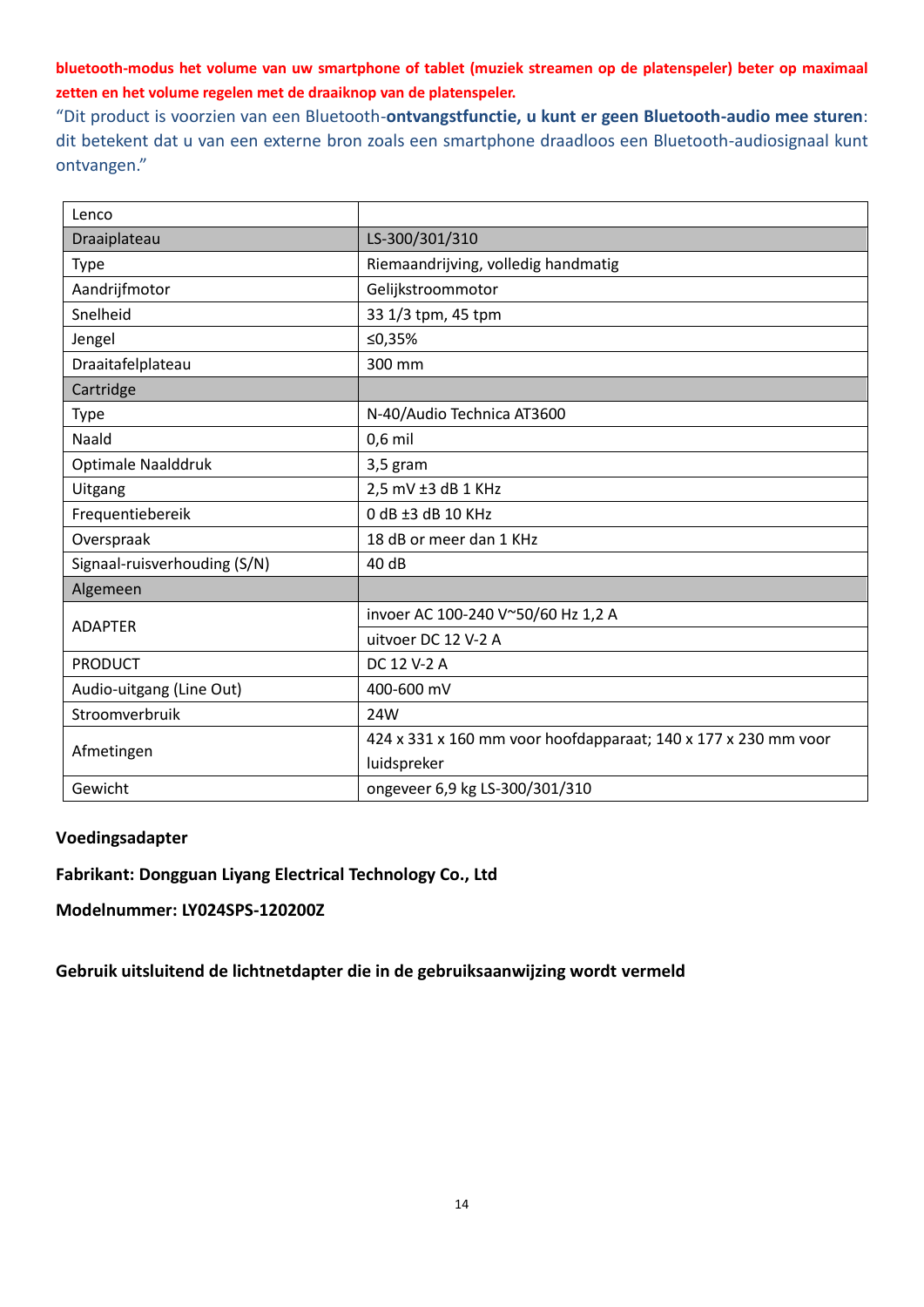| Informatie                            | Waarde en precisie           |
|---------------------------------------|------------------------------|
| Naam of handelsmerk van de fabrikant, | Dongguan Liyang              |
| handelsregistratie en adres           | <b>Electrical Technology</b> |
|                                       | Co., Ltd                     |
|                                       | Zone A, 2/F, Building D,     |
|                                       | Chuangfu Industrial Zone,    |
|                                       | Dakan Village, Huangjiang    |
|                                       | Town, 523750, Dongguan       |
|                                       | City, Guangdong, China       |
| Modelaanduiding                       | LY024SPS-120200Z             |
|                                       | 120-240V                     |
| Ingangsspanning                       |                              |
| Ingangsfrequentie AC                  | 50-60Hz                      |
| Uitgangsspanning                      | <b>DC 12V</b>                |
| Uitgangsstroom                        | 2A                           |
| Uitgang                               | 24W                          |
| Gemiddelde actieve efficiëntie        | 87.89%                       |
| Efficiëntie bij lage belasting (10%)  | 82.77%                       |
| Verbruik onbelast vermogen            | 0.08                         |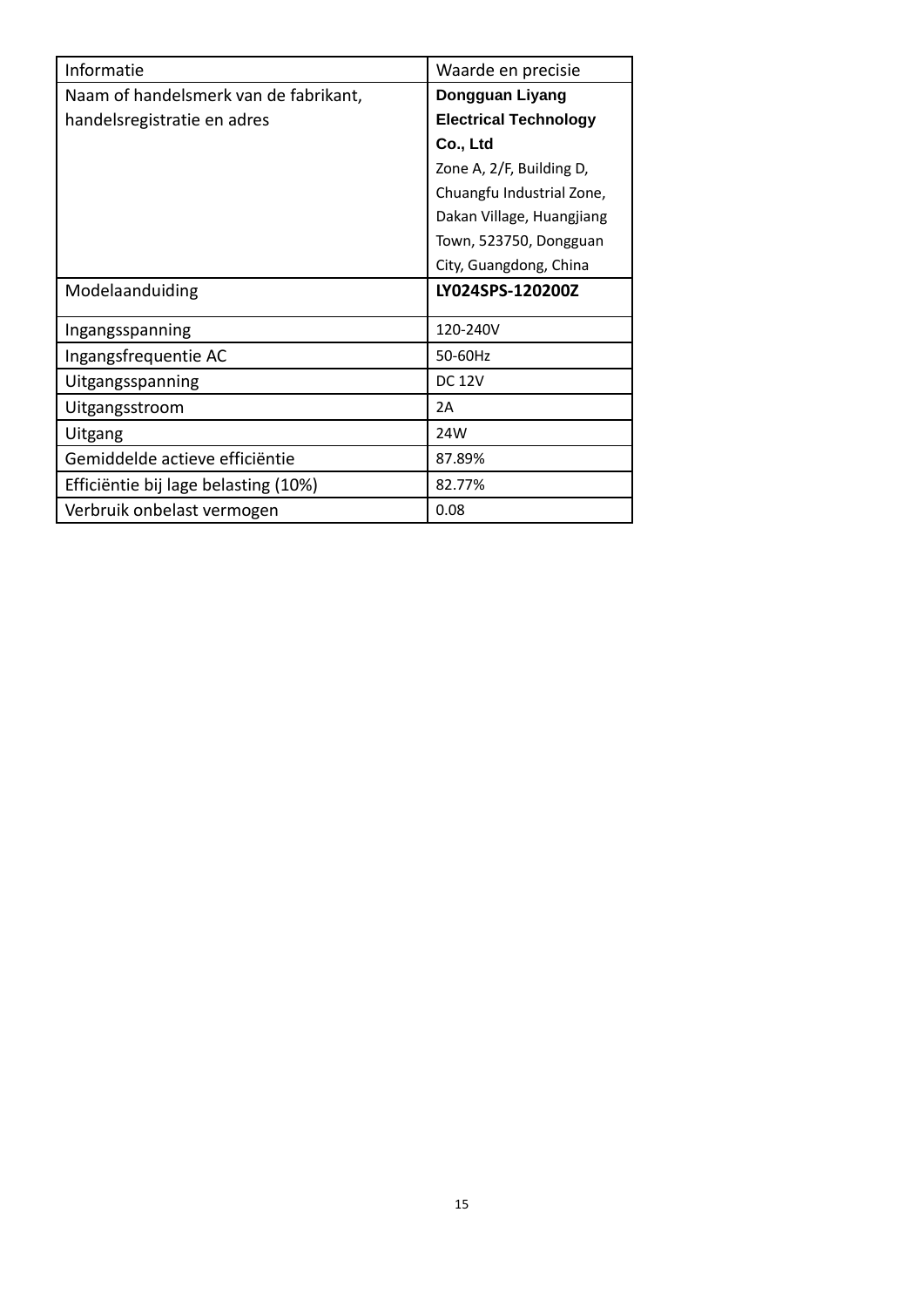# **1. Garantie**

Lenco biedt service en garantie aan overeenkomstig met de Europese wetgeving. Dit houdt in dat u, in het geval van reparaties (zowel tijdens als na de garantieperiode), uw lokale handelaar moet contacteren.

Belangrijke opmerking: Het is niet mogelijk om producten die gerepareerd moeten worden direct naar Lenco te sturen.

Belangrijke opmerking: De garantie verloopt als een onofficieel servicecenter het apparaat op wat voor manier dan ook heeft geopend, of er toegang toe heeft gekregen.

Het apparaat is niet geschikt voor professioneel gebruik. In het geval van professioneel gebruik worden alle garantieverplichtingen van de fabrikant nietig verklaard.

#### **2. Disclaimer**

Er worden regelmatig updates in de firmware en/of hardwarecomponenten gemaakt. Daardoor kunnen gedeelten van de instructie, de specificaties en afbeeldingen in deze documentatie enigszins verschillen van uw eigen situatie. Alle onderwerpen die staan beschreven in deze handleiding zijn bedoeld als illustratie en zijn niet van toepassing op specifieke situaties. Aan de beschrijving in dit document kunnen geen rechten worden ontleend.

#### **3. Afvoer van het oude apparaat**



Dit symbool geeft aan dat het betreffende elektrische product of de batterij niet moet worden verwijderd als algemeen huishoudelijk afval in Europa. Zorg voor een juiste afvalverwerking door het product en de batterij in overeenstemming met alle van toepassing zijnde lokale wetten voor het verwijderen van elektrische apparatuur of batterijen te verwijderen. Als u dit doet, helpt u de natuurlijke hulpbronnen te behouden en de standaard van milieubescherming te verbeteren bij de behandeling en verwijdering van elektrisch afval (Afgedankte Elektrische en Elektronische Apparatuur).

#### **4. CE-markering**

Commaxx B.V. Wiebachstraat 37, 6466 NG Kerkrade, Nederland, verklaart hierbij dat dit product voldoet aan de vereisten van de essentiële EU-richtlijnen. De conformiteitsverklaring kan worden opgevraagd via [techdoc@commaxxgroup.com](mailto:techdoc@commaxxgroup.com)



#### **5. Service**

Bezoek voor meer informatie en helpdeskondersteuning [www.lenco.com](http://www.lenco.com/) Commaxx B.V. Wiebachstraat 37, 6466 NG Kerkrade, Nederland.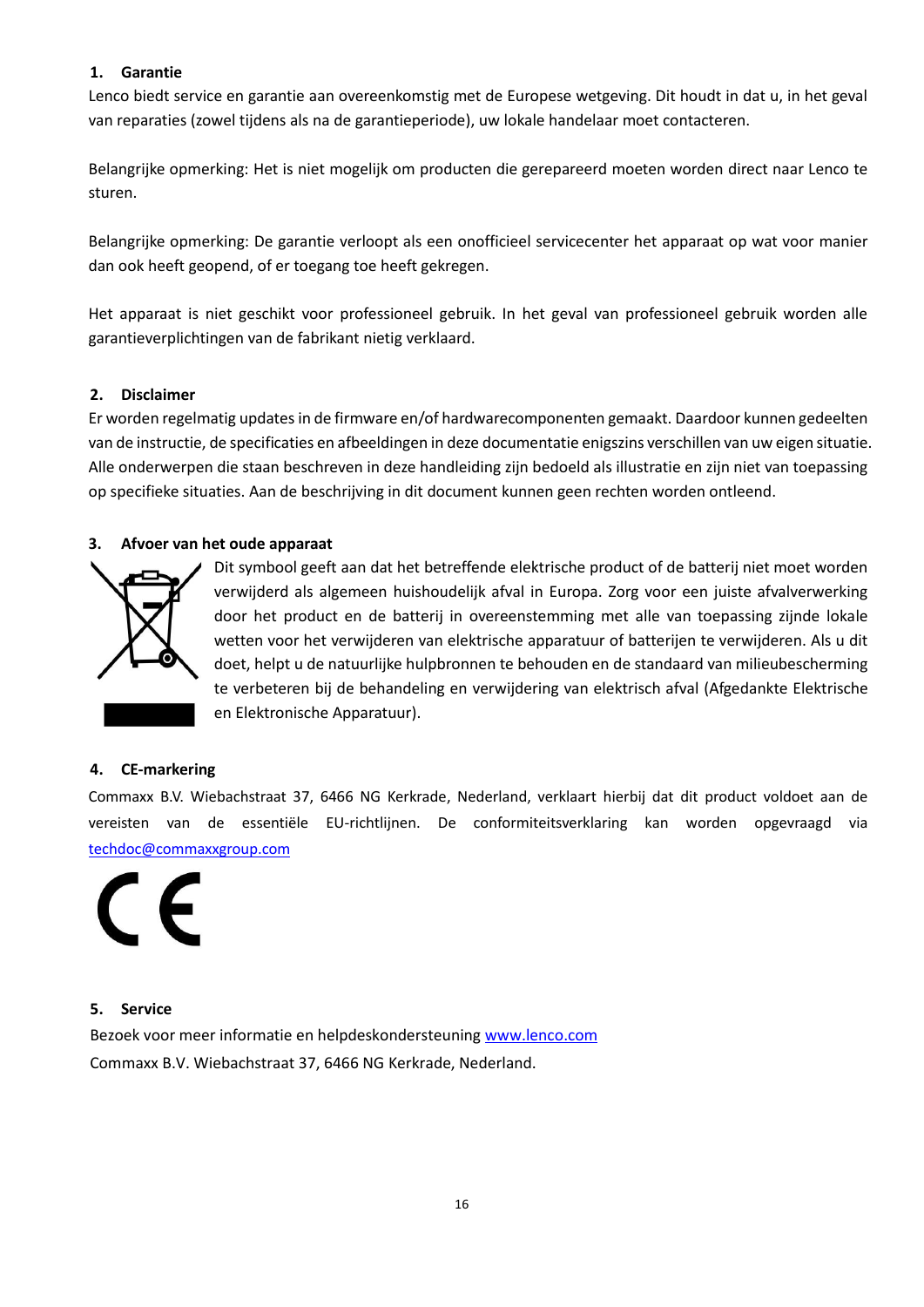#### <span id="page-16-0"></span>**ACHTUNG:**

Eine andere als die hier beschriebene Bedienung, Einstellung oder Verwendung der Funktionen kann zu gefährlicher Strahlenbelastung führen.

#### **VORSICHTSMASSNAHMEN VOR DER BENUTZUNG**

#### **BEFOLGEN SIE IMMER FOLGENDE ANWEISUNGEN:**

- 1. Blockieren oder bedecken Sie keine Lüftungsöffnungen. Wenn Sie das Gerät auf ein Regal stellen, lassen Sie um das gesamte Gerät 5 cm (2") freien Platz.
- 2. Stellen Sie das Gerät entsprechend den Anweisungen der mitgelieferten Bedienungsanleitung auf.
- 3. Halten Sie das Gerät von Hitzequellen wie Radiatoren, Heizern, Öfen, Kerzen oder anderen hitzeerzeugenden Produkten oder offenen Flammen fern. Das Gerät darf nur bei gemäßigtem Klima verwendet werden. Sehr kalte oder heiße Umgebungen sind zu vermeiden. Der Betriebstemperaturbereich liegt zwischen 0 °C und 35 °C.
- 4. Meiden Sie bei der Nutzung des Produkts die Nähe starker Magnetfelder.
- 5. Elektrostatische Entladungen können die normale Verwendung von diesem Gerät stören. Sollte dies geschehen, führen Sie einfach einen Reset aus und starten Sie dann das Gerät entsprechend den Anweisungen dieser Bedienungsanleitung neu. Gehen Sie besonders bei Datenübertragungen mit dem Gerät vorsichtig um und führen Sie diese nur in einer antielektrostatischen Umgebung aus.
- 6. Warnung! Niemals Gegenstände durch die Lüftungsschlitze oder Öffnungen in das Gerät stecken. In diesem Gerät fließt Hochspannung und das Hineinstecken von Gegenständen kann zu elektrischem Schock und/oder Kurzschluss interner elektrischer Bauteile führen. Aus dem gleichen Grund kein Wasser oder Flüssigkeiten in das Gerät geben.
- 7. Benutzen Sie das Gerät nicht in nasser oder feuchter Umgebung wie Bad, Dampfküche oder in der Nähe von Schwimmbecken.
- 8. Das Gerät darf weder Tropf- noch Spritzwasser ausgesetzt werden und es dürfen keine mit Flüssigkeit gefüllten Behälter wie z.B. Vasen auf das Gerät oder in der Nähe des Gerätes gestellt werden.
- 9. Benutzen Sie das Gerät nicht bei Kondensationsgefahr. Wenn Sie das Gerät in einem warmen feuchten Raum benutzen, dann können sich im Inneren des Geräts Wassertropfen oder Kondensationen bilden und zu Fehlfunktionen des Geräts führen. Schalten Sie in diesem Fall das Gerät für 1 – 2 Stunden aus, bevor Sie es erneut einschalten: Das Gerät sollte vollständig getrocknet sein, wenn Sie es wieder einschalten.
- 10. Obwohl dieses Gerät unter größter Sorgfalt und vor Auslieferung mehrmals überprüft wurde, können trotzdem wie bei jedem anderen elektrischen Gerät auch Probleme auftauchen. Trennen Sie das Gerät im Falle einer Rauchentwicklung, starker Hitzeentwicklung oder jeden anderen unnatürlichen Erscheinung sofort vom Netz.
- 11. Dieses Gerät ist durch eine Stromquelle wie auf dem Typenschild angegeben zu betreiben. Halten Sie bei Unsicherheiten über die Art Ihrer Stromversorgung in Ihrer Wohnung Rücksprache mit Ihrem Händler oder Ihrer Stromzuliefererfirma.
- 12. Halten Sie es von Haustieren fern. Einige Nagetiere lieben es, an Netzkabeln zu nagen.
- 13. Benutzen Sie für die Reinigung ein weiches und trockenes Tuch. Benutzen Sie niemals Lösungsmittel oder Flüssigkeiten auf Ölbasis. Benutzen Sie zum Entfernen hartnäckiger Flecken ein feuchtes Tuch mit mildem Reinigungsmittel.
- 14. Der Hersteller haftet nicht für Schäden oder Verluste durch Fehlfunktion, Zweckentfremdung oder Modifikation des Geräts oder durch Wechseln der Batterien.
- 15. Unterbrechen Sie die Verbindung nicht während einer Formatierung oder einer Datenübertragung. Bei Unterbrechung drohen Datenverlust und Datenbeschädigung.
- 16. Wenn das Gerät eine USB-Wiedergabefunktion besitzt, dann stecken Sie den USB-Stick direkt in das Gerät. Verwenden Sie kein USB-Verlängerungskabel, weil die erhöhte Störungsanfälligkeit zu Datenverlust führen könnte.
- 17. Das Typenschild befindet sich an der Unter- oder Rückseite des Geräts.
- 18. Dieses Gerät ist nicht zur Benutzung durch Personen (einschließlich Kinder) mit physischen, sensorischen oder mentalen Beeinträchtigungen oder ohne ausreichender Erfahrung vorgesehen, es sei denn, sie werden durch eine verantwortliche Person beaufsichtigt oder wurden in die ordnungsgemäße Bedienung des Gerätes durch eine für ihre Sicherheit verantwortliche Person eingewiesen.
- 19. Dieses Produkt ist nur für den nicht-professionellen Gebrauch und nicht für gewerbliche oder industrielle Zwecke bestimmt.
- 20. Stellen Sie sicher, dass das Gerät in einer stabilen Position aufgestellt ist. Schäden aufgrund Verwendung dieses Produkts in einer instabilen Position, Vibrationen, Stöße oder Nichtbeachtung der anderen in dieser Bedienungsanleitung enthaltenen Warnungen und Sicherheitshinweise werden nicht durch die Garantie abgedeckt.
- 21. Entfernen Sie niemals das Gehäuse dieses Produkts.
- 22. Stellen Sie das Produkt niemals auf andere elektrische Geräte.
- 23. Halten Sie Kinder von den Plastiktüten fern.
- 24. Benutzen Sie nur vom Hersteller spezifizierte Erweiterungen/Zubehörteile.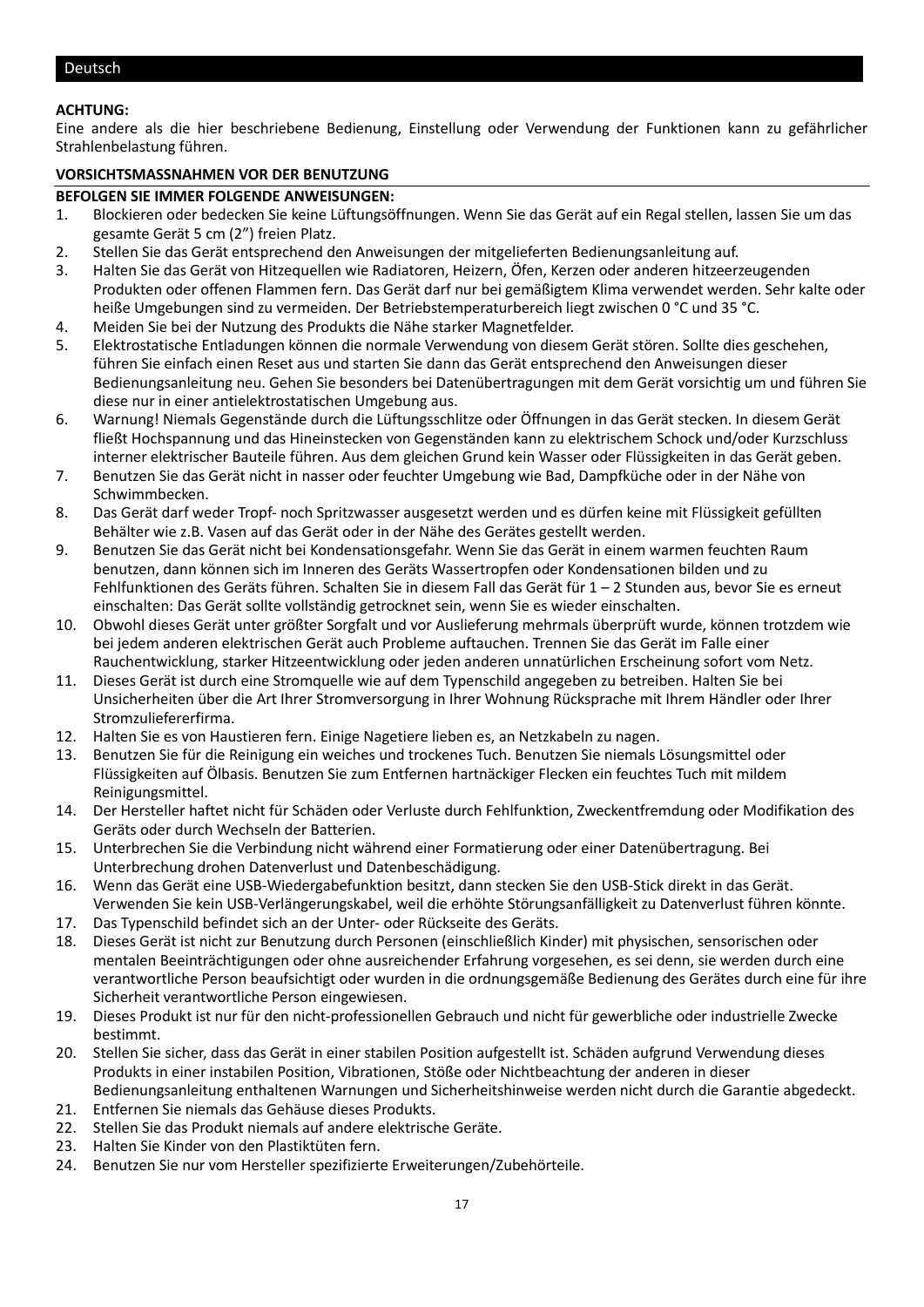- 25. Lassen Sie alle Eingriffe von qualifiziertem Servicepersonal ausführen. Eingriffe werden notwendig, wenn das Gerät auf irgendeine Weise wie beispielsweise am Netzkabel oder am Netzstecker beschädigt wurde, Flüssigkeit in das Gerät eingedrungen ist, Gegenstände in das Gerät gefallen sind, das Gerät Regen oder Feuchtigkeit ausgesetzt war, es heruntergefallen ist oder nicht ordnungsgemäß funktioniert.
- 26. Langes Hören lauter Töne aus einem Musikgerät kann zum zeitweiligen oder permanenten Hörverlust führen.
- 27. Wenn zum Lieferumfang des Produkts ein Netzkabel oder ein Netzadapter gehört:
	- ⚫ Wenn irgendwelche Probleme auftreten, dann ziehen Sie den Netzstecker aus der Netzsteckdose und setzen Sie sich anschließend mit einer qualifizierten Fachkraft in Verbindung.
	- ⚫ Treten Sie nicht auf das Netzteil und klemmen Sie es auch nicht ein. Geben Sie besonders im näheren Bereich des Steckers und der Stelle acht, wo das Kabel aus dem Gerät herausgeführt wird. Stellen Sie keine schweren Gegenstände auf das Netzteil, weil es dadurch beschädigt werden könnte. Halten Sie das gesamte Gerät außerhalb der Reichweite von Kindern! Durch Spielen mit dem Netzkabel können sie sich ernsthafte Verletzungen zuziehen.
	- ⚫ Trennen Sie das Gerät während eines Gewitters oder bei längerer Nichtbenutzung vom Netz.
	- ⚫ Die Wandsteckdose muss sich in der Nähe des Geräts befinden und einfach zu erreichen sein.
	- ⚫ Steckdosen und Verlängerungsleitungen nicht überlasten. Eine Überlastung kann zu Brandgefahr bzw. Stromschlag führen.
	- ⚫ Geräte der Schutzklasse 1 sind an eine Netzsteckdose mit Schutzleiter anzuschließen.
	- ⚫ Geräte der Schutzklasse 2 benötigen keinen Schutzleiteranschluss.
	- ⚫ Halten Sie den Netzstecker in der Hand, wenn Sie ihn aus der Netzsteckdose ziehen. Ziehen Sie ihn nicht durch Zerren am Kabel heraus. Das kann zu einem Kurzschluss führen.
	- ⚫ Verwenden Sie weder ein beschädigtes Netzkabel noch einen beschädigten Stecker oder eine lockere Steckdose. Es besteht Brand- und Stromschlaggefahr.
- 28. Wenn das Produkt mit einer Fernbedienung mit Batterien/Knopfzellen geliefert wird oder das Produkt eine derartige Fernbedienung umfasst:

Warnung:

- "Die Batterie nicht einnehmen, er besteht Verätzungsgefahr".
- ⚫ [Die mit diesem Produkt mitgelieferte Fernbedienung] enthält eine Knopfbatterie. Das Verschlucken der Batterie kann innerhalb von nur 2 Stunden zu schwersten inneren Verbrennungen mit Todesfolge führen.
- ⚫ Halten Sie neue und gebrauchte Batterien von Kindern fern.
- ⚫ Verwenden Sie dieses Produkt nicht weiter und halten Sie es von Kindern fern, wenn das Batteriefach nicht sicher schließt.
- ⚫ Suchen Sie umgehend ärztliche Hilfe auf, wenn Sie vermuten, dass Batterien verschluckt oder in Körperöffnungen eingeführt wurden.
- 29. Warnhinweise bzgl. der Verwendung von Batterien:
	- ⚫ Es besteht Explosionsgefahr, wenn die Batterien nicht korrekt eingelegt werden. Nur mit Batterien des gleichen oder entsprechenden Typs ersetzen.
	- ⚫ Die Batterie darf während der Benutzung, Aufbewahrung oder des Transports weder sehr hohen oder sehr niedrigen Temperaturen noch niedrigem Luftdruck in großen Höhenlagen ausgesetzt werden.
	- ⚫ Die Ersetzung der Batterie mit einem falschen Batterietyp kann zum Explodieren der Batterie oder dem Auslaufen von entflammbarem Gas oder entflammbarer Flüssigkeit aus der Batterie führen.
	- ⚫ Die Entsorgung der Batterie in Feuer oder einem heißen Ofen oder das mechanische Zerkleinern oder Zerteilen der Batterie kann zu Explosionen führen.
	- ⚫ Das Verbleiben der Batterie in einer Umgebung mit sehr hohen Temperaturen kann zum Explodieren der Batterie oder dem Auslaufen von entflammbarem Gas oder entflammbarer Flüssigkeit führen.
	- ⚫ Eine einem sehr niedrigen Luftdruck ausgesetzte Batterie kann explodieren oder es kann aus einer einem sehr niedrigen Luftdruck ausgesetzten Batterie entflammbares Gas oder entflammbare Flüssigkeit auslaufen.
	- ⚫ Augenmerk ist auf den ökologischen Aspekt der Batterieentsorgung zu legen.

#### **ANSCHLUSS**

- Packen Sie alle Teile aus und entfernen Sie danach die Schutzmaterialien.
- Schließen Sie das Gerät nicht eher an das Netz an, bevor Sie die Netzspannung überprüft haben und alle anderen notwendigen Verbindungen hergestellt sind.

•

# **\*Diese Anleitung gilt nur für Produkte, die über ein Netzkabel oder einen Netzadapter verfügen.**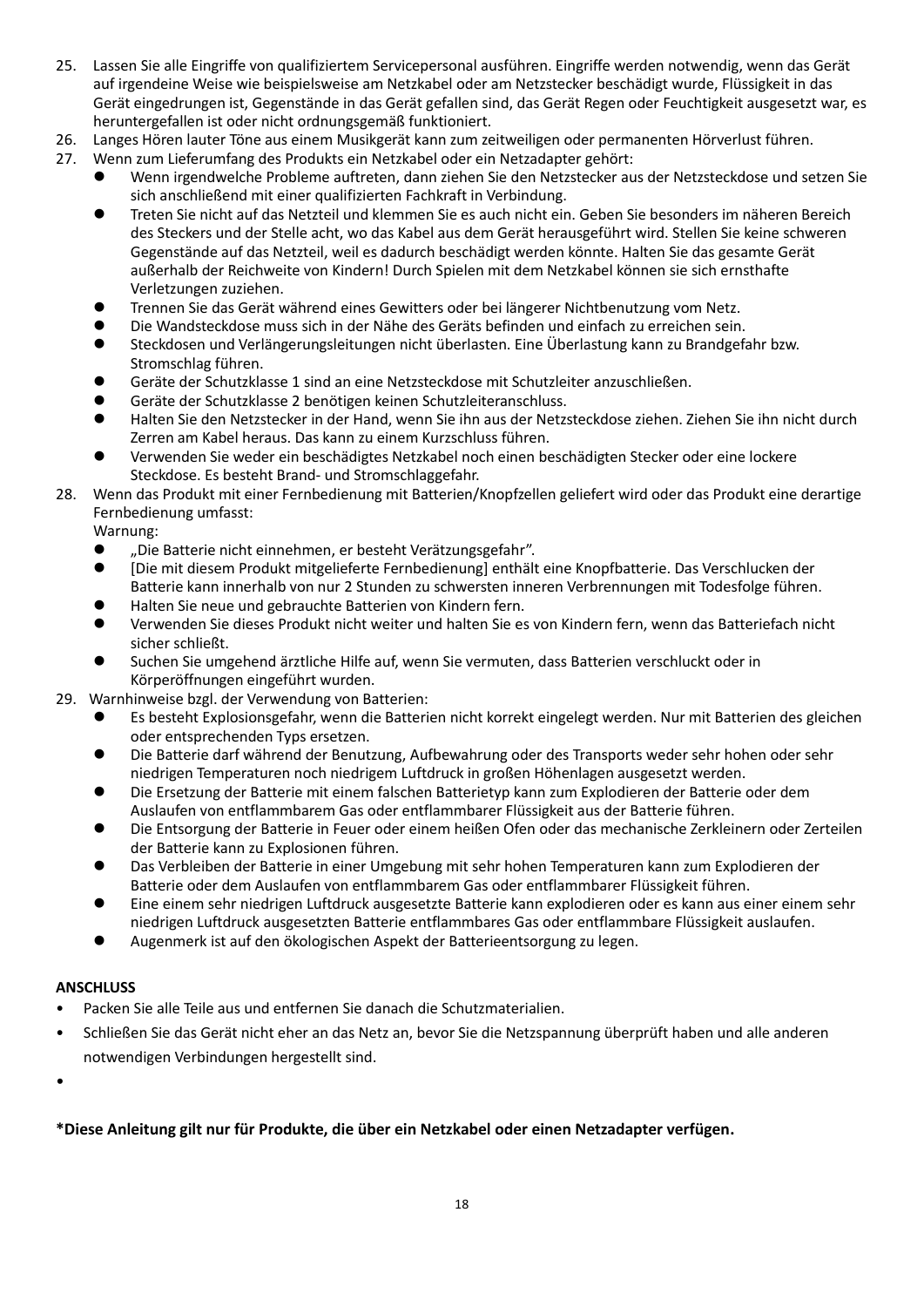

- 1. Hebel Tonarmlift
- 2. Schalter automatische Abschaltsteuerung
- 3. Drehzahlwahlschalter
- 4. Tonarmarretierung
- 5. Tonarm
- 6. Betriebsanzeige-LED
- 7. Lautstärkeregler
- 8. Tonkopf mit Tonnadel
- 9. Plattentellerspindel
- 10. Plattenteller
- 11. Abnehmbarer Staubschutz
- 12. Scharnier
- 13. Buchsen für externe Lautsprecher
- 14. Funktionswahlschalter
- 15. Cinch-Ausgänge
- 16. Netzadapterbuchse
- 17. Ein/Aus-Schalter
- 18. Externe Lautsprecher
- 19. Anschlussbuchsen des externen Lautsprechers
- **AUFSTELLEN**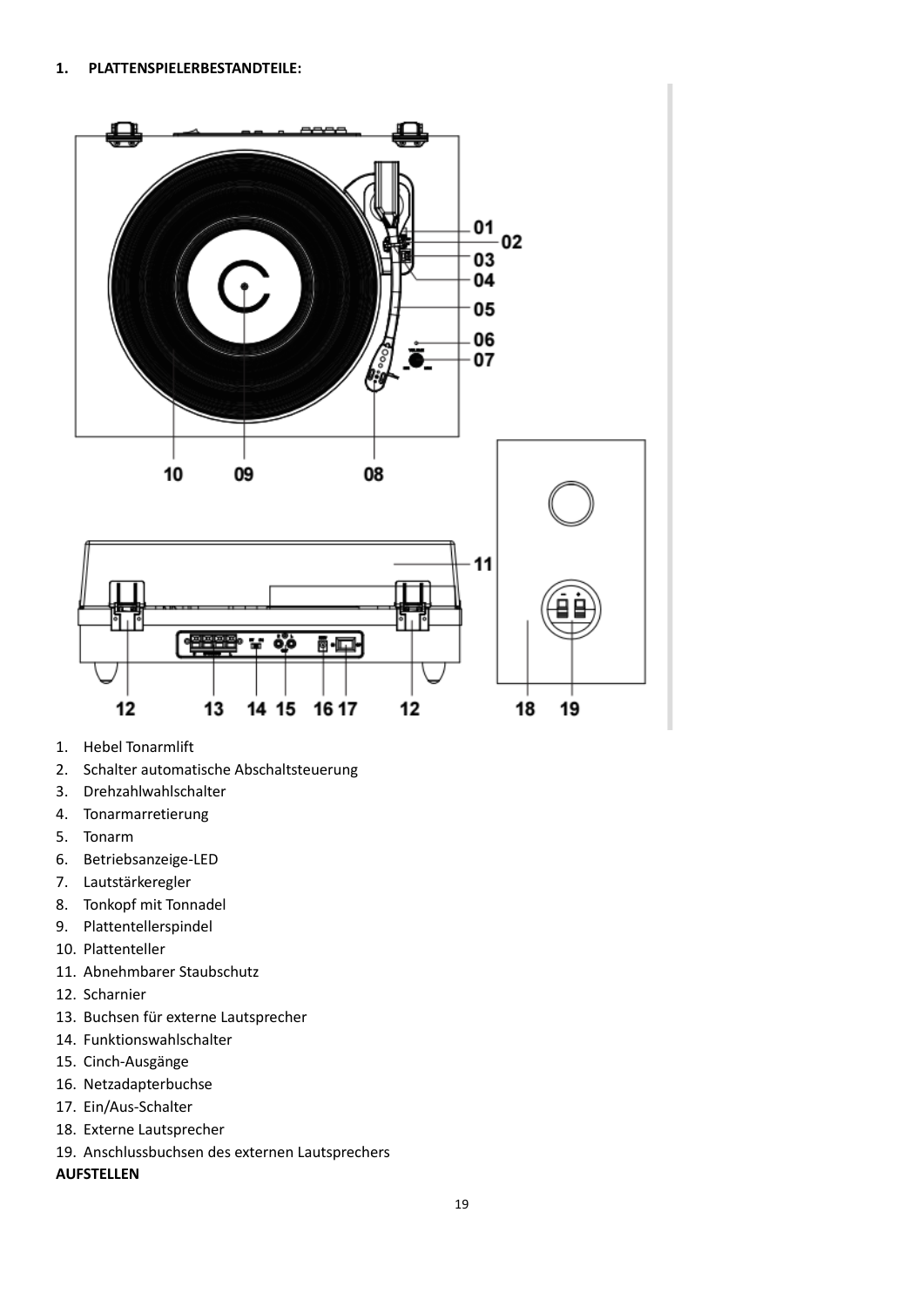Zum Lieferumfang dieses Plattenspielers mit Bluetooth und Holzlautsprechern gehört ein Netzadapter mit einer Ausgangsleistung von 12 V DC/2,0 A. Dieser Adapter ist für den Betrieb des Geräts notwendig.

Schließen Sie die externen Lautsprecherkabel an der Rückseite des Geräts und an den Lautsprechern an.

Hinweis: Die externen Lautsprecherkabel sind farblich kodiert. Verbinden Sie das rote Kabel mit der roten Buche am Gerät und an den Lautsprechern (und das schwarze Kabel entsprechend mit den schwarzen Buchsen).

Stecken Sie den DC-Stecker des Netzadapters sicher und fest in die Buchse DC IN auf der Rückseite des Geräts.

Stecken Sie den Netzstecker des Netzadapters in eine Netzsteckdose mit 220 – 240 V~/50 Hz.

Schalten Sie das Gerät ein, indem Sie den Ein/Aus-Schalter auf die Stellung EIN schalten. Die Betriebsanzeige-LED leuchtet. **Anmerkung: Zur Vermeidung des Larsen-Effekts oder Rückkopplungsgeräuschen können Sie folgendes tun:**

- **1. Stellen Sie Ihre Lautsprecher in mindestens 60 cm Entfernung vom Plattenspieler auf.**
- **2. Lassen Sie den Staubschutz offen, wenn Sie Platten bei höherer Lautstärke wiedergeben.**

#### **2. Wiedergeben einer Platte**

- 1. Nehmen Sie den Staubschutz ab.
- 2. Schieben Sie den Funktionswahlschalter auf die Stellung Phono.
- 3. Schalten Sie das Gerät ein, indem Sie den Ein/Aus-Schalter auf die Stellung EIN schalten. Die Betriebsanzeige-LED leuchtet ROT.
- 4. Legen Sie eine Schallplatte auf den Plattenteller. Stellen Sie die für die Schallplatte passende Plattenteller-Drehzahl ein. Hinweis: Wenn Sie Singles (45-U/min-Schallplatten) und/oder Schallplatten mit großem Mittelloch wiedergeben möchten, dann verwenden Sie einen Puck (45-U/min-Adapter).

Entfernen Sie anschließend den Nadelschutz vom Tonkopf. Entriegeln Sie danach die Tonarmsicherung der Tonarmhalterung. Drücken Sie den Hebel Tonarmlift nach hinten, wird der Tonarm sanft angehoben. Bewegen Sie nun den Tonarm zu der gewünschten Stelle über der Schallplatte. Wenn der Schalter der automatischen Abschaltsteuerung auf EIN steht, dann beginnt sich der Plattenteller zu drehen, wenn der Tonarm in Richtung Schallplatte bewegt wird. Lassen Sie den Tonkopf auf der Schallplatte aufsetzen, indem Sie den Hebel Tonarmlift nach vorn drücken. Danach beginnt die Wiedergabe der Schallplatte.

Wenn die Schallplatte bis zu Ende wiedergegeben wurde und der Schalter der automatischen Abschaltsteuerung auf EIN steht, dann stoppt die Schallplatte automatisch. Wenn jedoch der Schalter der automatischen Abschaltsteuerung auf AUS steht, dann stoppt die Schallplatte NICHT automatisch, wenn diese bis zu Ende wiedergegeben wurde. In diesem Fall müssen Sie den Hebel Tonarmlift nach hinten drücken, um den Tonarm anzuheben und diesen zurück zur Tonarmhalterung zu bewegen. Schalten Sie danach den Plattenspieler aus, um die Drehung des Plattentellers zu beenden.

Anmerkung: Die AUTOMATISCHE ABSCHALTUNG kann für die meisten Schallplatten mit 33 U/min eingesetzt werden. Bei einigen wenigen Schallplatten jedoch kommt es zur Abschaltung, obwohl das Ende noch gar nicht erreicht wurde oder es kommt nicht zur Abschaltung, obwohl das Ende erreicht wurde, wenn die AUTOMATISCHE ABSCHALTUNG EINGESCHALTET ist.

# **3. Wiedergeben über Bluetooth**

Mittels der Bluetooth-Funktion kann an diesen Plattenspieler ein externes Gerät mit Bluetooth-Konnektivität kabellos angeschlossen werden.

- 1. Schalten Sie das Gerät ein, indem Sie den Ein/Aus-Schalter auf die Stellung EIN schalten.
- 2. Schieben Sie den Funktionswahlschalter auf die Position BT (Bluetooth). Die Betriebsanzeige-LED blinkt BLAU.
- 3. Drehen Sie Ihre externe Bluetooth Einstellung des Gerätes auf EIN. Warten Sie einen Moment und suchen Sie dann nach dem Gerät mit dem Kopplungsnamen "Lenco LS-300/301/310".
- 4. Wählen Sie den Bluetooth Verbindungsnamen aus, um das Gerät zu verbinden. Nach aufgebauter Verbindung leuchtet die LED konstant BLAU.
- 5. Jetzt können Sie Ihr externes Gerät über Bluetooth verbinden.
- 6. Es ist empfehlenswert, dass Sie an Ihrem Bluetooth-Gerät (**Smartphone oder Tablet**) den **maximalen Lautstärke** pegel einstellen und die gewünschte Wiedergabelautstärke mit Hilfe des Lautstärkereglers (07) Ihres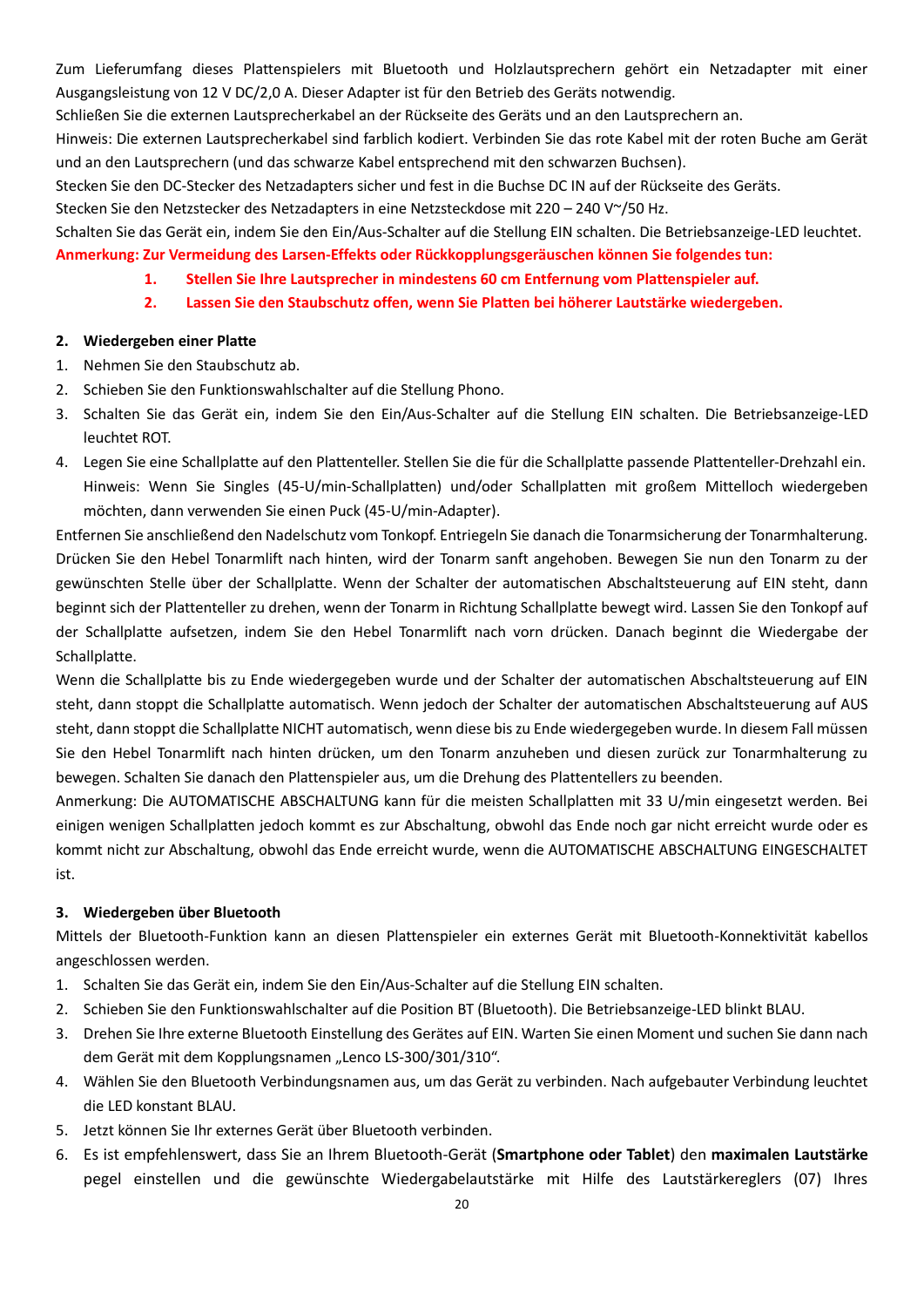Plattenspielers einstellen.

7. Schließen Sie ein externes Lautsprechersystem über ein Cinchkabel (nicht im Lieferumfang) an den Cinch-Ausgängen an, um die Musik Ihrer Schallplatten über Ihr Lautsprechersystem genießen zu können.

**Stellen Sie die Lautstärke Ihres Smartphones/Tablets (zum Plattenspieler streamendes Musikwiedergabegerät) auf 100% und anschließend die gewünschte Lautstärke mit Hilfe des Drehreglers am Plattenspieler ein, um im Bluetooth-Modus zu verhindern, dass sich Ihr LS-300/301/310 nach 20 Minuten ausschaltet (ERP2-Richtlinie).**

"Dieses Produkt besitzt eine Bluetooth-**Empfang**sfunktion, **mit der Sie jedoch keine Klänge über Bluetooth übertragen können**, d. h. Sie können nur Bluetooth-Audiosignale von externen Quellen wie beispielsweise einem Smartphone kabellos empfangen."

| Lenco                      |                                                                      |
|----------------------------|----------------------------------------------------------------------|
| Plattenteller              | LS-300/301/310                                                       |
| Ausführung                 | Riemengetrieben, voll manuell                                        |
| Antriebsmotor              | Gleichstrommotor                                                     |
| Umdrehungen                | 33 1/3 U/min, 45 U/min                                               |
| Gleichlaufschwankung       | ≤ 0,35 $%$                                                           |
| Plattenteller              | 300 mm                                                               |
| Tonabnehmer                |                                                                      |
| Antriebsart                | N-40/Audio Technica AT3600                                           |
| Tonnadel                   | 0,6-µm-Diamant                                                       |
| Empfohlene Auflagekraft    | 3,5 Gramm                                                            |
| Ausgang                    | 2,5 mV ± 3 dB bei 1 kHz                                              |
| Frequenzgang               | 0 dB ± 3 dB bei 10 kHz                                               |
| Kanaltrennung              | 18 dB oder mehr bei 1 kHz                                            |
| Signal-Rauschabstand (S/N) | 40 dB                                                                |
| Allgemeines                |                                                                      |
| NETZTEIL                   | Eingang 100 - 240 V ~ / 50/60 Hz / 1,2 A                             |
|                            | Ausgang 12 V DC/2 A                                                  |
| <b>PRODUKT</b>             | 12 V DC/2 A                                                          |
| Audioausgang (LINE OUT)    | $400 - 600$ mV                                                       |
| Leistungsaufnahme          | 24 W                                                                 |
| Abmessung                  | Plattenspieler: 424 x 331 x 160 mm; Lautsprecher: 140 x 177 x 230 mm |
| Gewicht                    | LS-300/301/310: Ca. 6,9 kg                                           |

# **Netzteil**

**Hersteller: Dongguan Liyang Electrical Technology Co., Ltd**

**Modellnummer: LY024SPS-120200Z**

**Verwenden Sie nur die im Handbuch angegebene Stromversorgung**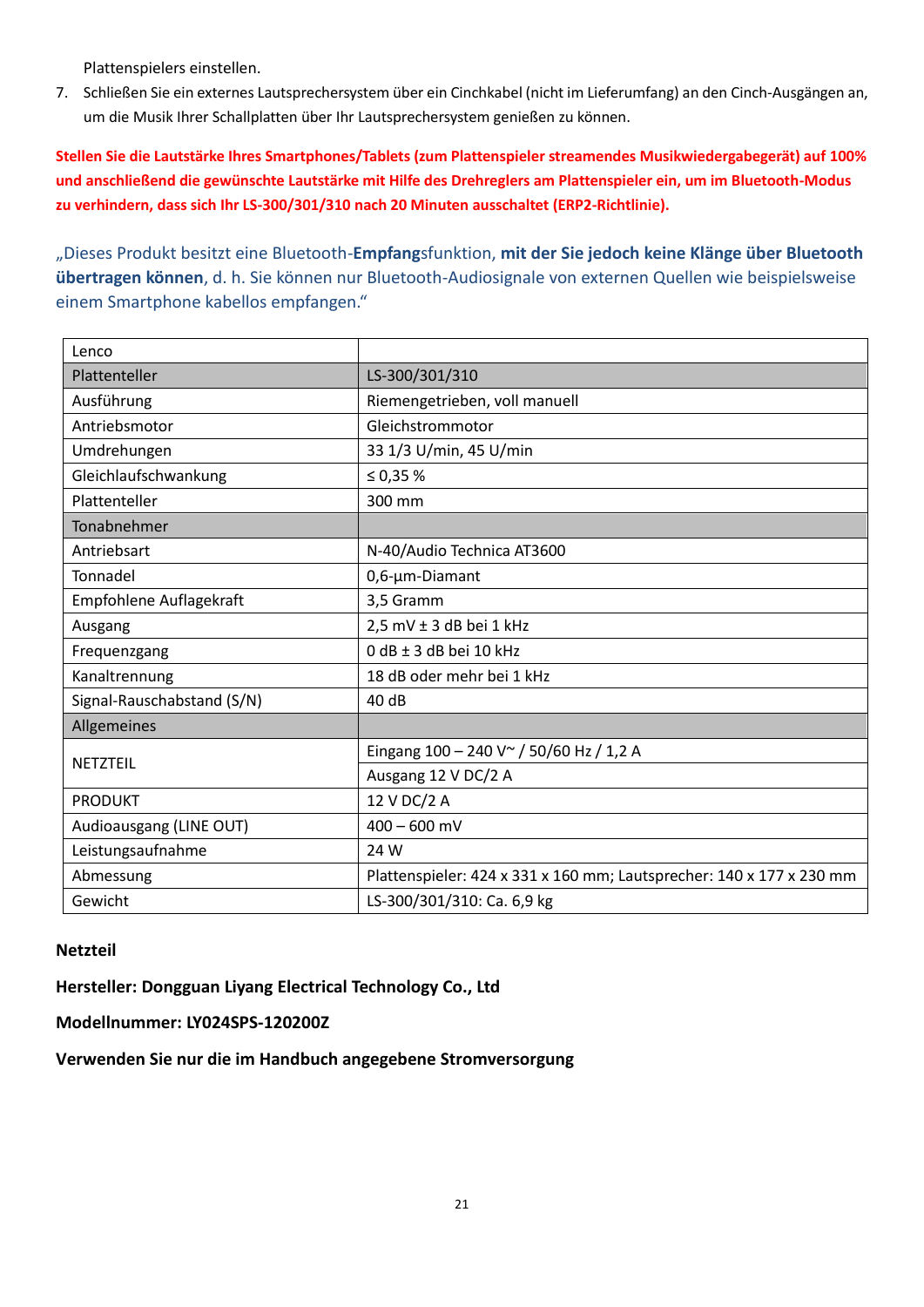| Informationen                               | Wert und Genauigkeit         |
|---------------------------------------------|------------------------------|
| Name des Herstellers oder der Handelsmarke, | Dongguan Liyang              |
| kommerzielle Zulassung und Anschrift        | <b>Electrical Technology</b> |
|                                             | Co., Ltd                     |
|                                             | Zone A, 2/F, Building D,     |
|                                             | Chuangfu Industrial Zone,    |
|                                             | Dakan Village, Huangjiang    |
|                                             | Town, 523750, Dongguan       |
|                                             | City, Guangdong, China       |
| Modellidentifikator                         | LY024SPS-120200Z             |
| Eingangsspannung                            | 120-240V                     |
| Wechselstromfrequenz des AC-Eingangs        | 50-60Hz                      |
| Ausgangsspannung                            | <b>DC 12V</b>                |
| Ausgangsstrom                               | 2A                           |
|                                             |                              |
| Ausgangsleistung                            | 24W                          |
| Durchschnittliche Effizienz bei Normallast  | 87.89%                       |
| Effizienz bei Niederlast (10 %)             | 82.77%                       |
| Leistungsaufnahme bei Nulllast              | 0.08                         |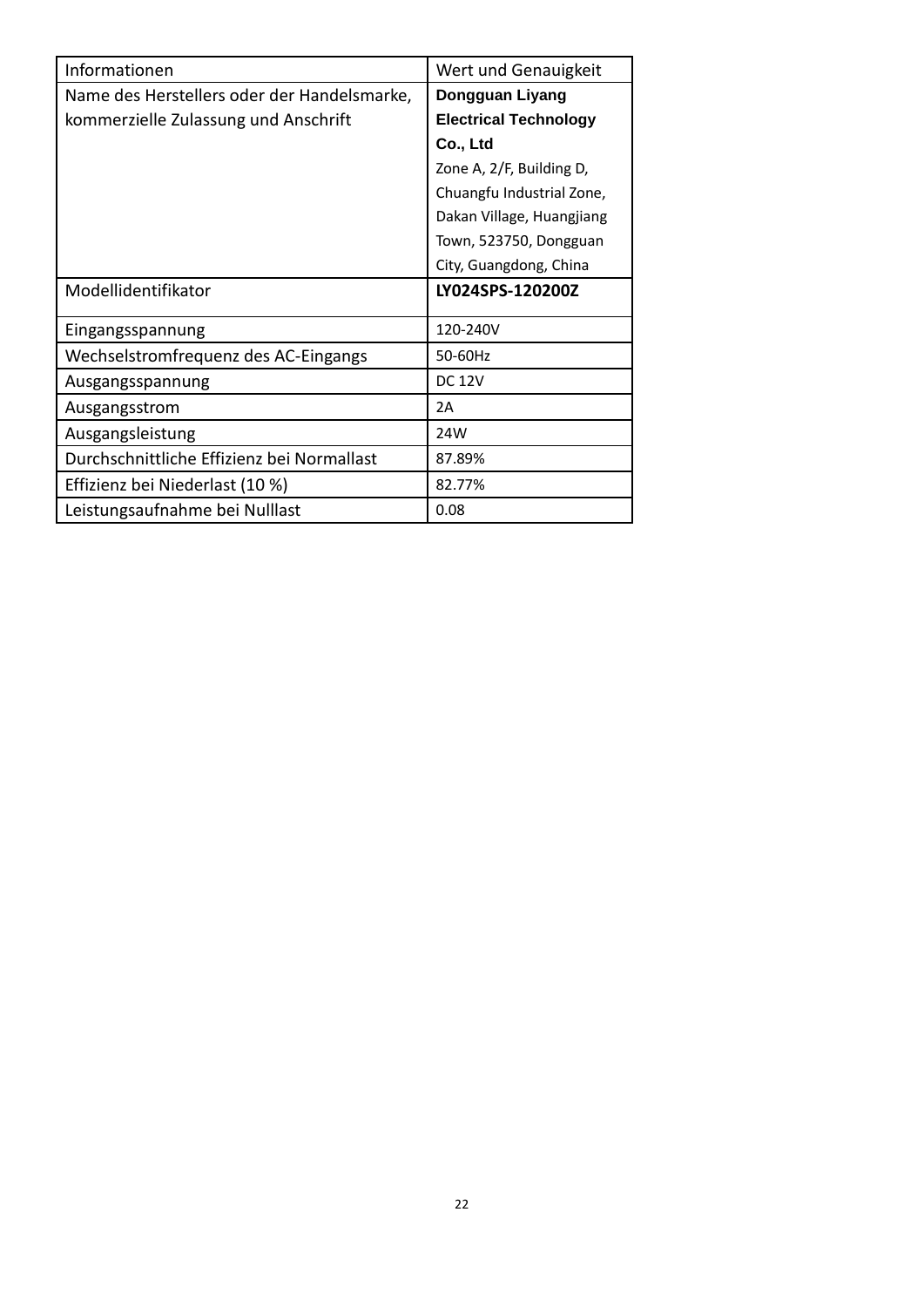#### **1. Garantie**

Lenco bietet Leistungen und Garantien im Einklang mit Europäischem Recht. Im Falle von Reparaturen (sowohl während als auch nach Ablauf der Garantiezeit) sollten Sie deshalb Ihren Einzelhändler kontaktieren.

Wichtiger Hinweis: Es ist nicht möglich, Geräte für Reparaturen direkt an Lenco zu schicken.

Wichtiger Hinweis: Falls dieses Gerät von einem nicht autorisierten Kundendienst geöffnet oder darauf zugegriffen wird, erlischt die Garantie.

Dieses Gerät ist nicht für professionelle Zwecke geeignet. Falls das Gerät für professionelle Zwecke eingesetzt wird, erlöschen alle Garantieverpflichtungen seitens des Herstellers.

#### **2. Haftungsausschluss**

Aktualisierungen der Firmware und/oder Hardware-Komponenten werden regelmäßig durchgeführt. Daher können einige der Anweisungen, Spezifikationen und Abbildungen in dieser Dokumentation von Ihrer individuellen Situation abweichen. Alle in diesem Handbuch beschriebenen Elemente dienen nur zur Illustration und treffen auf Ihre individuelle Situation möglicherweise nicht zu. Aus der in diesem Handbuch getätigten Beschreibung können keine Rechtsansprüche oder Ansprüche geltend gemacht werden.

#### **3. Entsorgung des Altgeräts**



Dieses Symbol zeigt an, dass das entsprechende Produkt oder dessen Batterie in Europa nicht mit dem normalen Hausmüll entsorgt werden darf. Um die ordnungsgemäße Abfallbehandlung des Produkts und dessen Batterie zu gewährleisten, müssen diese im Einklang mit allen anwendbaren örtlichen Vorschriften zur Entsorgung von Elektrogeräten und Batterien entsorgt werden. Dabei helfen Sie, natürliche Ressourcen zu schonen und Umweltschutzstandards zur Verwertung und Entsorgung von Altgeräten aufrecht zu halten (Waste Electrical and Electronic Equipment Directive).

#### **4. CE-Kennzeichen**

Hiermit erklärt Commaxx B.V. Wiebachstraat 37, 6466 NG Kerkrade, Die Niederlande, dass dieses Produkt den grundsätzlichen Anforderungen der EU-Richtlinie entspricht. Die Konformitätserklärung ist erhältlich unter [techdoc@commaxxgroup.com](mailto:techdoc@commaxxgroup.com)



#### **5. Service**

Weitere Informationen und Unterstützung erhalten Sie unte[r www.lenco.com](http://www.lenco.com/) Commaxx B.V. Wiebachstraat 37, 6466 NG Kerkrade, Die Niederlande.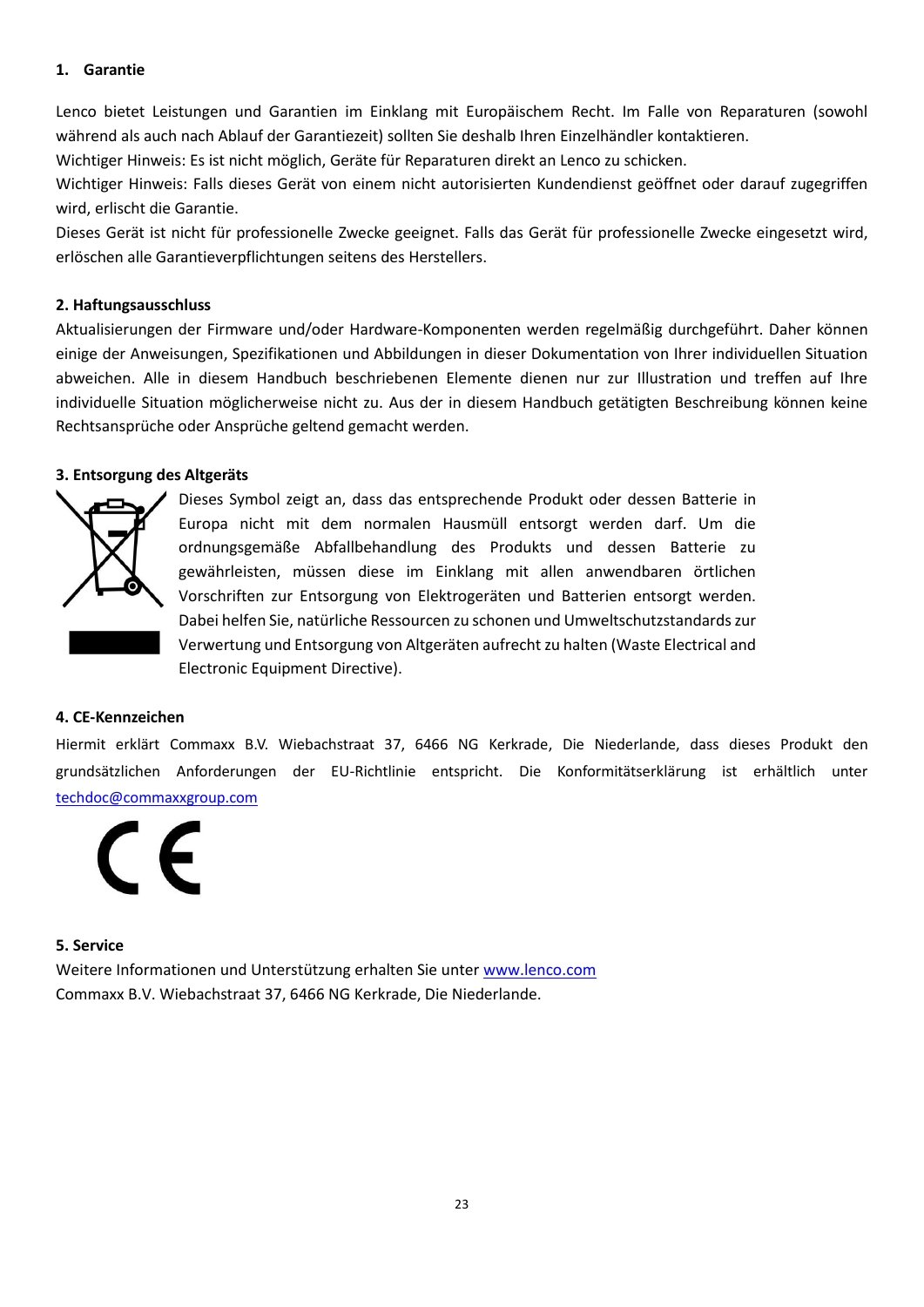#### <span id="page-23-0"></span>**ATTENTION :**

L'utilisation de commandes ou d'ajustements ou l'exécution de procédures autres que celles spécifiées dans le présent document peuvent entraîner une exposition dangereuse aux radiations.

#### **PRÉCAUTIONS AVANT UTILISATION**

#### **GARDEZ CES INSTRUCTIONS À L'ESPRIT :**

- 1. Ne couvrez pas et n'obturez pas les ouvertures de ventilation. Lorsque vous placez l'appareil sur une étagère, laissez 5 cm (2") d'espace libre tout autour de l'appareil.
- 2. Installez-le conformément au mode d'emploi fourni.
- 3. Gardez l'appareil à l'écart des sources de chaleur telles que des radiateurs, appareils de chauffage, fours, bougies et autres produits générant de la chaleur ou une flamme nue. L'appareil ne peut être utilisé que dans des climats modérés. Les environnements extrêmement froids ou chauds doivent être évités. La plage de température de fonctionnement se situe entre 0° et 35° C.
- 4. Évitez d'utiliser l'appareil à proximité de champs magnétiques puissants.
- 5. Des décharges électrostatiques peuvent perturber le fonctionnement de cet appareil. Dans ce cas, il suffit de réinitialiser et de redémarrer l'appareil en suivant le mode d'emploi. Pendant le transfert de fichiers, manipulez l'appareil avec précaution et faites-le fonctionner dans un environnement sans électricité statique.
- 6. Mise en garde ! N'introduisez jamais un objet dans l'appareil par les ouvertures et les fentes de ventilation. Étant donné que des tensions élevées sont présentes à l'intérieur du produit, l'insertion d'un objet peut entraîner une électrocution et/ou court-circuiter les composants internes. Pour les mêmes raisons, ne versez pas de l'eau ou un liquide sur le produit.
- 7. Ne l'utilisez pas dans des endroits humides tels qu'une salle de bain, une cuisine pleine de vapeur ou à proximité d'une piscine.
- 8. L'appareil ne doit pas être exposé à des écoulements ou des éclaboussures et aucun objet contenant un liquide, tel qu'un vase, ne doit être posé sur ou près de l'appareil.
- 9. N'utilisez pas cet appareil lorsque de la condensation est possible. Lorsque l'appareil est utilisé dans une pièce humide et chaude, des gouttelettes d'eau ou de la condensation peuvent se former à l'intérieur de l'appareil et affecter son fonctionnement. Laissez l'appareil hors tension pendant 1 ou 2 heures avant de le mettre en marche : l'appareil doit être sec avant sa mise sous tension.
- 10. Bien que ce dispositif soit fabriqué avec le plus grand soin et contrôlé à plusieurs reprises avant de quitter l'usine, des problèmes peuvent néanmoins survenir, comme avec tous les appareils électriques. Si l'appareil émet de la fumée ou en cas d'accumulation excessive de la chaleur ou d'un phénomène inattendu, débranchez immédiatement la fiche d'alimentation du secteur.
- 11. Cet appareil doit fonctionner avec la source d'alimentation indiquée sur la plaque signalétique. Si vous n'êtes pas sûr du type d'alimentation utilisé chez vous, contactez votre revendeur ou le fournisseur local d'électricité.
- 12. Tenez l'appareil à l'abri des animaux. Certains animaux aiment ronger les cordons électriques.
- 13. Pour nettoyer l'appareil, servez-vous d'un chiffon doux et sec. N'utilisez pas de solvant ni d'autre liquide à base de pétrole. Pour enlever les taches importantes, vous pouvez vous servir d'un chiffon humide imbibé d'une solution de détergent diluée.
- 14. Le fournisseur n'est pas responsable des dommages ou pertes de données causés par un dysfonctionnement, une utilisation abusive, une modification de l'appareil ou un remplacement de la batterie.
- 15. N'interrompez pas la connexion lorsque l'appareil formate ou transfère des fichiers. Dans le cas contraire, les données pourraient être endommagées ou perdues.
- 16. Si l'appareil a une fonction de lecture USB, il faut brancher la clé USB directement sur l'appareil. N'utilisez pas un câble d'extension USB, car cela peut causer des interférences entraînant des pertes de données.
- 17. L'étiquette de classification se trouve sur le panneau inférieur ou arrière de l'appareil.
- 18. Cet appareil ne doit pas être utilisé par des personnes (y compris les enfants) souffrant de déficiences physiques, sensorielles ou mentales, ou d'un manque d'expérience et de connaissances, à moins qu'elles n'aient été supervisées ou qu'une personne responsable de leur sécurité ne leur ait donné des instructions sur l'utilisation correcte de l'appareil.
- 19. Ce produit est réservé à un usage non professionnel, et non pas à un usage commercial ni industriel.
- 20. Vérifiez que l'appareil est en position stable. La garantie ne couvre pas les dégâts occasionnés par l'utilisation de cet appareil en position instable, par les vibrations, les chocs ou par la non-observation de tout autre avertissement ou précaution contenus dans ce mode d'emploi.
- 21. N'ouvrez jamais cet appareil.
- 22. Ne placez jamais cet appareil sur un autre appareil électrique.
- 23. Ne laissez pas les sacs en plastique à la portée des enfants.
- 24. Utilisez uniquement les accessoires recommandés par le fabricant.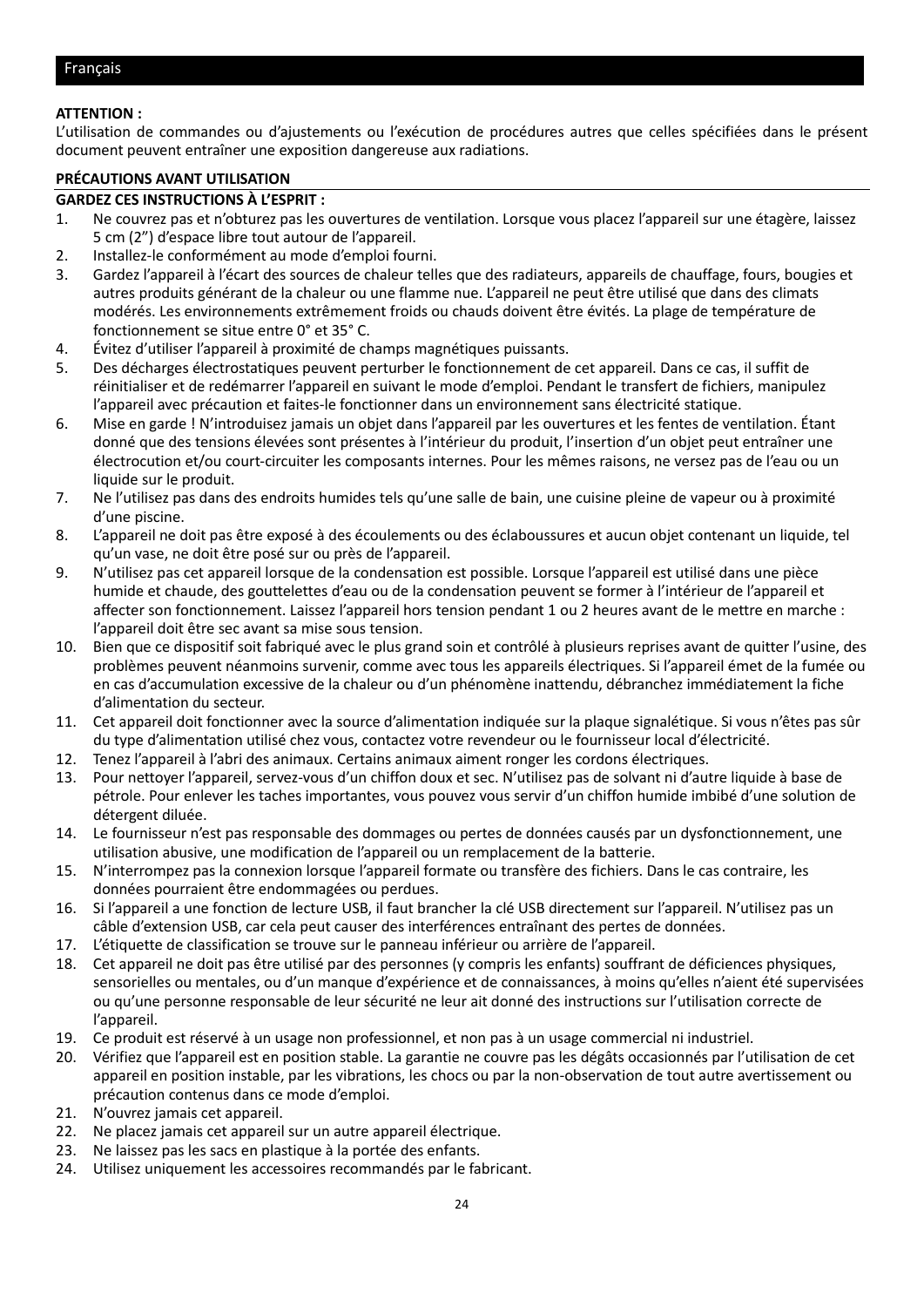- 25. Confiez l'entretien et les réparations à un personnel qualifié. Une réparation est nécessaire lorsque l'appareil a été endommagé de quelque façon que ce soit, par exemple lorsque le cordon d'alimentation ou la prise sont endommagés, lorsqu'un liquide s'est déversé ou des objets sont tombés sur l'appareil, lorsque l'appareil a été exposé à la pluie ou à l'humidité, lorsqu'il ne fonctionne pas correctement ou est tombé.
- 26. Une exposition prolongée à la musique avec un volume élevé peut entraîner une perte auditive temporaire ou permanente.
- 27. Si l'appareil est livré avec un câble d'alimentation ou un adaptateur secteur :
	- ⚫ En cas de problème, débranchez le cordon d'alimentation CA et confiez l'entretien à un personnel qualifié.
	- ⚫ Ne marchez pas sur l'adaptateur secteur ou ne le coincez pas. Faites très attention, en particulier à proximité des fiches et du point de sortie du câble. Ne placez pas d'objets lourds sur l'adaptateur secteur, car ils pourraient l'endommager. Gardez l'appareil hors de portée des enfants ! Ils pourraient se blesser gravement s'ils jouent avec le câble d'alimentation.
	- ⚫ Débranchez cet appareil pendant les orages ou lorsqu'il n'est pas utilisé pendant une longue durée.
	- ⚫ La prise secteur doit être installée près de l'appareil et doit être facilement accessible.
	- ⚫ Ne surchargez pas les prises de courant ou les rallonges. Une surcharge peut entraîner un incendie ou une électrocution.
	- Les appareils de classe 1 doivent être branchés à une prise de courant disposant d'une connexion protectrice à la terre.
	- ⚫ Les appareils à la norme de construction de classe 2 ne nécessitent pas de connexion à la terre.
	- ⚫ Tirez toujours sur la fiche pour débrancher le cordon de la prise secteur. Ne tirez pas sur le cordon d'alimentation. Cela pourrait provoquer un court-circuit.
	- ⚫ N'utilisez pas un cordon ou une fiche d'alimentation endommagé ni une prise desserrée. Vous courez un risque d'incendie ou de décharge électrique.
- 28. Si le produit contient ou est livré avec une télécommande contenant des piles boutons :

#### Avertissement :

- ⚫ « N'ingérez pas la pile, car vous risquez une brûlure chimique » ou une formule équivalente.
- ⚫ La télécommande fournie contient une pile bouton/pièce de monnaie. Si la pile est avalée, elle peut causer de graves brûlures internes en seulement 2 heures et peut entraîner la mort.
- ⚫ Tenez les piles neuves et usagées hors de portée des enfants.
- Si le compartiment à piles ne se ferme pas correctement, cessez d'utiliser l'appareil et tenez-le hors de portée des enfants.
- ⚫ Si vous pensez que les piles ont été avalées ou placées à l'intérieur d'une partie du corps, consultez un médecin immédiatement.
- 29. Mise en garde relative à l'utilisation des piles :
	- Risque d'explosion si la pile est mal remplacée. Remplacez les piles par des piles d'un type identique ou équivalent.
	- ⚫ Pendant l'utilisation, le stockage ou le transport, la pile ne doit pas être soumise à des températures extrêmement élevées ou basses, à une faible pression d'air à haute altitude.
	- Le remplacement d'une pile par une autre de type incorrect peut entraîner une explosion ou une fuite de liquide ou de gaz inflammable.
	- ⚫ L'introduction d'une pile dans le feu ou dans un four chaud, l'écrasement ou le découpage mécanique peut entraîner une explosion.
	- ⚫ L'exposition d'une pile dans un environnement à température extrêmement élevée peut entraîner une explosion ou une fuite de liquide ou de gaz inflammable.
	- ⚫ L'exposition d'une pile à une pression d'air extrêmement basse peut entraîner une explosion ou une fuite de liquide ou de gaz inflammable.
	- ⚫ Veuillez considérer les questions environnementales lors de la mise au rebut des piles.

#### **INSTALLATION**

- Déballez toutes les pièces et enlevez le matériau de protection.
- Ne connectez pas l'unité au secteur avant d'avoir vérifié la tension du secteur et avant que toutes les autres connexions n'aient été effectuées.

#### \***ces instructions s'appliquent uniquement aux produits utilisant un câble d'alimentation ou un adaptateur secteur.**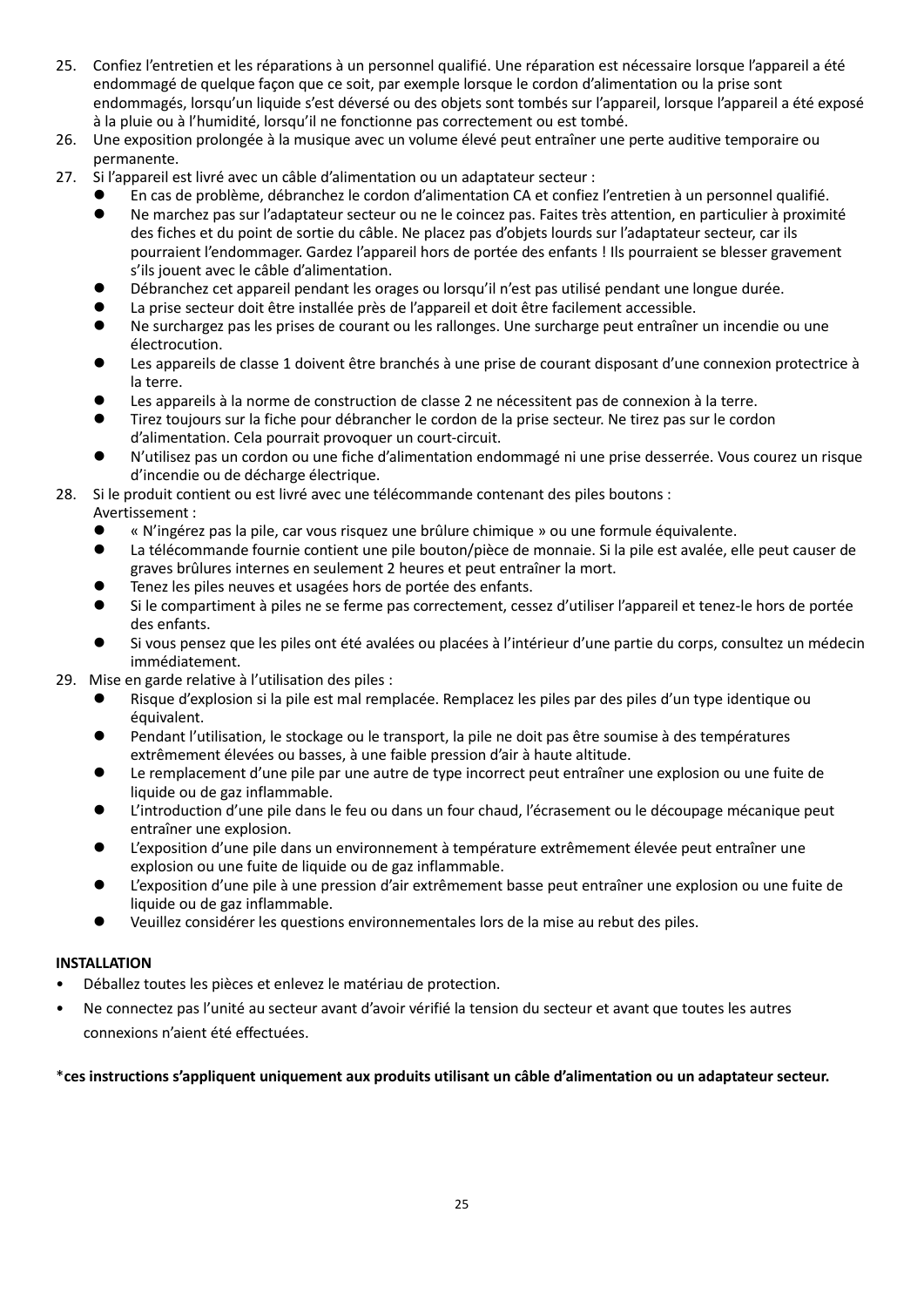

- 1. Levier de levage
- 2. Interrupteur de commande d'arrêt automatique
- 3. Sélecteur de vitesse
- 4. Blocage du bras de lecture
- 5. Bras de lecture
- 6. Voyant de puissance
- 7. Commutateur du contrôle de volume
- 8. Photocapteur
- 9. Arbre du tourne-disque
- 10. Diamètre de disque
- 11. Couvercle poussière amovible
- 12. Charnière
- 13. Prises du haut-parleur externe
- 14. Sélecteur de fonction
- 15. Prise de sortie RCA
- 16. Prise de l'adaptateur d'alimentation
- 17. Interrupteur marche/arrêt
- 18. Haut-parleurs externes
- 19. Prises de haut-parleur sur le haut-parleur externe

#### **INSTALLATION**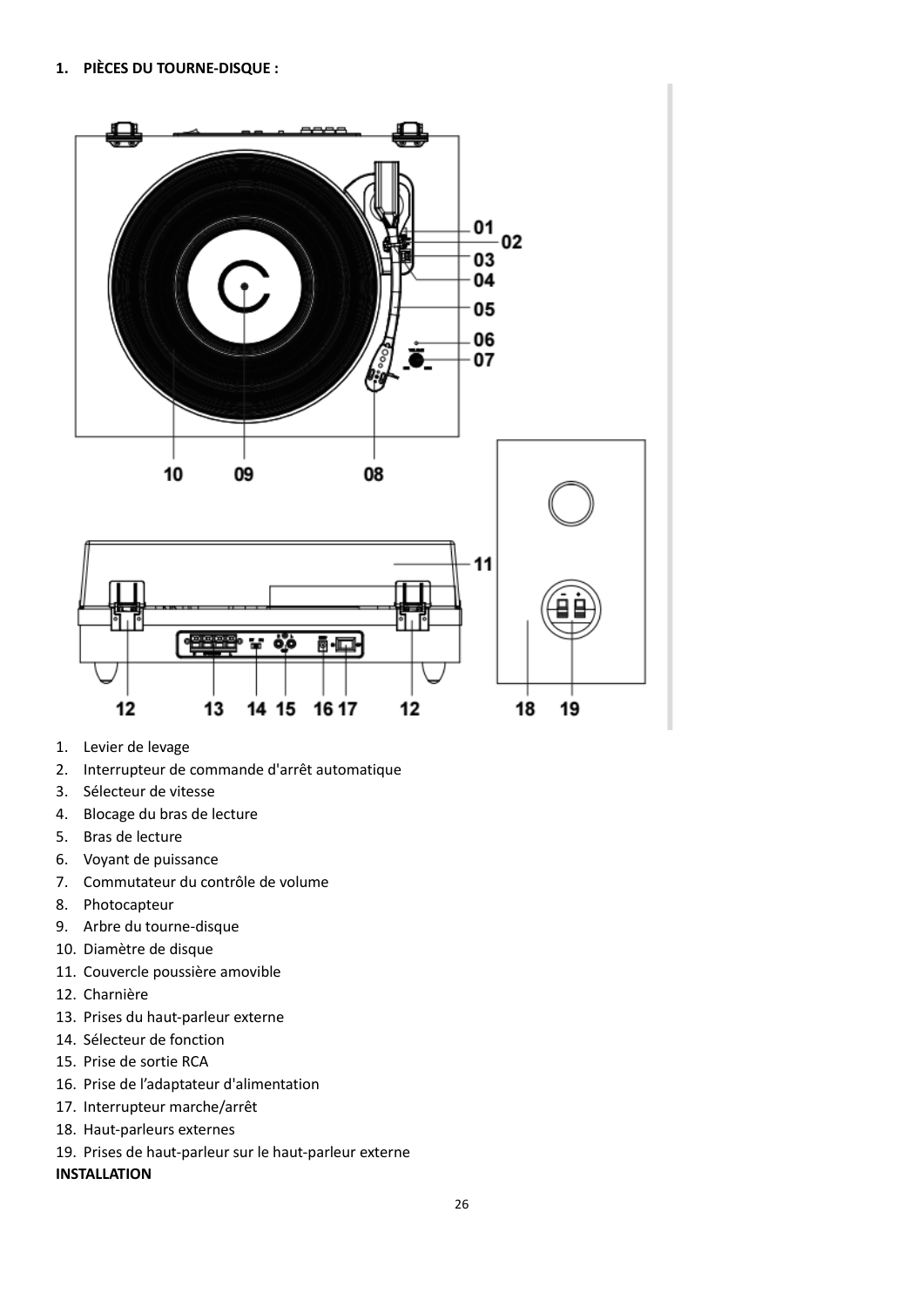Un adaptateur CA/CC avec une puissance de 12 V CC 2,0 A est fourni avec ce tourne-disque avec Bluetooth et haut-parleurs en bois. L'adaptateur est nécessaire pour faire fonctionner l'appareil.

Connectez les cordons des haut-parleurs externes de la prise de haut-parleur externe située à l'arrière de l'appareil à chaque haut-parleur.

Remarque : Les cordons du haut-parleur externe ont un code couleur, le cordon rouge est branché sur une prise rouge à la fois sur l'appareil et les haut-parleurs (cordon noir dans les prises noires).

Insérez fermement la fiche CC de l'adaptateur dans la prise d'entrée CC à l'arrière de l'appareil.

Branchez les fiches CA de l'adaptateur dans une prise de courant de 220-240 V CA ~ 50 Hz.

Allumez l'appareil en mettant l'interrupteur Marche/Arrêt sur la position Marche. Le voyant d'alimentation s'allume.

- **Remarque : Pour éviter l'effet Larsen ou un bruit de retour, vous pouvez effectuer les opérations suivantes :**
	- **1. Placez vos haut-parleurs à une distance minimale de 60 cm ou plus de votre tourne-disque**
	- **2. Laissez le couvercle ouvert lorsque vous écoutez à haut volume**

#### **2. Écouter un disque**

- 1. Soulevez le couvercle poussière.
- 2. Faites glisser le sélecteur de fonction sur la position Phono.
- 3. Allumez l'appareil en mettant l'interrupteur Marche/Arrêt sur la position Marche. Le voyant d'alimentation s'allume en rouge.
- 4. Placez un disque sur le plateau du tourne-disque et réglez la vitesse du lecteur afin qu'elle corresponde à celle du disque. Remarque : En lisant un single (45 tours) ou des disques avec un grand trou central, utilisez l'adaptateur de 45 tours.

Enlevez le couvercle de protection de la cartouche de la pointe de lecture et débloquez le maintien du bras de lecture qui est de son support. Poussez le levier de levage vers l'arrière et le bras de lecture se lèvera délicatement. Déplacez soigneusement le bras de lecture pour le mettre dans la position voulue sur le disque et le plateau du tourne-disque commencera à tourner quand le bras est rapproché si l'interrupteur de commande d'arrêt automatique est réglé sur ON. Relâchez le bras de lecture sur le tourne-disque en poussant le levier de levage vers l'avant et le disque vinyle commencera à se lire.

Si l'interrupteur de commande d'arrêt automatique est mis sur ON, le disque s'arrêtera automatiquement quand il sera fini. Si l'interrupteur de commande d'arrêt automatique est mis sur OFF, le disque ne s'arrêtera PAS automatiquement quand il sera fini, vous devrez pousser le levier de levage vers l'arrière pour soulever le bras de lecture et le remettre en place dans son support puis couper l'alimentation pour que le tourne-disque arrête de tourner.

Remarque : La fonction ARRÊT AUTO s'applique à la plupart des disques vinyle 33 tours. Cependant, pour quelques rares disques vinyle, il s'arrêtera quand il n'arrive pas à la fin ou il s'arrête en arrivant à la fin quand la fonction ARRÊT AUTO est activée.

# **3. Écouter via Bluetooth**

Un appareil externe doté de la connectivité Bluetooth peut être connecté sans fil à ce tourne-disque à l'aide de la fonction Bluetooth.

- 1. Allumez l'appareil en mettant l'interrupteur Marche/Arrêt sur la position Marche.
- 2. Placez le sélecteur de fonctions sur la position BT (Bluetooth), le voyant d'alimentation commence à clignoter en BLEU.
- 3. Activez le réglage Bluetooth de votre appareil externe. Patientez quelques instants, puis recherchez le nom d'appairage Bluetooth « Lenco LS-300/301/310 »
- 4. Sélectionnez le nom d'appariement Bluetooth pour connecter l'appareil. Une fois la connexion établie, le voyant bleu cesse de clignoter.
- 5. Vous êtes maintenant connecté à votre appareil externe par Bluetooth.
- 6. Il est préférable de régler le niveau de **volume** de votre appareil Bluetooth (**smartphone ou tablette**) au **maximum** et le volume d'écoute souhaité à l'aide du bouton de réglage du volume de votre tourne-disque (07).
- 7. Branchez le câble RCA (non fourni) à la prise de sortie RCA et à l'enceinte acoustique externe pour lire des disques vinyle sur votre enceinte acoustique.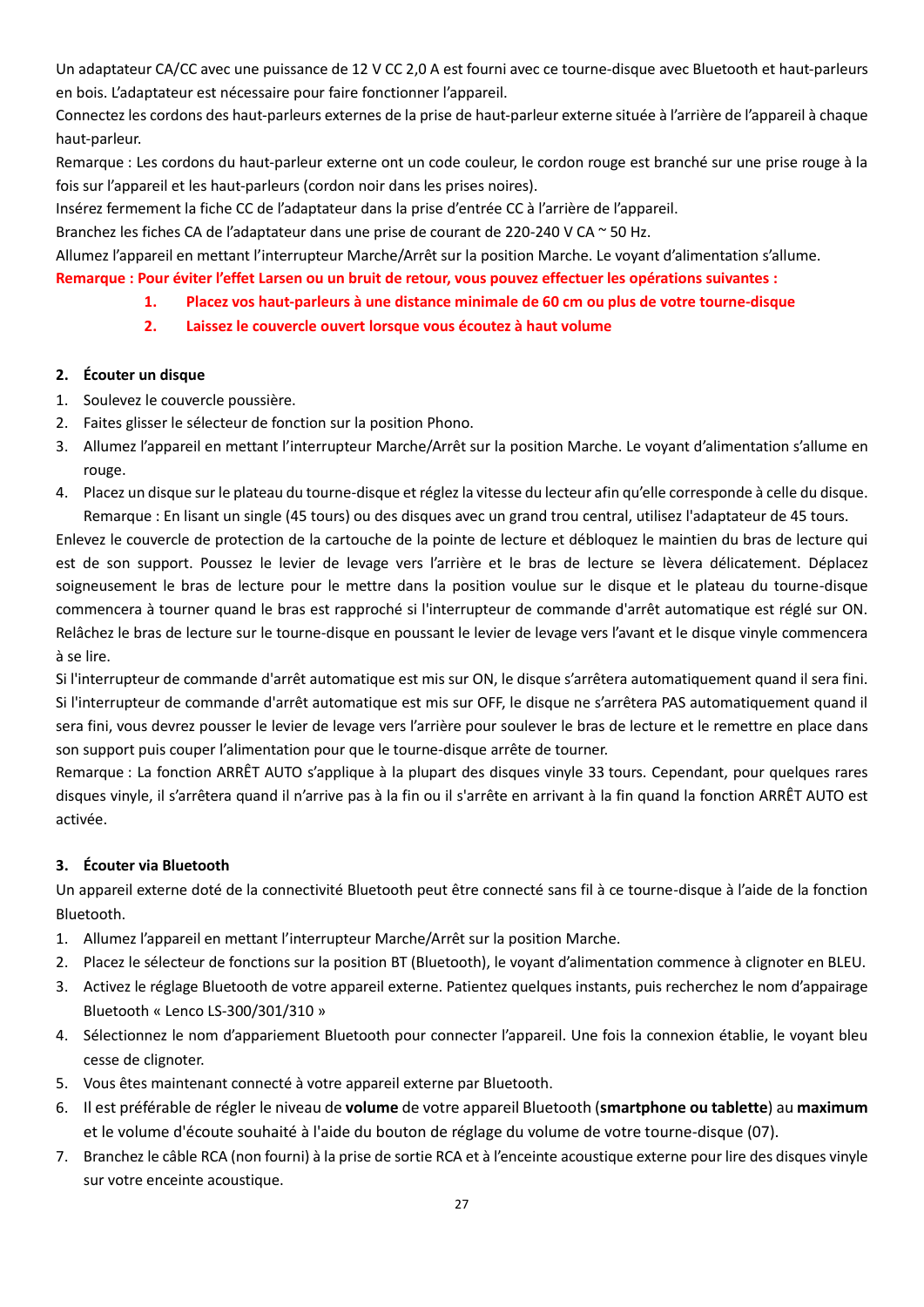**En mode Bluetooth, pour éviter que le LS-300/301/310 ne s'éteigne au bout de 20 minutes (pour économiser l'énergie (directive ERP2)), il est préférable de régler le volume de votre smartphone ou de votre tablette (qui diffuse de la musique en continu sur le tourne-disque) au niveau maximal et de contrôler le volume avec le bouton rotatif du tourne-disque.**

« Ce produit est doté d'une fonction de **réception** bluetooth, **vous ne pouvez pas l'utiliser pour transmettre un son bluetooth** : cela signifie que vous pouvez recevoir sans fil un signal sonore bluetooth d'une source externe comme un smartphone. »

| Lenco                          |                                                                  |
|--------------------------------|------------------------------------------------------------------|
| Tourne-disque                  | LS-300/301/310                                                   |
| <b>Type</b>                    | Entraînement par courroie, entièrement manuel                    |
| Moteur d'entraînement          | Moteur CC                                                        |
| Vitesse                        | 33 1/3 tr/min, 45 tr/min                                         |
| <b>Fluctuations de vitesse</b> | ≤0,35%                                                           |
| Diamètre de disque             | 300 mm                                                           |
| Cartouche                      |                                                                  |
| Type                           | N-40/Audio Technica AT3600                                       |
| Pointe de lecture              | $0,6$ mm                                                         |
| Force d'appui optimale         | 3,5 grammes                                                      |
| Sortie                         | $2,5$ mV $\pm$ 3 dB 1 kHz                                        |
| Plage de fréquence             | $0$ dB $\pm$ 3 dB 10 kHz                                         |
| Diaphonie                      | 18 dB ou plus 1 kHz                                              |
| Rapport signal/bruit           | 40 dB                                                            |
| Caractéristiques Générales     |                                                                  |
| <b>ADAPTATEUR</b>              | Entrée 100-240 VCA ~ 50/60 Hz 1,2 A                              |
|                                | Sortie 12 VCC-2 A                                                |
| <b>PRODUIT</b>                 | 12 VCC-2 A                                                       |
| Sortie audio (sortie ligne)    | 400 à 600 mV                                                     |
| Puissance consommée            | 24 W                                                             |
|                                | 424 x 331 x 160 mm pour le module principal ; 140 x 177 x 230 mm |
| <b>Dimensions</b>              | pour le haut-parleur                                             |
| Poids                          | env.6,9 K GS LS-300/301/310                                      |

# **Adaptateur de puissance**

**Fabricant : Dongguan Liyang Electrical Technology Co., Ltd**

**Numéro du modèle : LY024SPS-120200Z**

**Utilisez uniquement l'alimentation électrique indiquée dans le mode d'emploi**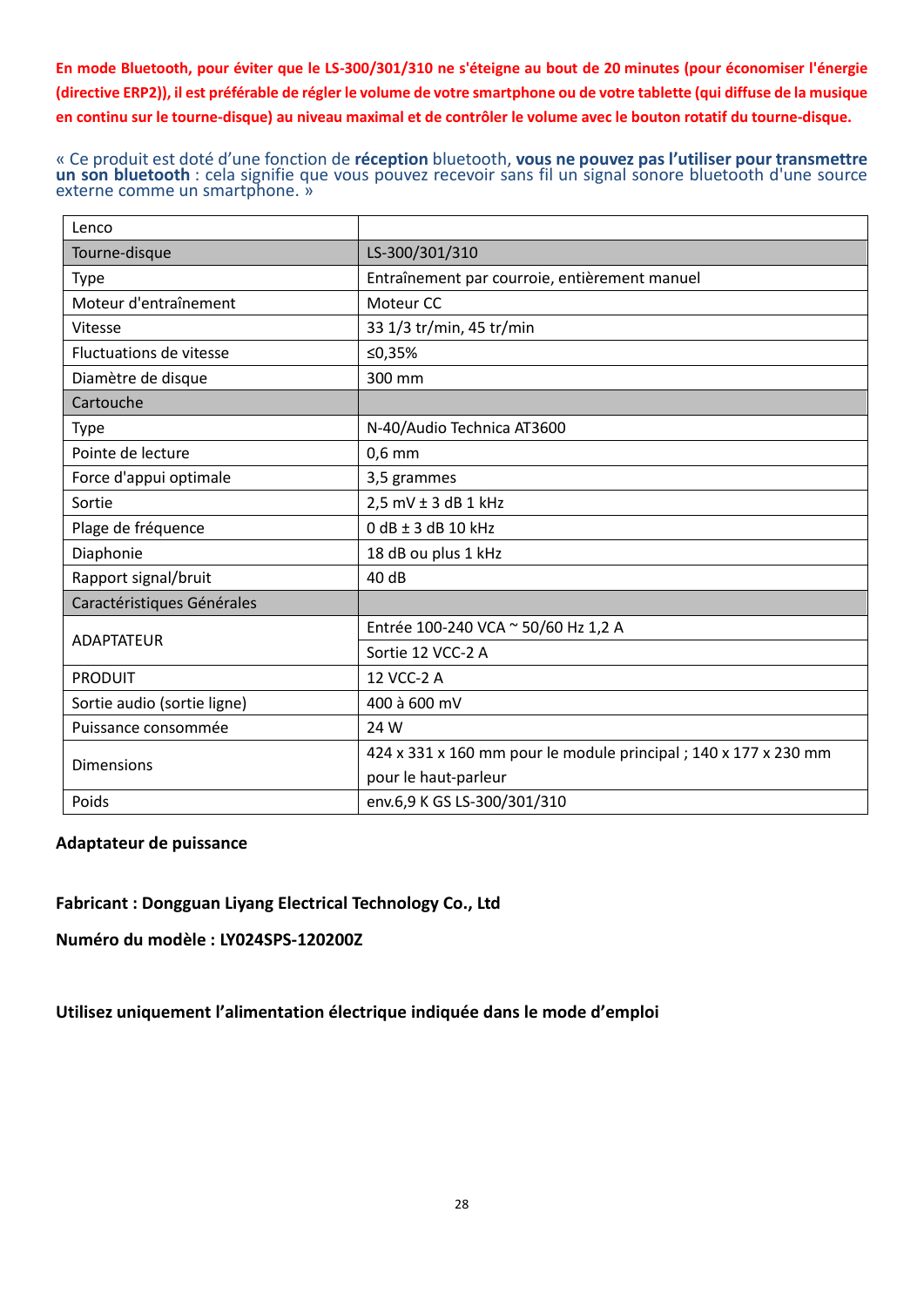| Informations                               | Valeur et précision          |
|--------------------------------------------|------------------------------|
| Nom ou marque du fabricant, enregistrement | Dongguan Liyang              |
| commercial et adresse                      | <b>Electrical Technology</b> |
|                                            | Co., Ltd                     |
|                                            | Zone A, 2/F, Building D,     |
|                                            | Chuangfu Industrial Zone,    |
|                                            | Dakan Village, Huangjiang    |
|                                            | Town, 523750, Dongguan       |
|                                            | City, Guangdong, China       |
| Référence du modèle                        | LY024SPS-120200Z             |
| Tension d'entrée                           | 120-240V                     |
| Fréquence du CA d'entrée                   | 50-60Hz                      |
| Tension de sortie                          | <b>DC 12V</b>                |
| Courant de sortie                          | 2A                           |
| Puissance de sortie                        | 24W                          |
| Rendement moyen en mode actif              | 87.89%                       |
| Rendement à faible charge (10 %)           | 82.77%                       |
| Consommation électrique sans charge        | 0.08                         |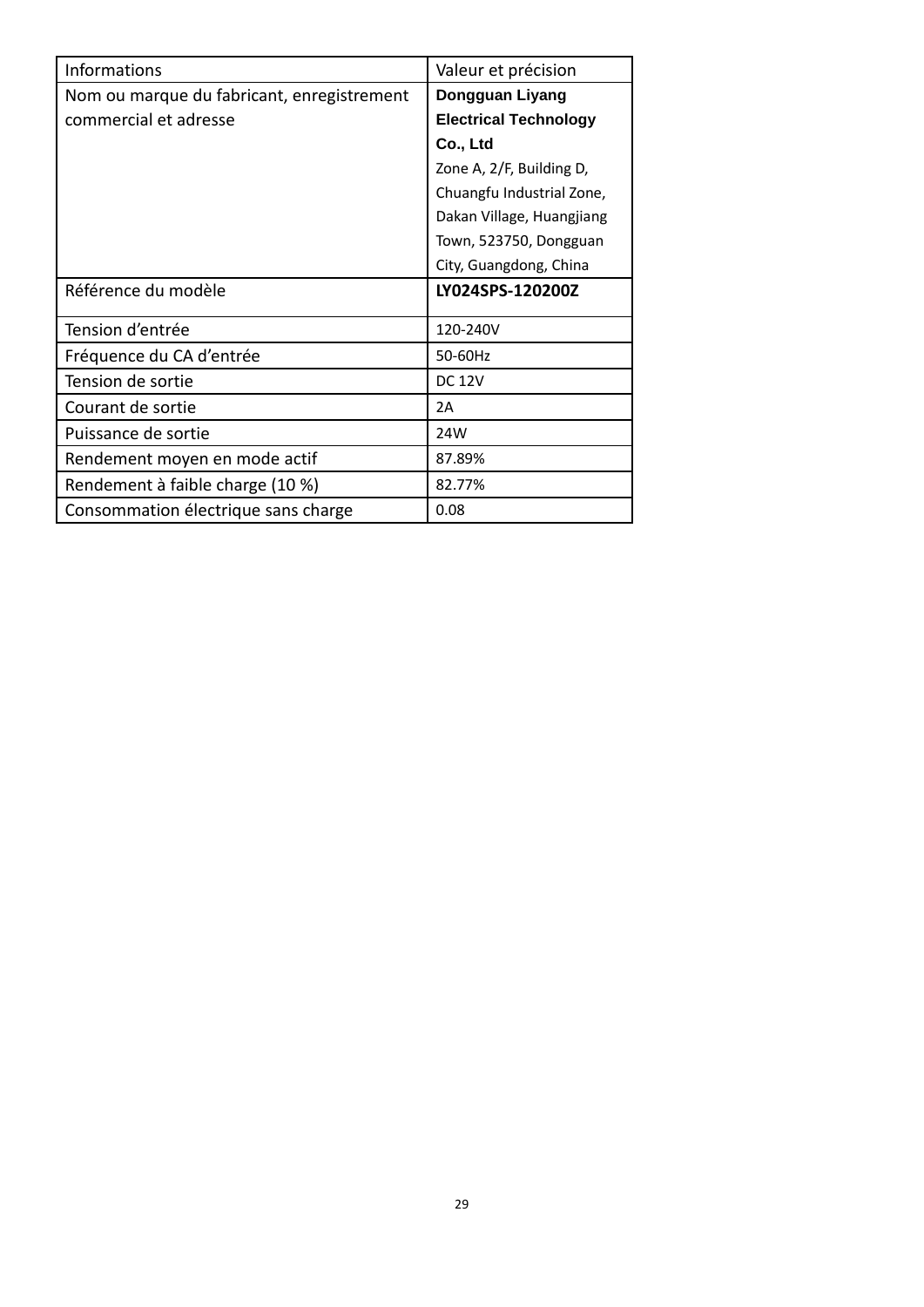#### 1. **Garantie**

Lenco propose un entretien et une garantie conformément à la législation européenne, ce qui signifie qu'en cas de besoin de réparation (aussi bien pendant et après la période de garantie), vous pouvez contacter votre revendeur le plus proche.

Remarque importante : Il n'est pas possible de renvoyer l'appareil pour réparation directement à Lenco.

Remarque importante : Si l'unité est ouverte ou modifiée de quelque manière que ce soit par un réparateur non agréé, la garantie serait caduque.

Cet appareil ne convient pas à une utilisation professionnelle. En cas d'utilisation professionnelle, les obligations de garantie du fabricant seront annulées.

#### **2. Clause de non responsabilité**

Des mises à jour du logiciel et/ou des composants informatiques sont régulièrement effectuées. Il se peut donc que certaines instructions, caractéristiques et images présentes dans ce document diffèrent légèrement de votre configuration spécifique. Tous les articles décrits dans ce guide le sont fournis uniquement à des fins d'illustration et peuvent ne pas s'appliquer à une configuration spécifique. Aucun droit légal ne peut être obtenu depuis les informations contenues dans ce manuel.

#### 3. **Mise au rebut de l'appareil usagé**



Ce symbole indique que l'équipement électrique concerné ou la batterie ne doivent pas être jetés parmi les autres déchets ménagers en Europe. Afin de garantir un traitement approprié de la batterie ou de l'appareil usagés, veuillez les mettre au rebut conformément à la règlementation locale en vigueur relative aux équipements électriques et autres batteries. En agissant de la sorte, vous contribuerez à la préservation des ressources naturelles et à l'amélioration des niveaux de protection environnementale concernant le traitement et la destruction des déchets électriques (Directive sur les déchets des équipements électriques et électroniques).

#### **4. Marquage CE**

Par la présente, Commaxx B.V. Wiebachstraat 37, 6466 NG Kerkrade, Pays-Bas, déclare que ce produit est conforme aux exigences principales des directives européennes. La déclaration de conformité peut être consultée au lien : [techdoc@commaxxgroup.com](mailto:techdoc@commaxxgroup.com)



#### **5. Service**

Pour en savoir plus et obtenir de l'assistance, visitez [www.lenco.com](http://www.lenco.com/) Commaxx B.V. Wiebachstraat 37, 6466 NG Kerkrade, Pays-Bas.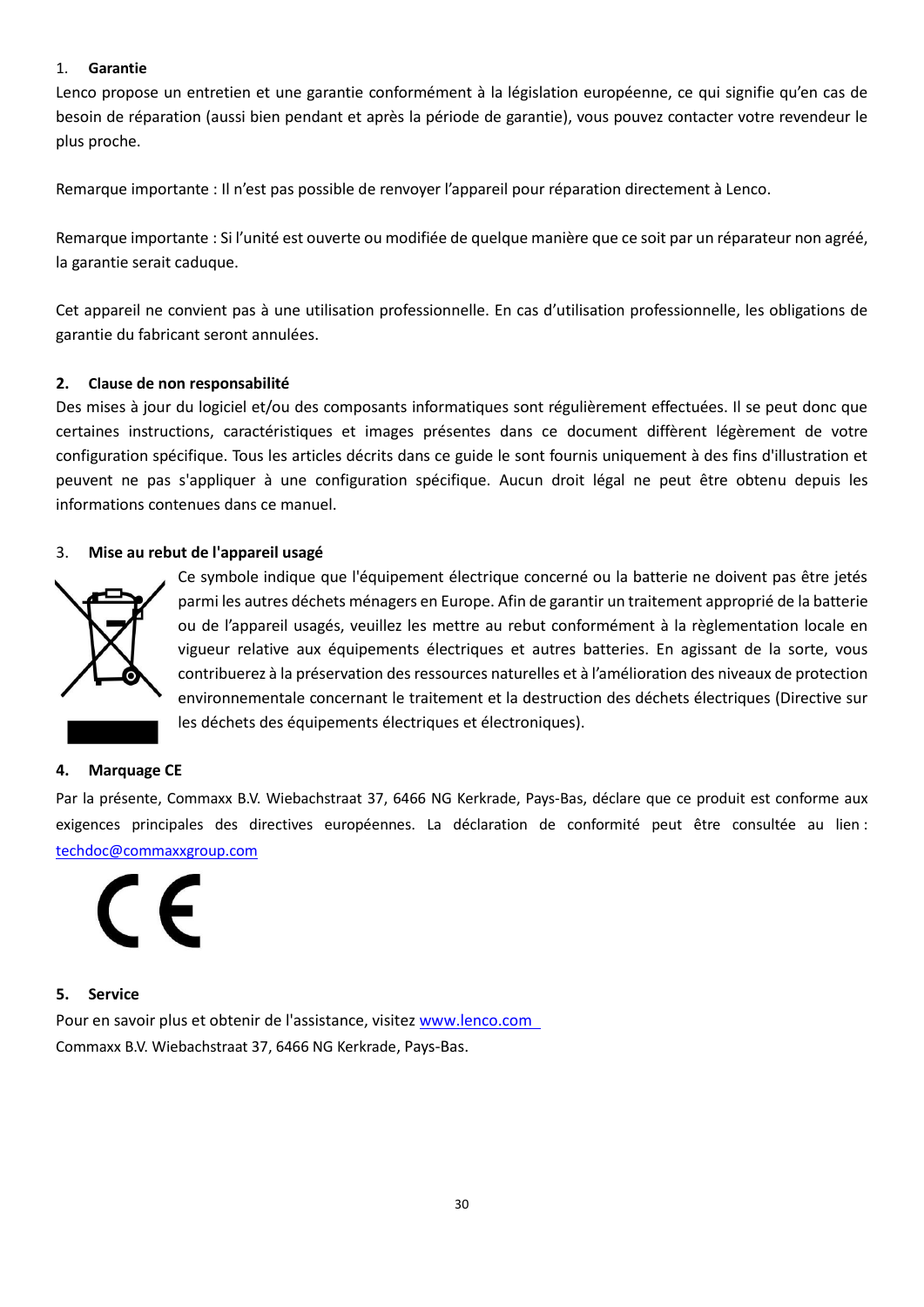#### <span id="page-30-0"></span>Español

#### **PRECAUCIÓN:**

El uso de controles o ajustes o rendimiento de procedimientos excepto aquellos que los aquí especificados puede provocar una exposición peligrosa a la radiación.

#### **PRECAUCIONES PREVIAS AL USO**

#### **TENGA ESTAS INSTRUCCIONES EN MENTE:**

- 1. No cubra o bloquee ninguna apertura de ventilación. Cuando coloque el dispositivo en una estantería, deje 5 cm (2") de espacio libre alrededor de todo el dispositivo.
- 2. Instálelo conforme al manual de usuario que se adjunta.
- 3. Mantenga el aparato alejado de fuentes de calor, como radiadores, calentadores, estufas, velas u otros productos que generen calor o llama viva. El aparato solo puede usarse en climas moderados. Se deben evitar los ambientes extremadamente fríos o cálidos. La gama de temperatura de funcionamiento es de entre 0° y 35°C.
- 4. Evite usar el dispositivo cerca de campos magnéticos fuertes.
- 5. Una descarga electrostática puede entorpecer el uso normal de este dispositivo. En tal caso, simplemente reinícielo siguiendo el manual de instrucciones. Durante la transmisión de archivos, por favor manéjelo con cuidado opérelo en un entorno libre de electricidad estática.
- 6. ¡Advertencia! Nunca inserte un objeto en el producto a través de las ventilaciones o aperturas. Alto voltaje fluye a través del producto e insertar un objeto puede provocar una descarga eléctrica y/o un cortocircuito de sus componentes internos. Por el mismo motivo, no derrame agua o líquidos en el producto.
- 7. No lo utilice en zonas húmedas, como cuartos de baño, cocinas en las que se forme vapor ni cerca de piscinas.
- 8. El aparato no debe exponerse a goteos o salpicaduras y asegúrese de que se colocan sobre o cerca del aparato objetos llenos de líquidos, como jarrones.
- 9. No use este dispositivo cuando se pueda producir condensación. Cuando la unidad se usa en una sala húmeda cálida, se pueden formar gotitas de agua o condensación en el interior de la unidad y esta puede no funcionar adecuadamente; deje que la unidad se apague durante 1 o 2 horas antes de volver a encender la unidad: el aparato debe estar seco antes de conectarse a una fuente de alimentación.
- 10. Aunque este dispositivo está fabricado con el máximo cuidado y comprobado varias veces antes de salir de fábrica, todavía es posible que se puedan producir problemas, al igual que con todos los aparatos eléctricos. Si observa la aparición de humo, una acumulación excesiva de calor o cualquier otro fenómeno inesperado, deberá desconectar inmediatamente el enchufe de la toma de corriente.
- 11. Este dispositivo debe funcionar con una fuente de alimentación que se especifica en la etiqueta de especificaciones. Si no está seguro del tipo de alimentación que se usa en su hogar, consulte con el distribuidor o una compañía eléctrica local.
- 12. Manténgalo alejado de los animales. A algunos animales les encanta morder los cables de alimentación.
- 13. Para limpiar el dispositivo use un paño seco y suave. No utilice líquidos disolventes ni con base de petróleo. Para eliminar manchas difíciles, puede usar un paño húmedo con detergente diluido.
- 14. El proveedor no asume ninguna responsabilidad por daños o datos perdidos provocados por un funcionamiento incorrecto, uso incorrecto, modificación del dispositivo o sustitución de la batería.
- 15. No interrumpa la conexión cuando el dispositivo esté formateando o transfiriendo archivos. En caso contrario, los datos se pueden estropear o perder.
- 16. Si la unidad dispone de función de reproducción USB, se debe conectar la memoria USB directamente en la unidad. No utilice un cable de extensión USB ya que pueden crear interferencias que causen una pérdida de datos.
- 17. La etiqueta calificativa se encuentra en la parte inferior o en el panel posterior del aparato.
- 18. Este dispositivo no está diseñado para su uso por parte de personas (incluyendo niños) con discapacidad física, sensorial o mental o con falta de experiencia o conocimientos, salvo que se les haya dado supervisión o instrucciones acerca del uso correcto del dispositivo por parte de una persona responsable de su seguridad.
- 19. Este producto está diseñado para un uso no profesional únicamente y no para un uso comercial o industrial.
- 20. Asegúrese de que la unidad esté fijada en una posición estable. La garantía no cubrirá los daños derivados de usar este producto en una posición inestable, vibraciones o golpes o por no seguir otras advertencias o precauciones que aparecen en este manual de usuario.
- 21. Nunca retire la carcasa del dispositivo.
- 22. Nunca coloque este dispositivo sobre otro equipo eléctrico.
- 23. Mantenga las bolsas de plástico fuera del alcance de los niños.
- 24. Use únicamente los dispositivos/accesorios especificados por el fabricante.
- 25. Remita todas las reparaciones al personal cualificado. Es necesario el mantenimiento cuando el aparato presenta cualquier tipo de daño, por ejemplo, el cable de alimentación o el enchufe presentan daños; se ha vertido líquido sobre el aparato; se han caído objetos en el aparato; el aparato se ha expuesto a la lluvia o humedad; el aparato no funciona normalmente o se ha caído.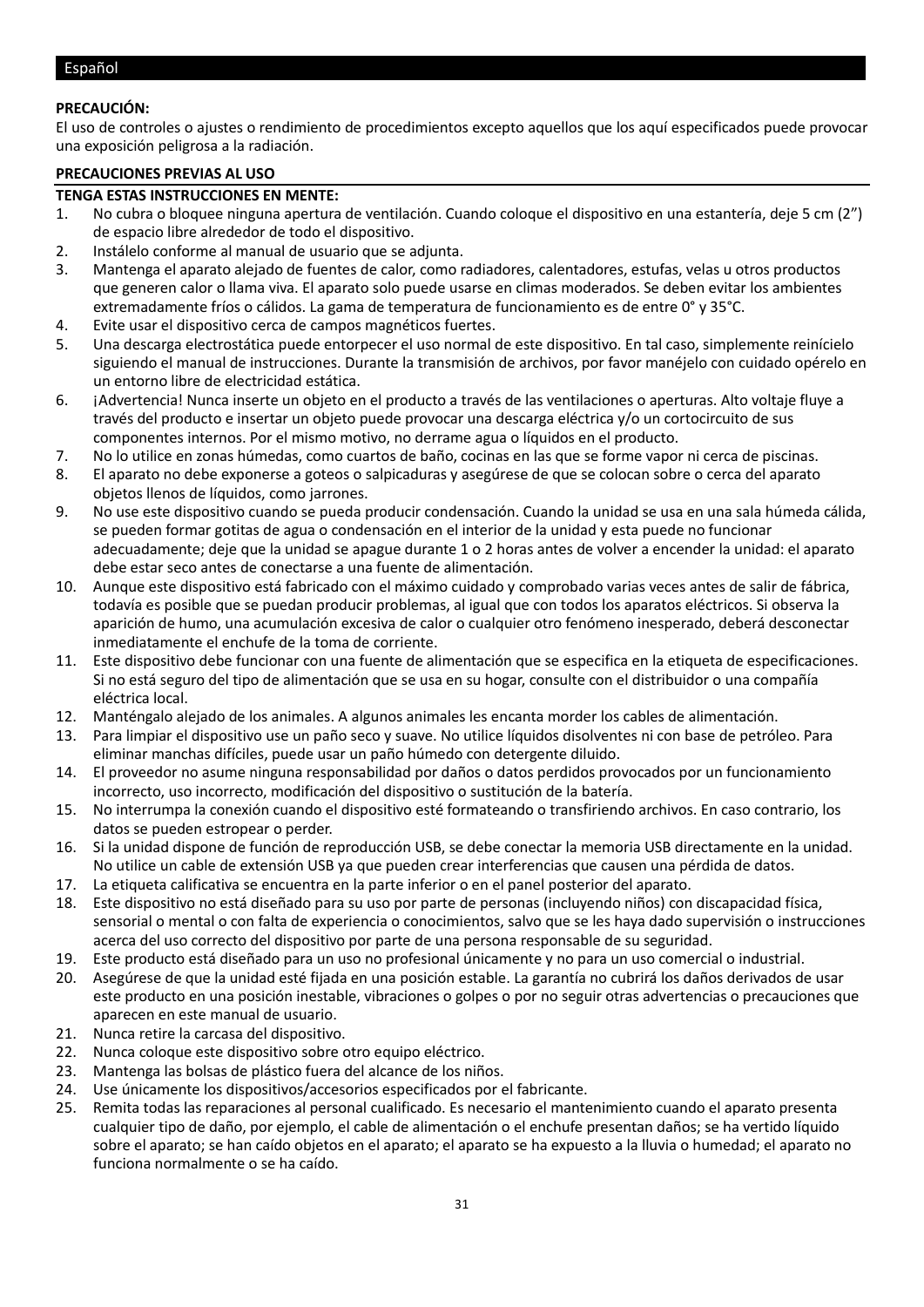- 26. Una larga exposición a sonidos elevados de reproductores de música personales puede provocar una pérdida de audición temporal o permanente.
- 27. Si el producto viene con un cable de alimentación o un adaptador de corriente de CA:
	- ⚫ Si se produce cualquier problema, desconecte el cable de alimentación CA y remítalo a mantenimiento por parte de personal cualificado.
	- ⚫ No pise o pince el adaptador de alimentación. Tenga mucho cuidado, en especial en las zonas alrededor de las tomas y el punto de salida del cable. No coloque objetos pesados en el adaptador de alimentación, ya que pueden dañarlo. ¡Mantenga el dispositivo fuera del alcance de los niños! Si juegan con el cable de alimentación, puede sufrir lesiones graves.
	- ⚫ Desconecte el dispositivo durante tormentas eléctricas o cuando no vaya a usarse durante periodos prolongados de tiempo.
	- La salida de la toma debe instalarse cerca del equipo y debe ser fácilmente accesible.
	- ⚫ No sobrecargue las tomas CA o los cables de extensión. La sobrecarga puede provocar un incendio o una descarga eléctrica.
	- ⚫ Los dispositivos con construcción de Clase 1 deben estar conectados a una toma de corriente con una conexión a tierra protegida.
	- Los dispositivos con construcción de Clase 2 no requieren una conexión a tierra.
	- ⚫ Sujete siempre el enchufe cuando los extraiga de la toma de corriente. No tire del cable de alimentación. Esto puede provocar un cortocircuito.
	- ⚫ No utilice un cable de alimentación o enchufe deteriorado o una toma suelta. Si lo hace, podría provocar un incendio o una descarga eléctrica.
- 28. Si el producto contiene o se entrega con un mando a distancia que contiene pilas de botón / celdas: Advertencia:
	- ⚫ "Ni ingiera la pila, riesgo de quemadura química" o frase equivalente.
	- ⚫ [El mando a distancia que se suministra] Este producto contiene una pila de tipo botón/moneda. Si la pila se traga, puede provocar graves quemaduras internas en sólo 2 horas y podría ocasionar la muerte.
	- ⚫ Mantenga las pilas nuevas o usadas fuera del alcance de los niños.
	- Si el compartimiento de las pilas no se cierra correctamente, deje de usar el producto y no lo deje al alcance los niños.
	- ⚫ Si tiene la sospecha de que una pila ha sido ingerida o se encuentra en algún lugar del cuerpo, busque inmediatamente atención médica.
- 29. Precaución sobre el uso de las pilas:
	- ⚫ Existe riesgo de explosión si la pila no se sustituye correctamente. Sustitúyala únicamente con otra del mismo tipo u otro equivalente.
	- ⚫ No se pueden exponer las pilas a temperaturas extremadamente altas o bajas, baja presión de aire a gran altitud durante el uso, almacenamiento o transporte.
	- ⚫ Si cambia la pila por otra que no sea la correcta, se puede producir una explosión o la fuga de líquidos o gases inflamables.
	- Si arroja la pila al fuego o a un horno caliente, o aplasta o cortar mecánicamente una pila, podría provocar una explosión.
	- Si deja una pila en un lugar con temperaturas extremadamente altas, se puede producir una explosión o una fuga de líquido o gas inflamable.
	- ⚫ Si se expone la pila a una presión de aire extremadamente baja, se puede producir una explosión o la fuga de líquidos o gases inflamables.
	- ⚫ Se debe prestar atención a los aspectos medioambientales sobre la eliminación de baterías.

#### **INSTALACIÓN**

- Desembale todas las piezas y retire el material protector.
- No conecte la unidad a la corriente eléctrica antes de comprobar la tensión de la corriente y antes de que se hayan hecho todas las demás conexiones.

\* **Estas instrucciones solo están relacionadas con productos que usen un cable de alimentación o un adaptador de corriente CA.**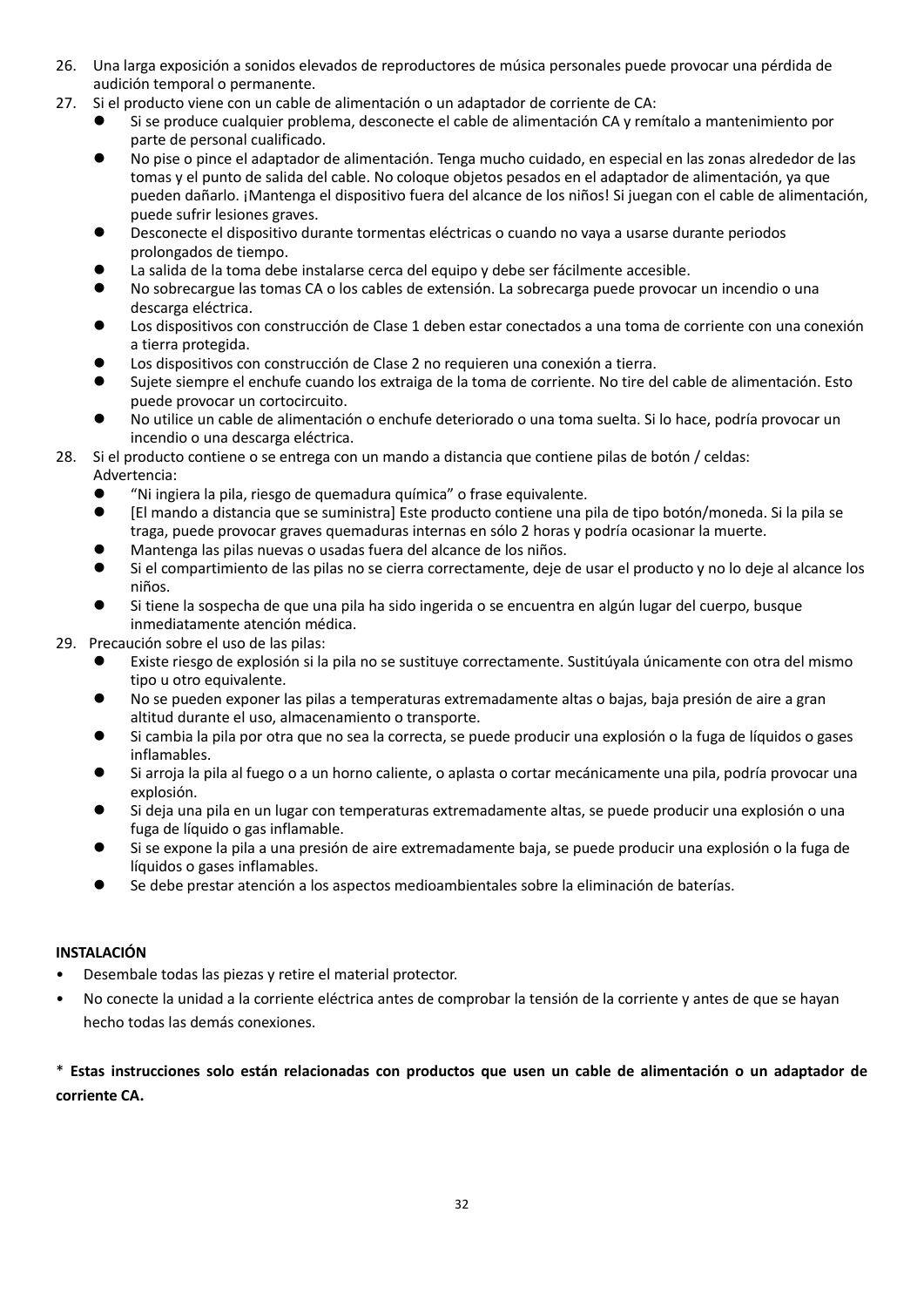

- 1. Palanca de izado
- 2. Interruptor de control de parada automática
- 3. Interruptor de selección de velocidad
- 4. Bloqueo del brazo del tocadiscos
- 5. Brazo
- 6. Indicador luminoso LED de alimentación
- 7. Interruptor de control de volumen
- 8. Cartucho de aguja fonocaptora
- 9. Eje del tocadiscos
- 10. Plato de tocadiscos
- 11. Sobrecubierta extraíble
- 12. Bisagra
- 13. Tomas de los altavoces externos
- 14. Interruptor de selección de función
- 15. Conectores de Salida RCA
- 16. Conector del adaptador de corriente
- 17. Interruptor de encendido / apagado
- 18. Altavoces externos
- 19. Tomas de los altavoces en el altavoz externo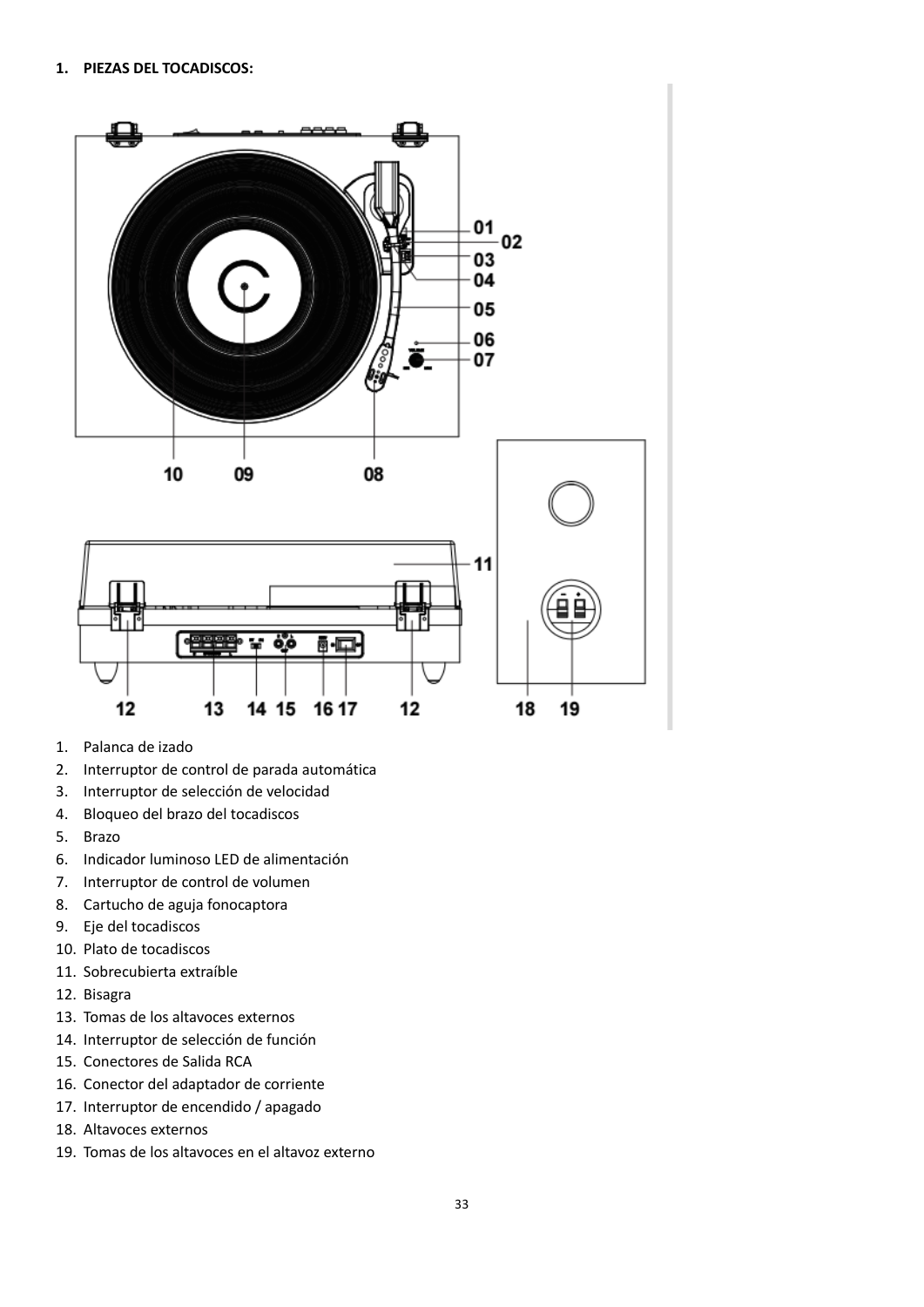#### **INSTALACIÓN**

Se incluye un adaptador CA/CC con una salida de 12V CC 2.0A con este tocadiscos con Bluetooth y altavoces de madera. Se necesita el adaptador para poner en funcionamiento la unidad.

Conecte los cables del altavoz externo desde la toma del altavoz externo situada en la parte posterior de la unidad a cada altavoz.

Nota: Los cables del altavoz externo tienen una codificación en color; el cable rojo se conecta a la toma toja tanto en la unidad como en los altavoces (el cable negro en las tomas negras).

Inserte de forma firme y segura el enchufe CC del adaptador en la toma de ENTRADA CC situada en la parte posterior de la unidad.

Conecte el enchufe del adaptador CA en una toma de alimentación nominal de 220-240V AV ~ 50 Hz.

Encienda la unidad cambiando el interruptor de encendido / apagado a la posición Encendido. El indicador luminoso LED de alimentación se encenderá.

**Observación: La evitar el efecto Larsen o el ruido de reproducción, puede hacer los siguiente:**

- **1. Coloque los altavoces a una distancia mínima de 60 cm o más del tocadiscos**
- **2. Deje abierta la tapa antipolvo cuando reproduzca un disco a un volumen de sonido más alto.**

#### **2. Escuchar un disco**

- 1. Levante la sobrecubierta
- 2. Deslice el interruptor de selección de función a la posición Phono.
- 3. Encienda la unidad cambiando el interruptor de encendido / apagado a la posición Encendido. El indicador luminoso LED de alimentación se encenderá de color ROJO.
- 4. Coloque un disco sobre el plato del tocadiscos y ajuste la velocidad para que coincida con la velocidad del disco. Nota: para reproducir un single (disco de 45 rpm) y/o discos con agujeros centrales grandes utilice el adaptador de 45 rpm.

Retire la funda protectora del cartucho de la aguja y quite el bloqueo del brazo de lectura Empuje la palanca de izado hacia atrás y el brazo de lectura se levantará suavemente. Mueva suavemente el brazo de lectura a la posición deseada sobre el disco y el plato del tocadiscos empezará a girar cuando mueva el brazo hacia él si el interruptor de control de parada automática está encendido. Libere el brazo de lectura sobre el tocadiscos empujando la palanca de izado hacia delante y el disco de vinilo empezará a reproducirse.

Si se enciende el interruptor de control automático, la grabación se detendrá automáticamente cuando haya finalizado. Si el interruptor de control de parada automática está apagado, el disco NO dejará de reproducirse automáticamente cuando se termine. Deberá empujar la palanca de izado hacia atrás para levantar el brazo de lectura y colocarlo en el soporte, y entonces apagar el tocadiscos para que deje de girar.

Observación: La función de PARADA AUTOMÁTICA funciona con la mayoría de discos de vinilo de 33 rpm. Sin embargo, algunos discos de vinilo se detendrán cuando no se hayan terminado, o no se detendrán cuando se hayan terminado con la función de PARADA AUTOMÁTICA encendida.

#### **3. Escuchar mediante Bluetooth**

Se puede conectar de forma inalámbrica un dispositivo externo con conectividad Bluetooth a este tocadiscos usando la función Bluetooth.

- 1. Encienda la unidad cambiando el interruptor de encendido / apagado a la posición Encendido.
- 2. Gire el interruptor de selección de función a la posición BT (Bluetooth); el indicador luminoso LED de alimentación empezará a parpadear de color AZUL.
- 3. Conecte la configuración Bluetooth de su dispositivo externo. Espere un momento; posteriormente busque el nombre de emparejamiento Bluetooth "Lenco LS-300/301/310"
- 4. Seleccione el nombre de emparejamiento Bluetooth para conectar la unidad. Una vez conectado, el LED AZUL dejará de parpadear.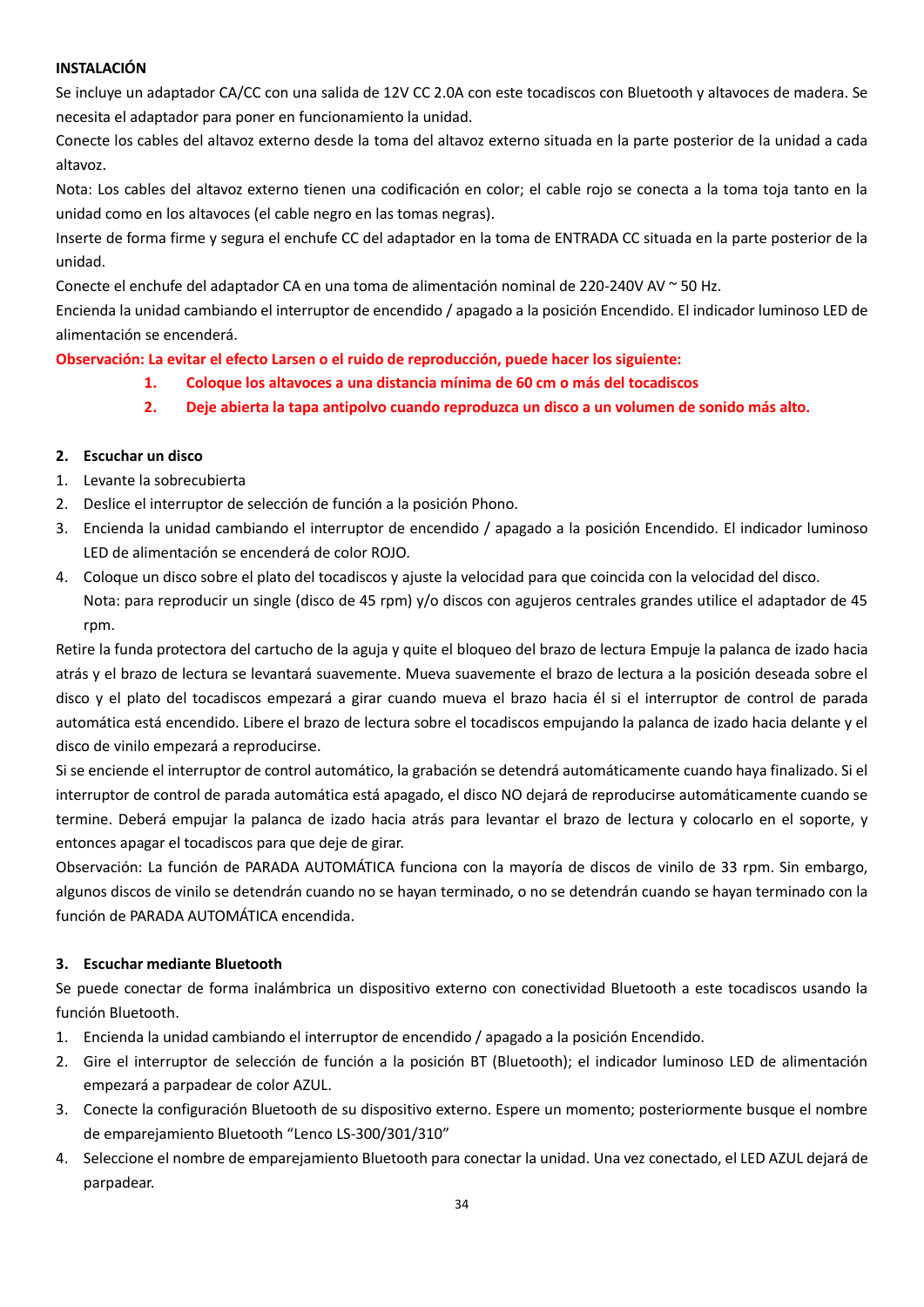- 5. Ahora está conectado a su dispositivo externo vía Bluetooth.
- 6. Lo mejor es poner el nivel de **volumen** del dispositivo Bluetooth (**smartphone o tablet**) al **máximo** y ajustar el volumen de audición que desee con el interruptor de control del volumen del tocadiscos (07).
- 7. Conecte la salida RCA al sistema de altavoces externo con un cable RCA (no incluido) para disfrutar de la música de sus discos de vinilo con su sistema de altavoces.

**En modo Bluetooth, para evitar que el LS-300/301/310 se apague después de 20 minutos (para ahorrar energía (directiva ERP2)), es mejor que ponga el volumen de su smartphone o tablet (reproduciendo música en el tocadiscos) al máximo y controle el volumen con el botón giratorio del tocadiscos.**

«Este producto dispone de una función de **recepción** bluetooth, **no puede transmitir ningún sonido bluetooth con ella**: esto significa que puede recibir de forma inalámbrica una señal de sonido bluetooth desde una fuente externa como un smartphone».

| Lenco                               |                                                               |
|-------------------------------------|---------------------------------------------------------------|
| <b>Tocadiscos</b>                   | LS-300/301/310                                                |
| Tipo                                | Accionado por correa, totalmente manual                       |
| Motor de accionamiento              | Motor DC                                                      |
| Velocidad                           | 33 1/3 rpm, 45 rpm                                            |
| Distorsión y variación de velocidad | ≤0,35%                                                        |
| Plato de tocadiscos                 | 300 mm                                                        |
| Cápsula fonocaptora                 |                                                               |
| Tipo                                | N-40/Audio Technica AT3600                                    |
| Aguja                               | $0,6$ mil                                                     |
| Fuerza de tracción óptima           | 3.5 gramos                                                    |
| Salida                              | 2.5mV±3dB 1KHz                                                |
| Respuesta de frecuencia             | OdB±3dB 10KHz                                                 |
| Diafonía                            | 18dB o más 1KHz                                               |
| Relación Señal-Ruido (S/R)          | 40dB                                                          |
| General                             |                                                               |
| <b>ADAPTADOR</b>                    | corriente AC100-240V~50/60Hz 1.2A                             |
|                                     | salida CC12V-2A                                               |
| <b>PRODUCTO</b>                     | <b>CC12V-2A</b>                                               |
| Salida de audio (Salida de línea)   | 400-600 mv                                                    |
| Consumo de energía                  | 24 W                                                          |
|                                     | 424x331x160mm para la unidad principal; 140x177x230mm para el |
| <b>Dimensiones</b>                  | altavoz                                                       |
| Peso                                | Aproximadamente 6.9KGS LS-300/301/310                         |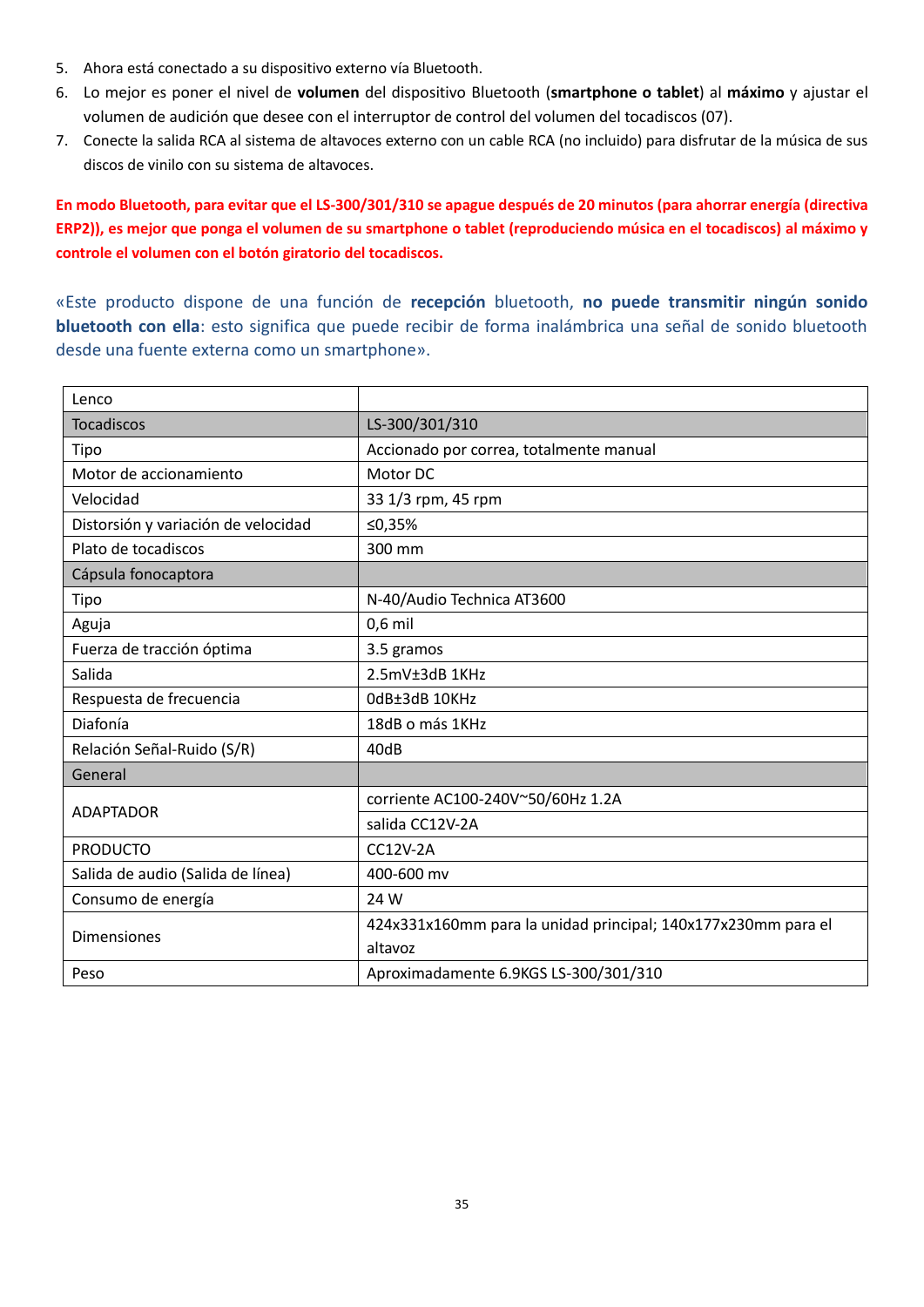# **Fabricante: Dongguan Liyang Electrical Technology Co., Ltd Número de modelo: LY024SPS-120200Z Utilice únicamente la fuente de alimentación indicada en las instrucciones de uso**

| Información                                 | Valor y precisión            |
|---------------------------------------------|------------------------------|
| Nombre de los fabricantes o marcas          | Dongguan Liyang              |
| registradas, registro comercial y dirección | <b>Electrical Technology</b> |
|                                             | Co., Ltd                     |
|                                             | Zone A, 2/F, Building D,     |
|                                             | Chuangfu Industrial Zone,    |
|                                             | Dakan Village, Huangjiang    |
|                                             | Town, 523750, Dongguan       |
|                                             | City, Guangdong, China       |
| Identificador del modelo                    | LY024SPS-120200Z             |
| Tensión de entrada                          | 120-240V                     |
| Frecuencia CA de entrada                    | 50-60Hz                      |
| Tensión de salida                           | <b>DC 12V</b>                |
| Corriente de salida                         | 2A                           |
| Potencia de salida                          | 24W                          |
| Eficiencia activa media                     | 87.89%                       |
| Eficiencia a carga baja (10%)               | 82.77%                       |
| Consumo energético sin carga                | 0.08                         |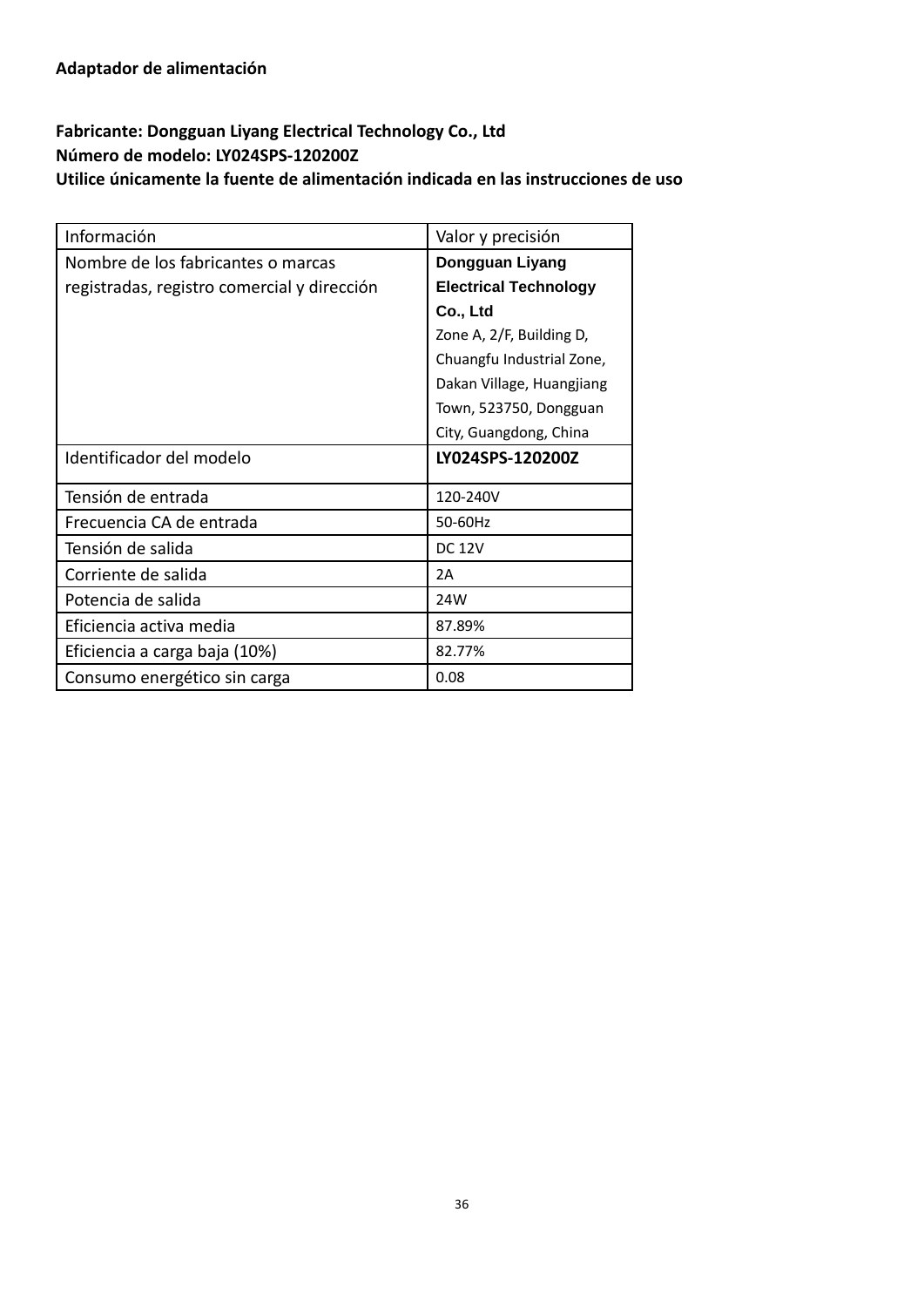#### **1. Garantía**

Lenco ofrece servicio y garantía en cumplimiento con las leyes de la Unión Europea, lo cual implica que, en caso de que su producto precise ser reparado (tanto durante como después del periodo de garantía), deberá contactar directamente con su distribuidor.

Nota importante: No es posible enviar sus reparaciones directamente a Lenco.

Nota importante: Si la unidad es abierta por un centro de servicio no oficial, la garantía quedará anulada.

Este aparato no es adecuado para el uso profesional. En caso de darle un uso profesional, todas las obligaciones de garantía del fabricante quedarán anuladas.

#### **2. Exención de responsabilidad**

Regularmente se llevan a cabo actualizaciones en el Firmware y en los componentes del hardware. Por esta razón, algunas de las instrucciones, especificaciones e imágenes incluidas en este documento pueden diferir ligeramente respecto a su situación particular. Todos los elementos descritos en esta guía tienen un objetivo de mera ilustración, y pueden no ser de aplicación en su situación particular. No se puede obtener ningún derecho ni derecho legal a partir de la descripción hecha en este manual.

#### **3. Eliminación del antiguo dispositivo**



Este símbolo indica que no deberá deshacerse del producto eléctrico o batería en cuestión junto con los residuos domésticos, en el ámbito de la UE. Para garantizar un tratamiento residual correcto del producto y su batería, por favor, elimínelos cumpliendo con las leyes locales aplicables sobre requisitos para el desechado de equipos eléctricos y baterías. De hacerlo, ayudará a conservar recursos naturales y mejorar los estándares de protección medioambiental en el tratamiento y eliminación de residuos eléctricos (Directiva sobre la Eliminación de Equipos Eléctricos y Electrónicos).

# **4. Marca CE**

Por la presente, Commaxx B.V. Wiebachstraat 37, 6466 NG Kerkrade, Países Bajos, declara que este producto cumple con las exigencias esenciales de la directiva de la UE. La declaración de conformidad puede consultarse mediante [techdoc@commaxxgroup.com](mailto:techdoc@commaxxgroup.com)

#### **5. Servicio**

Para obtener más información y soporte del departamento técnico, por favor, visite la página web [www.lenco.com](http://www.lenco.com/) Commaxx B.V. Wiebachstraat 37, 6466 NG Kerkrade, Países Bajos.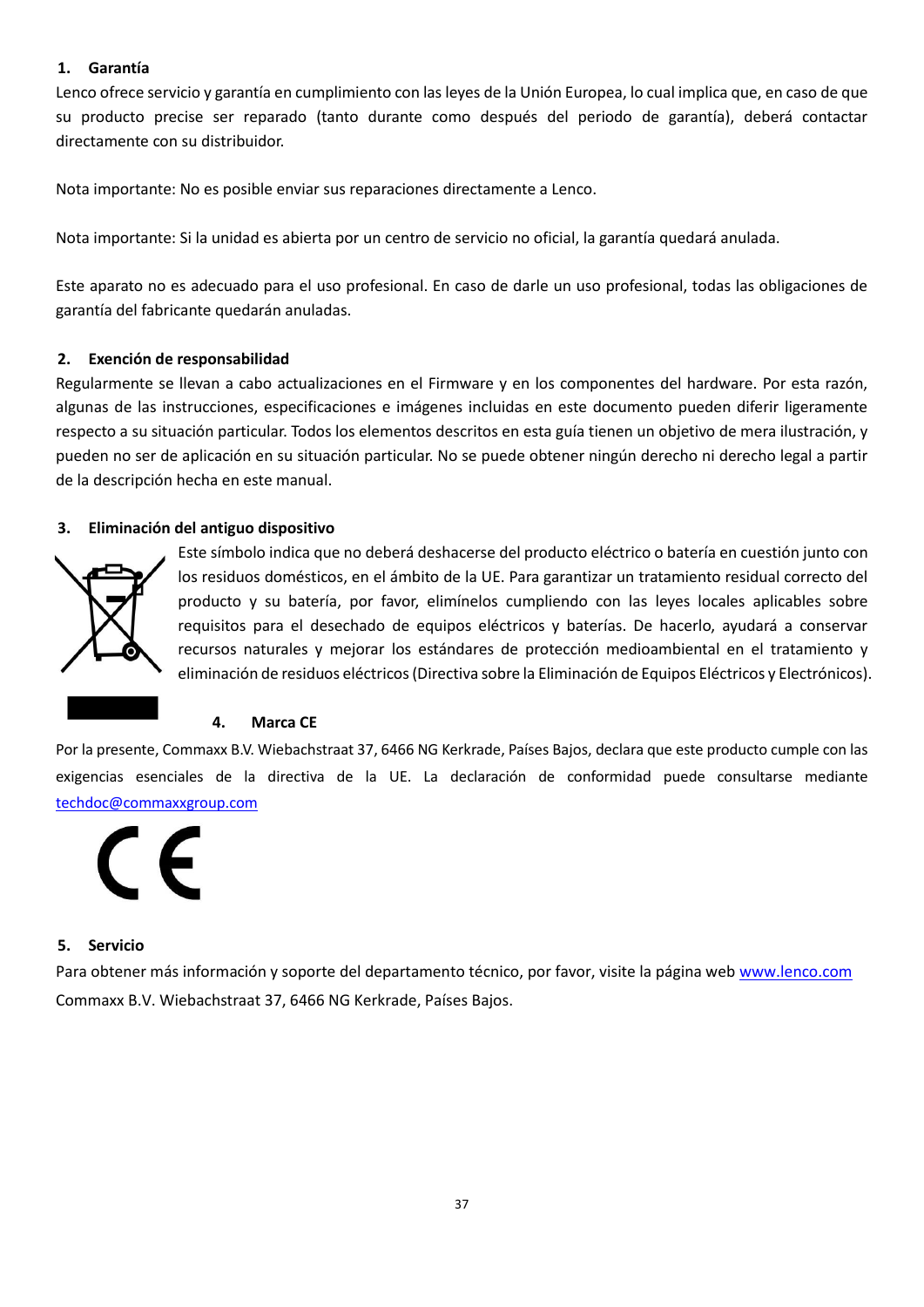#### <span id="page-37-0"></span>Русский

#### **ВНИМАНИЕ:**

Использование элементов управления или регулирования или выполнение процедур, отличных от указанных в данном документе, может привести к опасному радиационному облучению.

#### **МЕРЫ ПРЕДОСТОРОЖНОСТИ ПЕРЕД ЭКСПЛУАТАЦИЕЙ**

#### **СОБЛЮДАЙТЕ СЛЕДУЮЩИЕ ИНСТРУКЦИИ:**

- 1. Не закрывайте и не блокируйте вентиляционные отверстия. При размещении устройства на полке оставьте вокруг него 5 см (2 дюйма) свободного пространства.
- 2. Установите устройство в соответствии с руководством пользователя, входящим в комплект поставки.
- 3. Устройство должно находиться вдали от источников тепла, таких как батареи, обогреватели, нагревательные печи, свечи и другие изделия, выделяющие тепло, или открытое пламя. Устройство можно использовать только в условиях умеренного климата. Следует избегать чрезмерно высоких или низких температур окружающей среды. Рабочая температура составляет от 0 ° до 35 °C.
- 4. Не используйте устройство вблизи сильных магнитных полей.
- 5. Электростатический разряд может помешать нормальной эксплуатации устройства. Если это так, просто перезагрузите и перезапустите устройство, следуя инструкции по эксплуатации. Соблюдайте осторожность при передаче файлов и эксплуатируйте устройство в среде, свободной от атмосферных помех.
- 6. Предупреждение! Не вставляйте какие-либо предметы в изделие через вентиляционные отверстия или проемы. Через изделие проходит высокое напряжение, и вставленный предмет может вызвать поражение электрическим током и/или короткое замыкание внутренних частей. По той же причине не проливайте на изделие воду или любую другую жидкость.
- 7. Не используйте устройство в помещениях с повышенной влажностью, таких как ванные комнаты, кухни, насыщенные паром, или около бассейнов.
- 8. Не допускайте попадания на устройство капель или брызг. Следите за тем, чтобы на устройство или рядом с ним не ставились предметы, наполненные жидкостью, например вазы.
- 9. Не используйте это устройство в среде, где возможно образование конденсата. Когда устройство используется в теплом влажном помещении с повышенной влажностью, внутри устройства могут образовываться капли воды или конденсат, и устройство может работать неправильно; дайте устройству постоять в выключенном состоянии в течение 1 или 2 часов перед включением питания: устройство должно быть сухим, прежде чем подключать питание.
- 10. Несмотря на то, что это устройство изготовлено с особой тщательностью и несколько раз проверено перед выпуском с завода, возникновение проблем все же возможно, как и со всеми электрическими приборами. Если Вы заметили дым, чрезмерное нагревание или любые другие неожиданные явления, Вам следует немедленно отключить вилку от розетки электропитания.
- 11. Это устройство должно работать от такого источника питания, как указано на заводской табличке со спецификациями. Если Вы не уверены в том, какой тип источника питания используется в Вашем доме, проконсультируйтесь с Вашим торговым посредником или местной электроэнергетической компанией.
- 12. Размещайте устройство подальше от животных. Некоторым животным нравится кусать шнур питания.
- 13. Для очистки устройства используйте мягкую сухую ткань. Не используйте растворители или жидкости на основе бензина. Чтобы удалить устойчивые пятна, Вы можете использовать влажную ткань с разбавленным моющим средством.
- 14. Поставщик не несет ответственности за повреждение или потерю данных, вызванные неисправностью, неправильным использованием, реконструкцией устройства или заменой батареи.
- 15. Не прерывайте соединение, когда устройство форматирует или передает файлы. В противном случае данные могут быть повреждены или утеряны.
- 16. Если в устройстве есть функция воспроизведения через USB, карту памяти USB следует подключать напрямую к устройству. Не используйте удлинительный кабель USB, так как он может вызывать помехи, что приведет к потере данных.
- 17. Табличка с техническими данными находится на нижней или задней панели устройства.
- 18. Это устройство не предназначено для использования людьми (включая детей) с физическими, умственными расстройствами, расстройствами чувственного восприятия или с недостатком опыта и знаний, если они не находятся под наблюдением или не получили инструкции по правильному использованию устройства со стороны лица, отвечающего за их безопасность.
- 19. Это изделие не предназначено для профессионального, коммерческого или промышленного использования.
- 20. Убедитесь, что устройство установлено в устойчивое положение. Гарантия не распространяется на повреждения, вызванные эксплуатацией этого изделия в нестабильном положении, вибрациями или ударами, либо несоблюдением любых других предупреждений или мер предосторожности, содержащихся в данном руководстве пользователя.
- 21. Никогда не снимайте корпус этого устройства.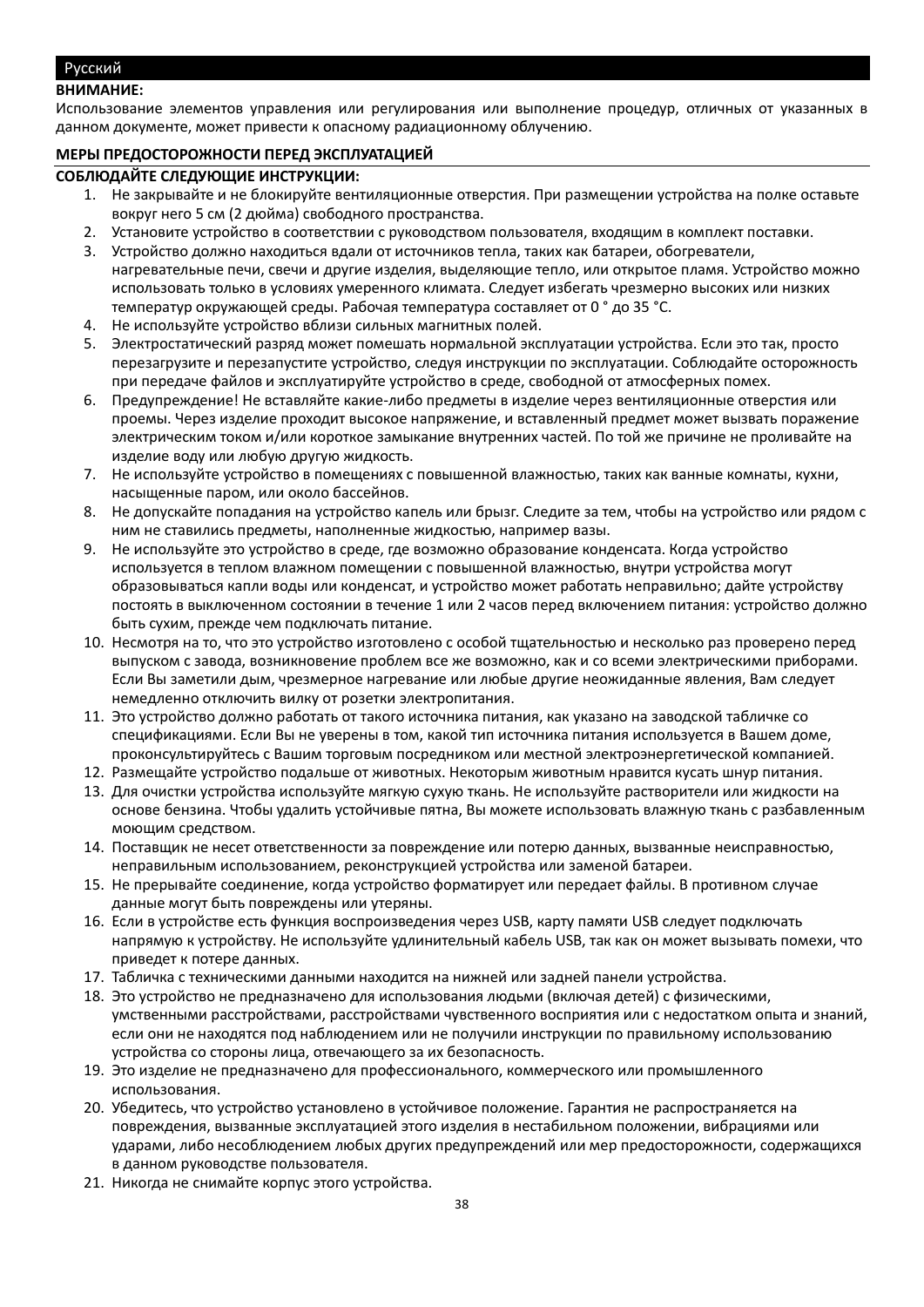- 22. Никогда не помещайте это устройство на другое электрическое оборудование.
- 23. Не допускайте игр детей с пластиковыми пакетами, используемыми для упаковки устройства
- 24. Используйте только приспособления/принадлежности, указанные производителем.
- 25. Поручите все обслуживание квалифицированному обслуживающему персоналу. Обслуживание требуется, когда устройство было повреждено, например, его шнур электропитания или вилка, когда была пролита жидкость или какие-либо предметы упали на устройство, когда устройство подверглось воздействию дождя или влаги, когда устройство работает ненормально, или когда произошло падение устройства.
- 26. Длительное воздействие громких звуков личных музыкальных проигрывателей может привести к временной или постоянной потере слуха.
- 27. Если изделие поставляется с кабелем электропитания или адаптером переменного тока:
	- В случае возникновения каких-либо проблем отключите шнур питания переменного тока и обратитесь за обслуживанием к квалифицированному персоналу.
	- Не наступайте на адаптер питания и не зажимайте его. Будьте очень осторожны, особенно возле штекеров и кабельного вывода. Не размещайте на адаптере электропитания тяжелые предметы, так как они могут повредить его. Храните устройство в недоступном для детей месте! Играя с кабелем электропитания, они могут серьезно пораниться.
	- Отключайте это устройство от сети во время грозы или если не используете в течение длительного времени.
	- Штепсельная розетка должна быть установлена рядом с оборудованием и быть в непосредственном доступе.
	- Не перегружайте розетки переменного тока или удлинительные шнуры. Перегрузка может вызвать возгорание или поражение электрическим током.
	- Устройства, спроектированные в соответствии с первым классом электрооборудования по европейским стандартам, «class 1», необходимо подключать к заземленным розеткам электропитания.
	- Устройства, спроектированные в соответствии со вторым классом электрооборудования по европейским стандартам, «class 2», не требуют наличия заземления в сети электропитания.
	- Вынимая вилку из штепсельной розетки, всегда держитесь за вилку. Не тяните за шнур питания. Это может вызвать короткое замыкание.
	- Не используйте поврежденный шнур электропитания, вилку или незакрепленную, ослабленную розетку. Это может привести к возгоранию или поражению электрическим током.
- 28. Если продукт содержит или поставляется с пультом дистанционного управления с батареей типа «таблетка»/ «монетка»:
	- Предупреждение:
	- «Не проглатывать батарею, опасность химического ожога» или аналогичные действия.
	- [Пульт дистанционного управления, входящий в комплект] Этот продукт содержит батарейку типа «таблетка»/ «монетка». Если проглотить батарейку, это может вызвать серьезные внутренние ожоги всего за 2 часа и привести к смерти.
	- Храните новые и использованные батареи в недоступном для детей месте.
	- Если батарейный отсек закрывается ненадежно, прекратите использование продукта и храните его в недоступном для детей месте.
	- Если Вы считаете, что батарейки могли быть проглотить или они могли попасть в какую-либо часть тела, немедленно обратитесь за медицинской помощью.

29. Меры предосторожности при использовании батарей:

- ⚫ При неправильной замене батареи существует опасность взрыва. Заменяйте только на такую же батарею или аналогичного типа.
- ⚫ Аккумулятор нельзя подвергать воздействию чрезмерно высоких или низких температур, низкого давления воздуха на большой высоте во время использования, хранения или транспортировки.
- ⚫ Замена батареи неподходящего типа может привести к взрыву или утечке воспламеняющейся жидкости или газа.
- ⚫ Утилизация аккумулятора в огне или в горячей духовке, механическое раздавливание или разрезание аккумулятора может привести к взрыву.
- ⚫ Нахождение батареи в окружающей среде с очень высокой температурой может привести к взрыву или утечке воспламеняющейся жидкости или газа.
- ⚫ Батарея, находящаяся под воздействием чрезмерно низкого давления воздуха может привести к взрыву или утечке воспламеняющейся жидкости или газа.
- ⚫ Следует обратить внимание на экологические аспекты утилизации батарей.

# **УСТАНОВКА**

• Распакуйте все компоненты проигрывателя и снимите защитные материалы.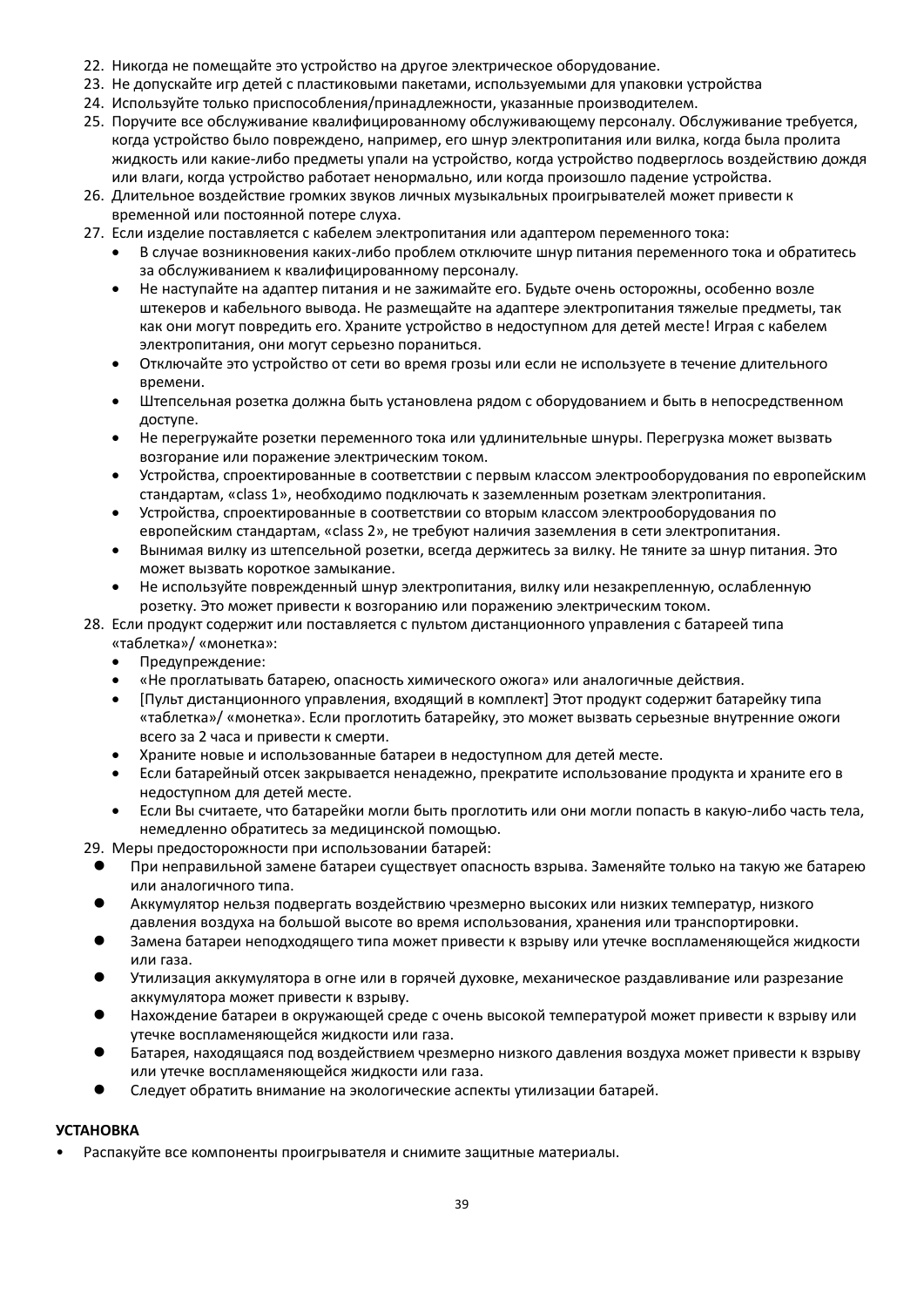- Не подключайте устройство к электросети до проверки сетевого напряжения и до выполнения всех остальных подключений.
- **\* Эти инструкции относятся только к продуктам, использующим кабель электропитания или адаптер переменного тока.**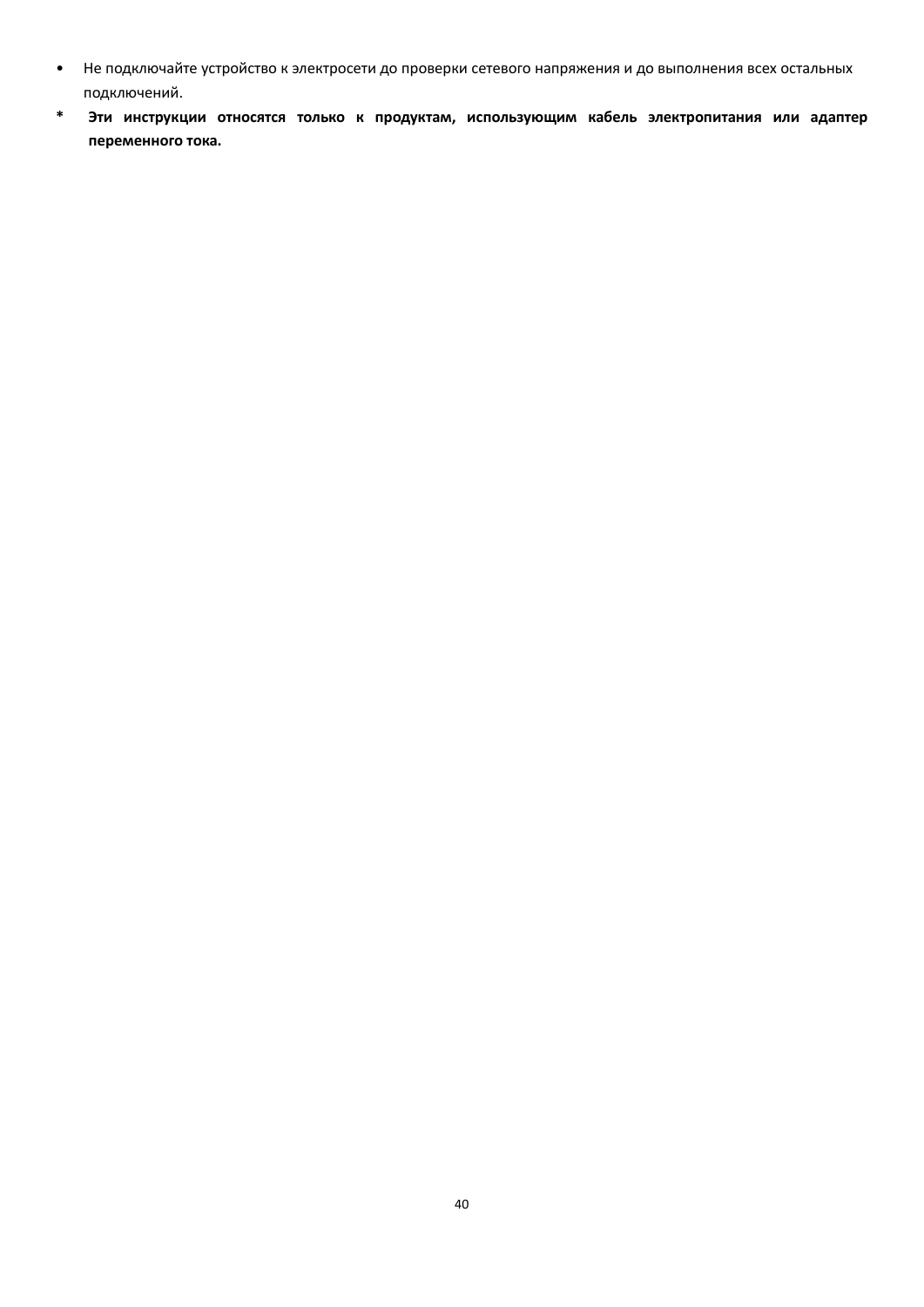

- 1. Рычажок звукоснимателя
- 2. Выключатель автостопа
- 3. Переключатель скоростей
- 4. Защелка
- 5. Звукосниматель
- 6. Индикатор питания
- 7. Регулятор громкости
- 8. Картридж с иглой
- 9. Центральный шпиндель
- 10. Тарелка
- 11. Съемная защитная крышка
- 12. Петли
- 13. Разъемы для внешних динамиков
- 14. Переключение режимов
- 15. Выход RCA (тюльпаны)
- 16. Вход электропитания
- 17. Кнопка вкл/выкл
- 18. Внешние динамики
- 19. Разъемы подключения на внешних динамиках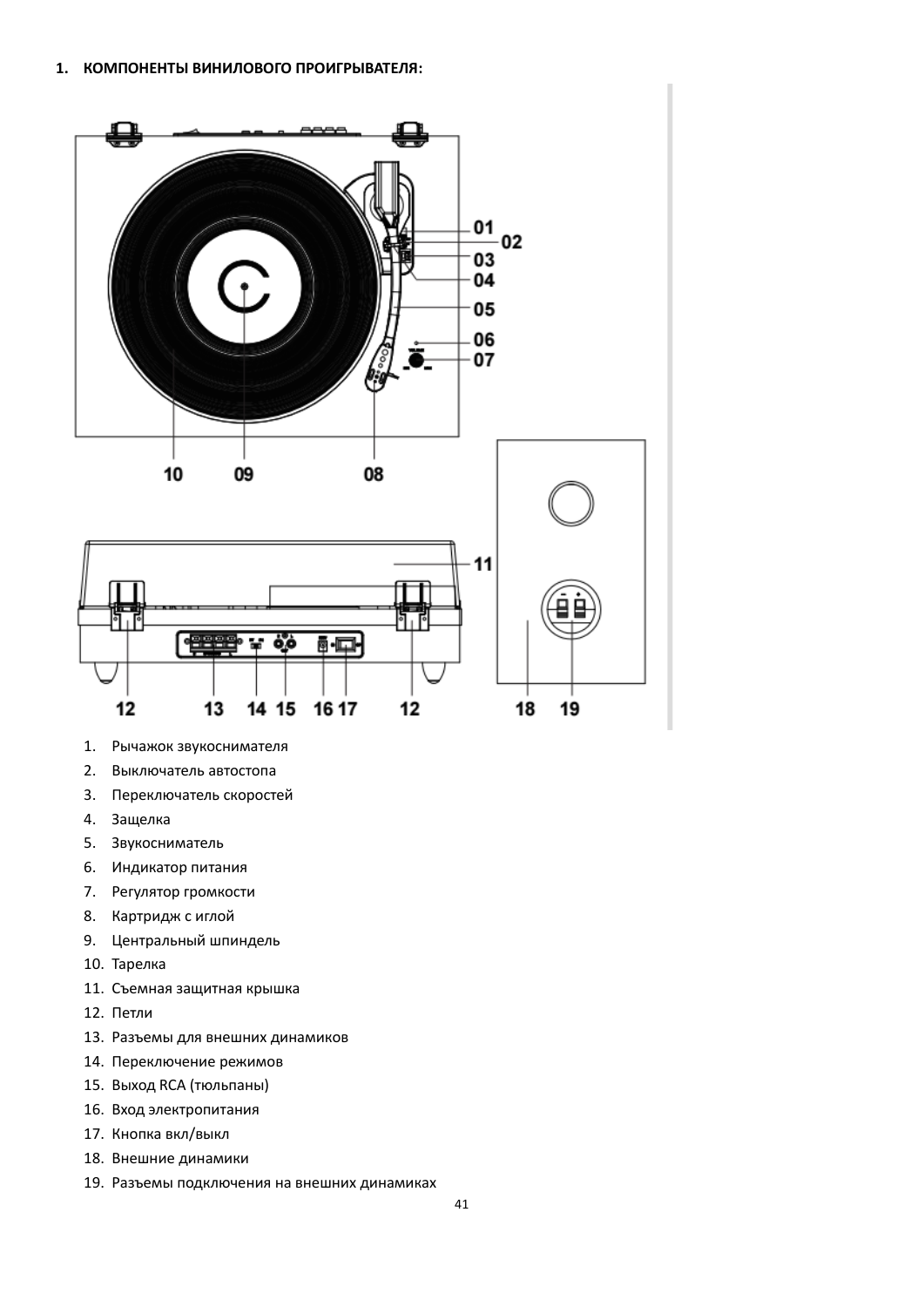#### **НАСТРОЙКА**

Адаптер переменного/постоянного тока с выходом 12 В постоянного тока 2,0 А входит в комплект поставки проигрывателя виниловых пластинок с функцией приёма через Bluetooth-соединение и деревяной акустической системой. Адаптер необходим для работы с устройством.

Подключите кабели динамиков от каждого динамика к задней части устройства.

Примечание: кабели внешней акустической системы имеют цветовую маркировку, кабель с красным разъемом необходимо вставить в красное отверстие, а белый – в белое.

Плотно и надежно вставьте штепсель постоянного тока адаптера в гнездо для подключения внешнего источника постоянного тока на задней панели устройства.

Вставьте штепсели адаптера переменного тока в сетевую розетку с напряжением 220 – 240 В переменного тока, 50 Гц.

Включите устройство ручкой регулировки ГРОМКОСТИ/ПИТАНИЯ. Загорится световой индикатор питания. **Примечание: Чтобы избежать эффекта Ларсена или акустической обратной связи, Вы можете выполнить следующие процедуры:**

- **1. Разместите динамики на минимальном расстоянии 60 см или более от проигрывателя.**
- **2. При воспроизведении записи с более высокой громкостью откройте пылезащитную крышку.**

#### **2. Прослушивание записи**

- 1. Поднимите пылезащитную крышку
- 2. Переведите ручку режима в положение Phono.
- 3. Включите устройство ручкой регулировки ГРОМКОСТИ/ПИТАНИЯ. Светодиодный индикатор питания загорится КРАСНЫМ цветом.
- 5. Поместите пластинку на опорный диск проигрывателя и установите скорость проигрывателя в соответствии со скоростью записи.

Примечание: при воспроизведении сингла (запись 45 об./мин.) и/или пластинок с большими центральными отверстиями используйте адаптер на 45 об./ мин.

Снимите защитную крышку картриджа с иглой. Разблокируйте фиксатор тонарма на опоре тонарма. Отодвиньте рычаг установки, тонарм плавно поднимется. Осторожно переместите тонарм в желаемое положение над пластинкой, и опорный диск проигрывателя начнет вращаться, когда тонарм будет подвинут к нему, если кнопка включения функции «Автостоп» находится в положении ВКЛ. Поднимите тонарм на проигрыватель, пододвинув рычаг установки, и затем начнется воспроизведение виниловой пластинки.

Если кнопка включения функции «Автостоп» ВКЛЮЧЕНА, воспроизведение пластинки автоматически остановится по окончании. Если кнопка включения функции «Автостоп» ВЫКЛЮЧЕНА, воспроизведение пластинки НЕ остановится автоматически по окончании; Вы должны отодвинуть подъемный рычаг, чтобы поднять тонарм, и поместить его обратно в опору, а затем выключить питание, чтобы проигрыватель не вращался.

Примечание: функция «Автостоп» применима к большинству виниловых пластинок со скоростью 33 об./мин. Однако для очень небольшого количества виниловых пластинок воспроизведение остановливается, когда пластинка еще не доигрывает до конца, или воспроизведение не остановливается, когда пластинка доигрывает до конца, когда функция «Автостоп» включена.

#### **3. Прослушивание в режиме Bluetooth**

Внешнее устройство с функцией подключения Bluetooth можно подключить к этому проигрывателю по беспроводной сети с помощью функции Bluetooth.

- 1. Включите устройство ручкой регулировки ГРОМКОСТИ/ПИТАНИЯ.
- 2. Переведите ручку выбора режима в положение BT(Bluetooth), индикатор питания начнет моргать СИНИМ цветом.
- 3. Включите настройку Bluetooth на внешнем устройстве. Немного подождите, а затем найдите имя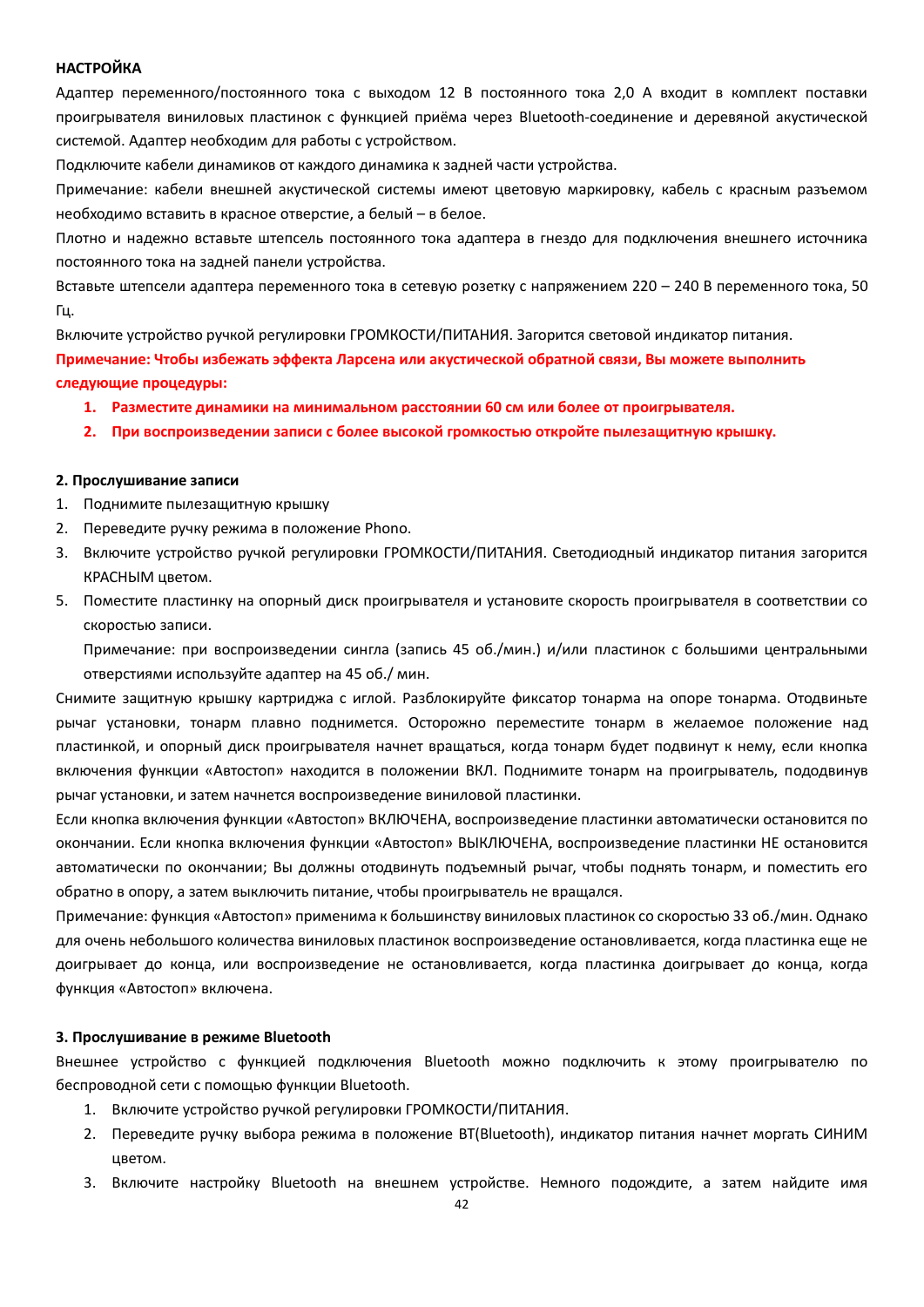сопряжения Bluetooth «Lenco LS-300/301/310».

- 4. Выберите имя сопряжения Bluetooth, чтобы подключить устройство. После подключения светодиодный индикатор перестанет мигать.
- 5. Теперь Вы подключены к внешнему устройству через Bluetooth
- 6. Поверните ручку регулировки громкости, чтобы отрегулировать уровень звука и отрегулировать громкость на внешнем аудиоустройстве.
- 7. Подключите кабель RCA (не входит в комплект) к соответствующим выходам сзади проигрывателя, чтобы наслаждаться пластинками на внешней аудио системе.

В режиме Bluetooth во избежание выключения LS-300/301/310 через 20 минут (для экономии энергии (директива ERP2)) следует установить уровень громкости вашего смартфона или планшета (передающего музыку на проигрыватель) на максимум. Регулировку громкости осуществляйте поворотной кнопкой на проигрывателе.

«Данное устройство имеет функцию **приема** сигнала Bluetooth. **Нельзя передавать любой звук Bluetooth с его помощью**, т. е. вы можете принимать звуковой сигнал Bluetooth беспроводным способом от внешнего источника, например смартфона».

| Lenco                        |                                                      |
|------------------------------|------------------------------------------------------|
| Модель проигрывателя         | LS-300/301/310                                       |
| Тип привода                  | Пассиковый                                           |
| Тип двигателя                | Электродвигатель постоянного тока                    |
| Скорости вращения диска      | 33 1/3 об/мин, 45 об/мин                             |
| Нестабильность вращения      | $< 0.35\%$                                           |
| Диаметр опорного диска       | 300 MM                                               |
| Картридж                     |                                                      |
| Тип картриджа                | N-40/Audio Technica AT3600                           |
| Диаметр иглы звукоснимател   | $0.6$ mil                                            |
| Оптимальная прижимная сила   | 3.5r                                                 |
| Output                       | 2.5mV±3dB 1KHz                                       |
| Частотный диапазон           | OdB±3dB 10KHz                                        |
| Crosstalk                    | 18dB и более 1КНz                                    |
| Соотношение сигнал-шум (S/N) | 40dB                                                 |
| Общая информация             |                                                      |
| АДАПТЕР                      | вход 100-240 В, ~50/60 Гц, 1,2 А (переменного тока)  |
|                              | выход 12 В, 2000 мА (постоянного тока)               |
| <b>ИЗДЕЛИЕ</b>               | 12 В, 2000 мА (постоянного тока)                     |
| Уровень выхода (Line Out)    | 400-600mv                                            |
| Энергопотребление            | 24 BT                                                |
| Габаритные размеры           | 424x331x160 мм проигрыватель; 140x177x230 мм колонки |
| Macca                        | Примерно 6.9 кг LS-300/301/310                       |

#### **Адаптер сетевого питания**

**Производитель: Блю Айрон Энтерпрайз Ко., Лтд. (Blue Iron Enterprise Co., Ltd.)**

**Номер модели: BI30-120200-I**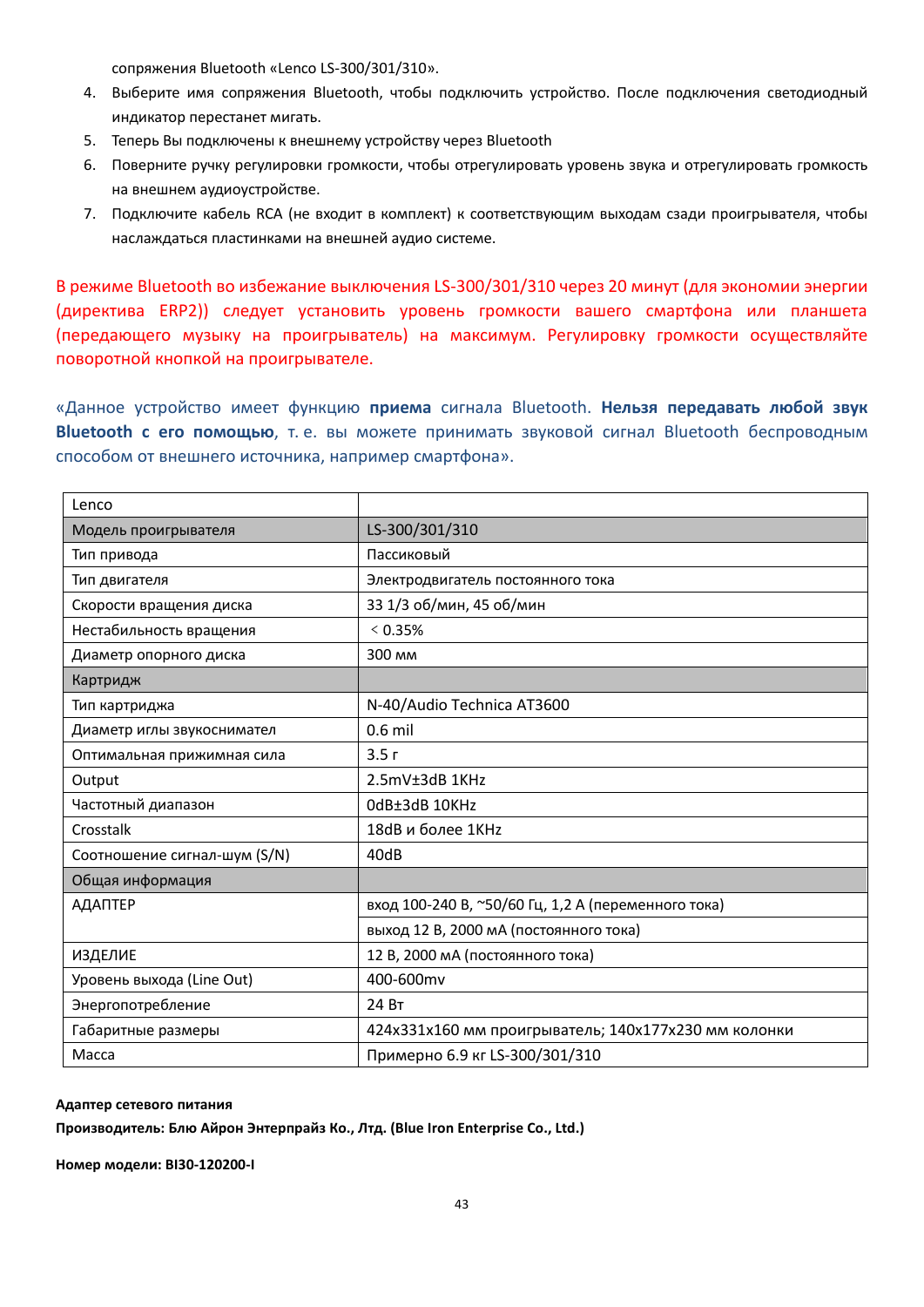**Производитель: Донгуан Лиянг Электрикал Текнолоджи Ко., Лтд. (Dongguan Liyang Electrical Technology Co., Ltd)**

**Номер модели: LY024SPS-120200VH**

**Используйте только комплектный адаптер Используйте только источник питания, указанный в данном руководстве**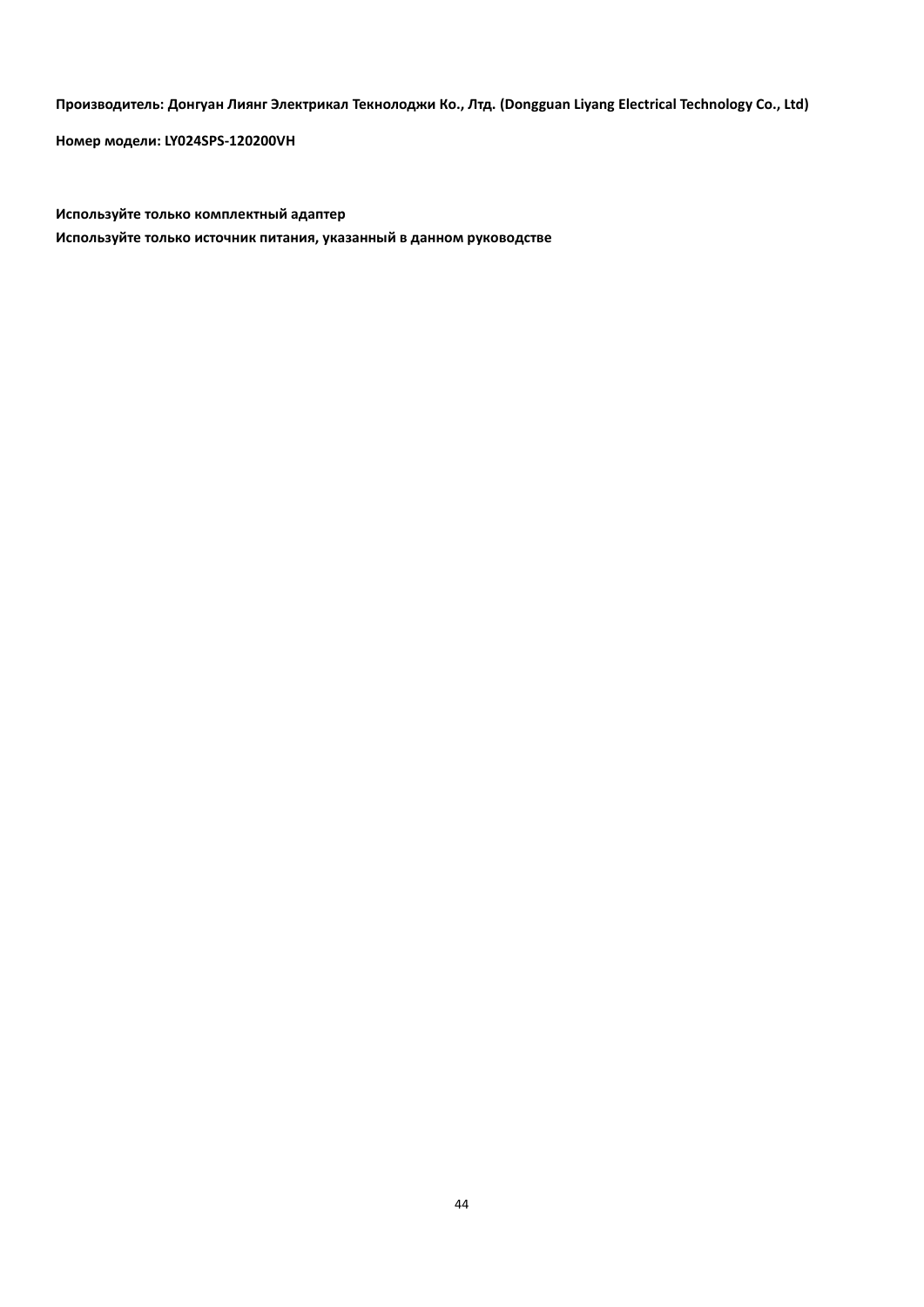#### **Гарантийные обязательства**

**Срок гарантии** составляет 1 (один) год с даты продажи. **Срок службы** – до 5 (пяти) лет.

Важное примечание: Компания Lenco не обеспечивает обслуживание оборудования в случае непосредственного обращения в головной офис компании.

Важное примечание: Гарантия не действует, если устройство вскрывалось или подвергалось изменениям вне официального сервисного центра.

Это устройство не предназначено для профессионального использования. В случае профессионального использования гарантийные обязательства производителя не будут выполняться.

#### **Заявление об ограничении ответственности**

Обновления микропрограмм и/или компонентов аппаратного обеспечения производятся регулярно. Поэтому некоторые инструкции, спецификации и изображения в этой документации могут незначительно отличаться от Вашей конкретной ситуации. Все элементы, описанные в данном руководстве, предназначены только для иллюстрации и могут не относиться к конкретной ситуации. Из описания, приведенного в этом руководстве, нельзя получить никаких юридических прав.

#### **Утилизация оборудования**



Этот символ означает, что соответствующее электрооборудование или батарея не может быть утилизирована как обычные бытовые отходы в Европе. Чтобы обеспечить корректную утилизацию данного оборудования руководствуйтесь местными законами или требованиями по утилизации электронного оборудования и батарей.

Поступая таким образом, Вы поможете сохранить природные ресурсы и улучшить стандарты защиты окружающей среды при обработке и утилизации электрических отходов (Директива ЕС об отходах электрического и электронного оборудования).

#### **Маркировка «CE»**



Продукция с маркировкой CE соответствует требованиям Директиве ЕС по электромагнитной совместимости (2014/30/EС) и Директиве ЕС по вопросам качества низковольтных электротехнических изделий (2014/35/EС), принятых Комиссией Европейского Союза. Настоящим компания Коммакс Б.В. (Commaxx B.V.), Вибахштраат 37, 6466НГ, Керкраде, Нидерланды (Commaxx B.V. Wiebachstraat 37, 6466 NG Kerkrade, The Netherlands) заявляет, что этот продукт соответствует основным требованиям. С декларацией соответствия можно ознакомиться по адресу [techdoc@lenco.com](mailto:techdoc@lenco.com). Коммакс Б.В., Вибахштраат 37, 6466НГ, Керкраде, Нидерланды.

#### **Маркировка «EAC»**



Товар сертифицирован для использования на территории Таможенного Союза без каких-либо ограничений. Соответствует требованиям ТР ТС 004/2011 «О безопасности низковольтового оборудования» и ТР ТС 020/2011 «Электромагнитная совместимость технических средств». **Импортер и организация, уполномоченная на принятие претензий:** ООО "Бизнес-фабрика", 123458 г. Москва, ул. Маршала Прошлякова, д. 30, офис 503, +7 495 787 5900. **Изготовитель:**  Коммакс Б.В., Вибахштраат 37, 6466НГ, Керкраде, Нидерланды / **Филиал:** Эс.Ти.Ай. Электроникс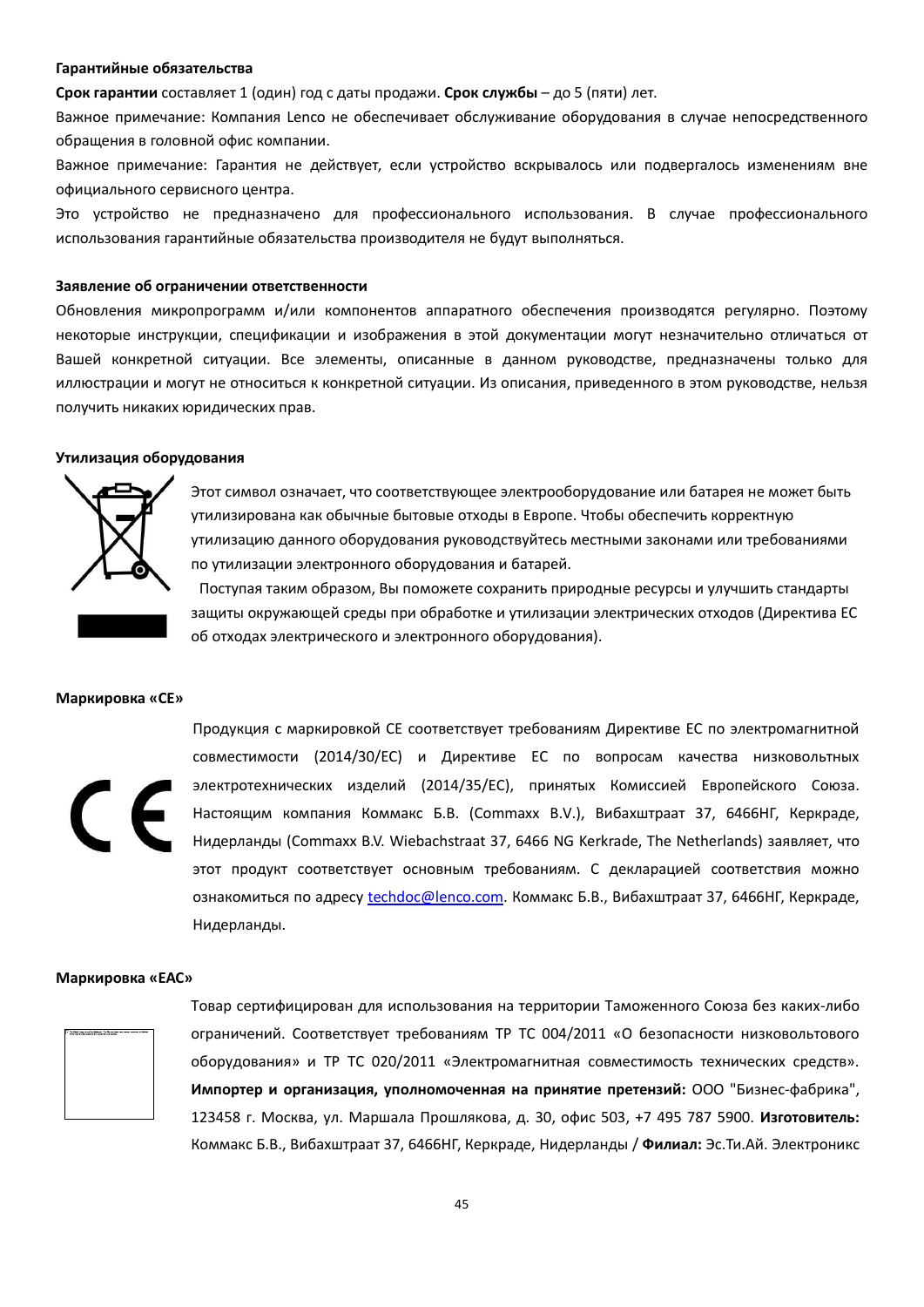Лтд., Юнит 903-907, 9/ЭФ, Лоз Коммершиал Плаза, 788 Чонг Ша Ван Роуд, Коулун, Гонконг. Сделано в Китае.

#### **Обслуживание**

Для получения дополнительной информации и обращения в службу поддержки клиентов посетите наш веб-сайт: www.lenco.ru</u>. Дизайн и спецификация могут быть изменены производителем без предварительного информирования.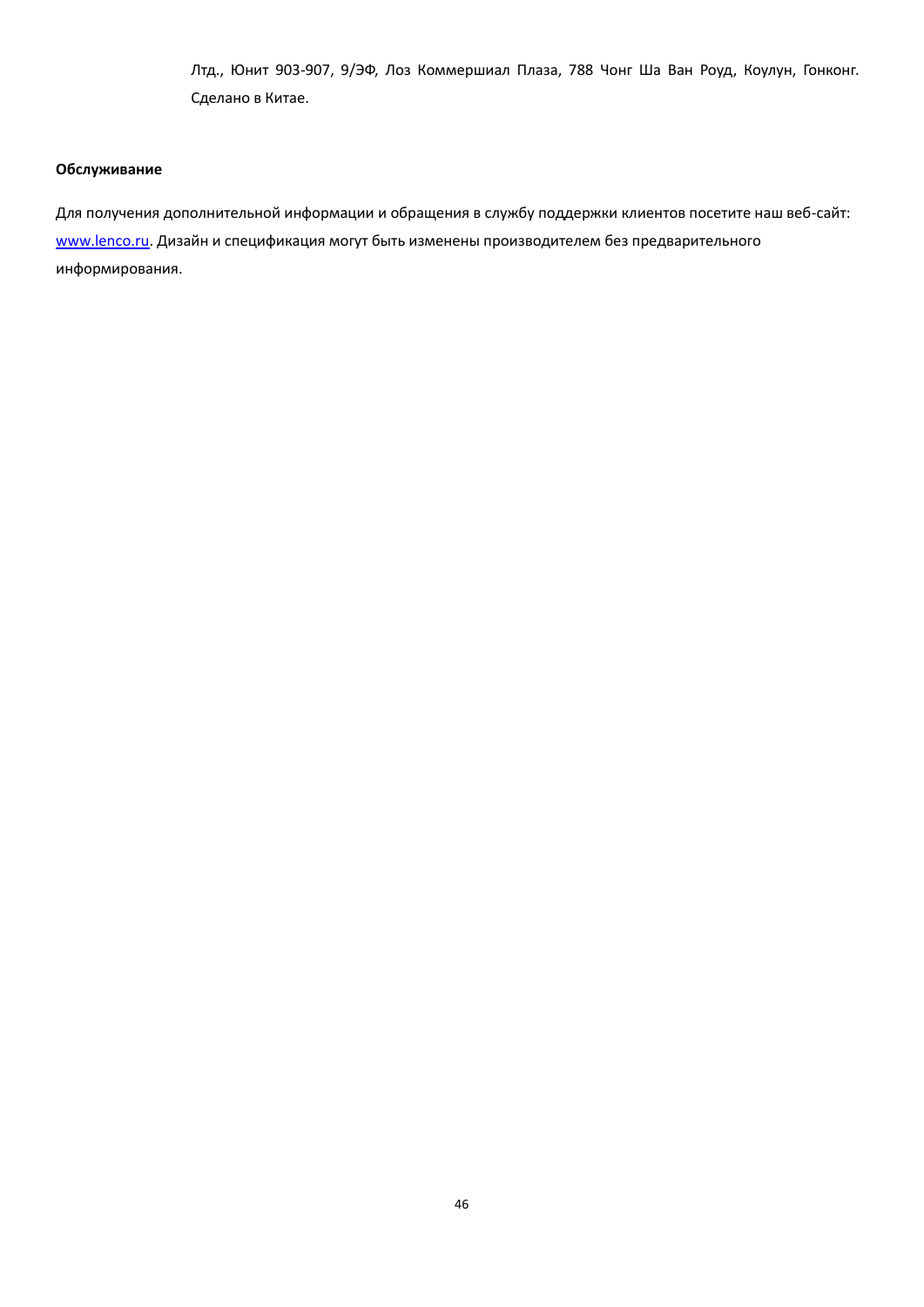# **Гарантийный талон**



# **Информация об устройстве**

| Модель:                                        |  |
|------------------------------------------------|--|
| Серийный номер:                                |  |
| Дата продажи:                                  |  |
| срок гарантии - 1 (один) год с даты<br>продажи |  |

# **Информация о продавце**

| Название торговой<br>организации: |  |
|-----------------------------------|--|
| Телефон торговой<br>организации:  |  |
| Адрес, e-mail:                    |  |

**Подпись продавца\_\_\_\_\_\_\_\_\_\_\_\_\_\_\_\_\_\_\_\_\_\_ М.П.**

**Подпись покупателя\_\_\_\_\_\_\_\_\_\_\_\_\_\_\_\_\_\_\_\_\_**

*Изделие получил в исправном состоянии и в полной комплектации.* 

*С условиями гарантии ознакомлен и согласен.* 

**ВНИМАНИЕ! Гарантийный талон недействителен без печати продавца.**

Поддержка: [www.lenco.ru](http://www.lenco.ru/)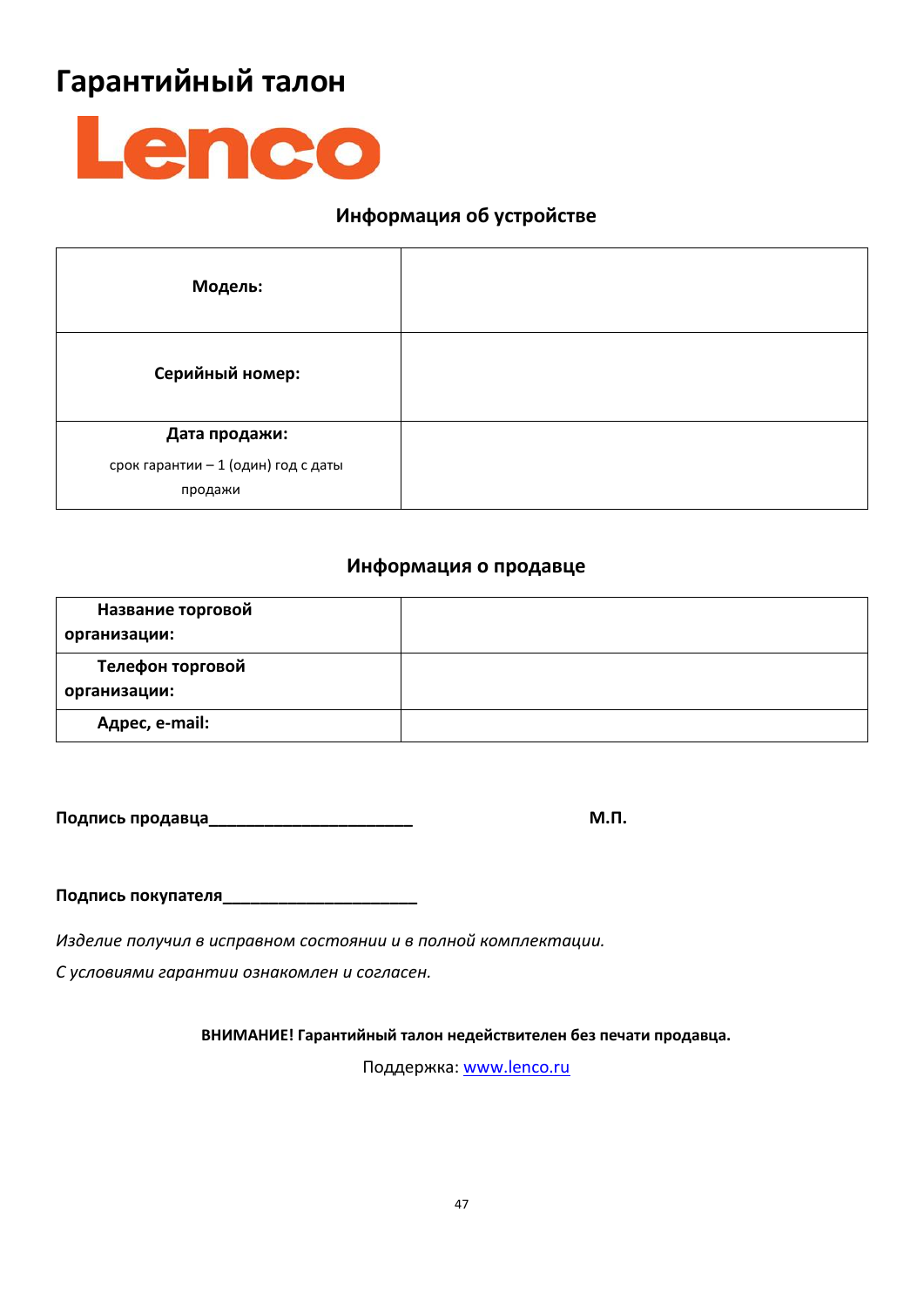#### <span id="page-47-0"></span>**ATTENZIONE:**

L'utilizzo di controlli o regolazioni o l'esecuzione di procedure diverse da quelle specificate può causare l'esposizione a radiazioni pericolose.

#### **PRECAUZIONI PRIMA DELL'USO**

#### **CONSERVARE QUESTE ISTRUZIONI:**

- 1. Non coprire o bloccare le aperture di ventilazione. Quando si posiziona il dispositivo su uno scaffale, lasciare uno spazio libero di 5 cm (2") attorno all'intero perimetro.
- 2. Installare secondo quanto riportato nel manuale fornito.
- 3. Tenere il dispositivo lontano da sorgenti termiche come radiatori, termosifoni, stufe, candele e altri prodotti che generano calore o fiamme libere. Il dispositivo può essere utilizzato solo in climi moderati. Evitare ambienti estremamente freddi o caldi. Temperatura operativa compresa tra 0° e 35°C.
- 4. Evitare l'uso del dispositivo in presenza di forti campi magnetici.
- 5. Le scariche elettrostatiche possono interferire con il normale utilizzo di questo dispositivo. In tal caso, è sufficiente ripristinare e riavviare il dispositivo seguendo il manuale di istruzioni. Durante la trasmissione di file, maneggiarlo con cura e operare in un ambiente privo di elettricità statica.
- 6. Avviso! Non inserire mai oggetti nel prodotto attraverso le prese d'aria o le aperture. All'interno del prodotto sono presenti tensioni elevate e l'inserimento di un oggetto può provocare scariche elettriche e/o cortocircuiti. Per lo stesso motivo, non versare acqua o liquidi sul prodotto.
- 7. Non utilizzare in aree umide o bagnate come bagni, cucine con vapore o piscine.
- 8. Non esporre il dispositivo a schizzi o gocciolamenti di liquidi; non poggiare sopra o accanto al dispositivo oggetti contenenti liquidi, ad esempio vasi.
- 9. Non utilizzare questo dispositivo in caso di condensa. Quando l'unità viene utilizzata in una stanza calda e umida, all'interno dell'unità possono formarsi goccioline d'acqua o condensa e l'unità potrebbe non funzionare correttamente; lasciare l'unità spenta per 1 o 2 ore prima di accenderla: l'unità deve essere asciutta prima di essere alimentata.
- 10. Sebbene questo dispositivo sia fabbricato con la massima cura e controllato più volte prima di lasciare la fabbrica, è comunque possibile che si verifichino problemi come per qualsiasi altra apparecchiatura elettrica. Se si nota fumo, eccessivo accumulo di calore o altri fenomeni imprevisti, scollegare immediatamente la spina dalla presa di alimentazione principale.
- 11. Questo dispositivo deve funzionare con una fonte di alimentazione con i valori indicati sull'etichetta delle specifiche. Se non si è sicuri del tipo di alimentazione utilizzata in casa, consultare il rivenditore o la compagnia elettrica locale.
- 12. Tenere fuori dalla portata degli animali domestici, Ad alcuni animali piace mordere i cavi di alimentazione.
- 13. Per pulire il dispositivo, utilizzare un panno morbido e asciutto. Non usare solventi o liquidi a base di benzina. Per rimuovere le macchie persistenti, è possibile utilizzare un panno umido con detergente diluito.
- 14. Il fornitore non è responsabile per danni o perdita di dati causati da malfunzionamento, uso improprio, modifica del dispositivo o sostituzione della batteria.
- 15. Non interrompere la connessione quando il dispositivo sta formattando o trasferendo file. In caso contrario, i dati potrebbero essere danneggiati o andare persi.
- 16. Se l'unità dispone della funzione di riproduzione USB, la chiavetta USB deve essere collegata direttamente all'unità. Non utilizzare una prolunga USB perché può causare interferenze con conseguenti anomalie dati.
- 17. L'etichetta di classificazione è stata contrassegnata sul pannello inferiore o posteriore del dispositivo.
- 18. Questo dispositivo non è destinato all'uso da parte di persone (compresi i bambini) con disabilità fisiche, sensoriali o mentali, o mancanti di esperienza e conoscenza, a meno che non siano sotto supervisione o abbiano ricevuto istruzioni circa l'uso corretto del dispositivo da parte di chi è responsabile per la loro sicurezza.
- 19. Questo prodotto è destinato esclusivamente all'uso non professionale e non commerciale o industriale.
- 20. Assicurarsi che l'unità sia collocata in una posizione stabile. I danni causati dall'uso di questo prodotto in una posizione instabile, vibrazioni o urti o la mancata osservanza di qualsiasi altro avvertimento o precauzione indicati in questo manuale utente non saranno coperti da garanzia.
- 21. Non rimuovere mai la carcassa di questo dispositivo.
- 22. Non posizionare mai questo dispositivo su altre apparecchiature elettriche.
- 23. Non permettere ai bambini di accedere ai sacchetti di plastica.
- 24. Utilizzare solo collegamenti/accessori specificati dal produttore.
- 25. Rivolgersi a personale qualificato per l'assistenza. L'assistenza è necessaria quando il dispositivo è stato in qualche modo danneggiato, come il cavo di alimentazione o la spina, quando è stato versato del liquido o sono caduti oggetti nel dispositivo, quando il dispositivo è stato esposto a pioggia o umidità, non funziona normalmente o è stato abbandonato.
- 26. L'esposizione prolungata ai suoni ad alto volume dei lettori musicali può causare una perdita temporanea o permanente dell'udito.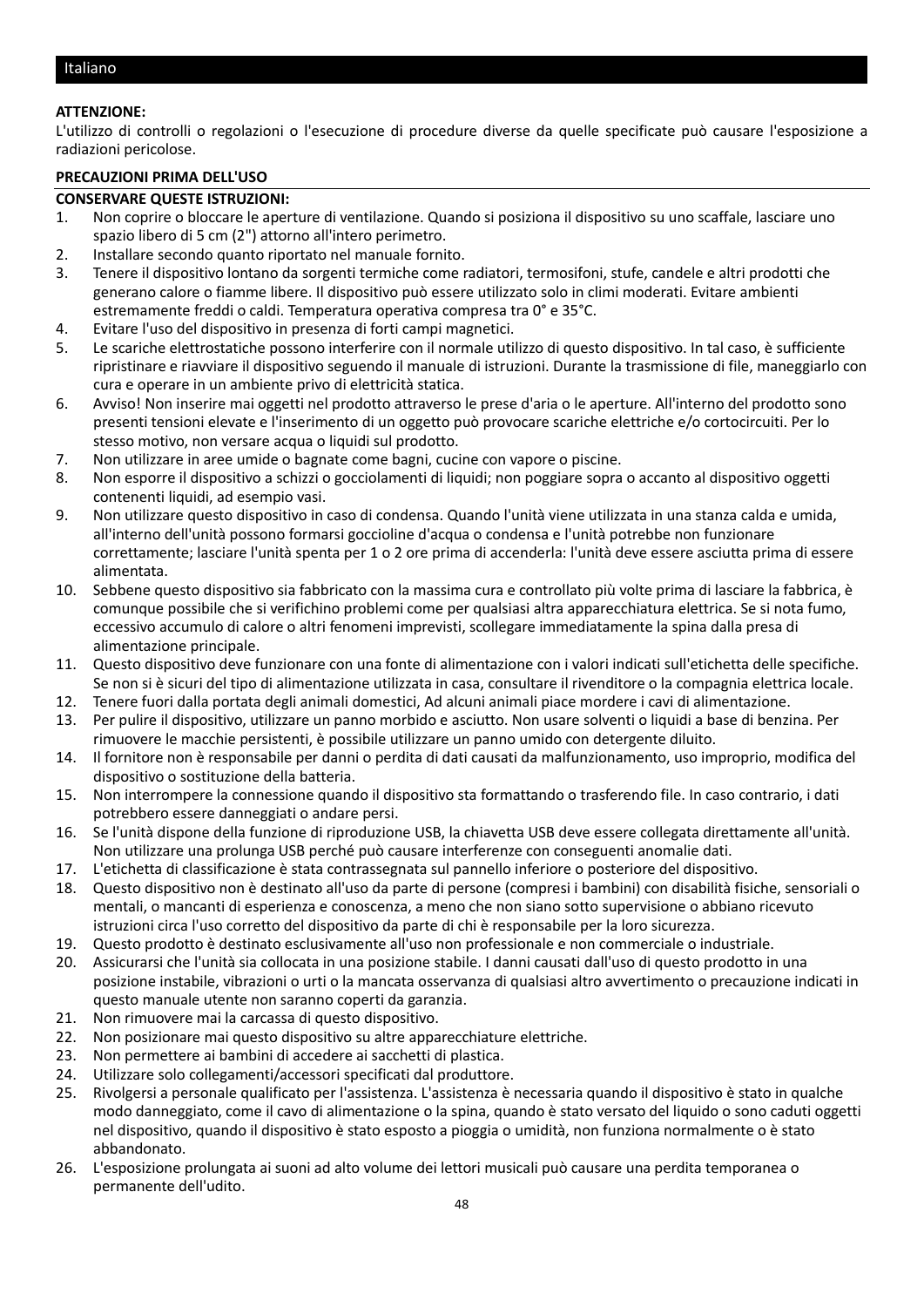- 27. Se il prodotto viene consegnato con cavo di alimentazione o adattatore di alimentazione CA:
	- ⚫ In caso di problemi, scollegare il cavo di alimentazione CA e rivolgersi a personale qualificato per l'assistenza.
	- ⚫ Non calpestare o schiacciare l'alimentatore. Fare molta attenzione, in particolare vicino alle prese e al punto di uscita del cavo. Non posizionare oggetti pesanti sull'alimentatore in quanto potrebbero danneggiarlo. Tenere il dispositivo fuori dalla portata dei bambini. Giocando con il cavo di alimentazione possono infortunarsi seriamente.
	- ⚫ Scollegare il dispositivo durante i temporali o quando non viene utilizzato per un lungo periodo.
	- La presa di corrente deve essere installata vicino all'apparecchio e deve essere facilmente accessibile.
	- ⚫ Non sovraccaricare le prese CA né le prolunghe. Il sovraccarico può causare incendi o scariche elettriche.
	- ⚫ I dispositivi con struttura di classe 1 devono essere collegati a una presa di rete con connessione di messa a terra di protezione.
	- ⚫ I dispositivi con struttura di classe 2 non richiedono un collegamento a terra.
	- ⚫ Tenere sempre la spina quando la si estrae dalla presa di rete. Non tirare il cavo di alimentazione. Ciò può causare un cortocircuito.
	- ⚫ Non utilizzare un cavo o una presa di alimentazione danneggiati o una presa non fissata. Tale azione potrebbe provocare incendi o scariche elettriche.
- 28. Se il prodotto contiene o viene consegnato con un telecomando contenente batterie a pulsante/a bottone: Avvertenza:
	- ⚫ "Non ingerire la batteria, pericolo di ustioni chimiche" o funzionamento equivalente.
	- ⚫ (Il telecomando in dotazione con) Il presente prodotto contiene una pila a bottone. Se ingerita, la batteria può causare gravi ustioni interne in sole 2 ore e portare alla morte.
	- ⚫ Tenere le batterie, nuove o usate, fuori dalla portata dei bambini.
	- ⚫ Se il vano batteria non si chiude completamente, interrompere l'uso del dispositivo e tenerlo fuori della portata dei bambini.
	- ⚫ Se si teme che delle batterie possano essere state inghiottite o essere venute a contatto con qualsiasi parte interna del corpo, contattare immediatamente un medico.
- 29. Precauzioni sull'uso delle batterie:
	- ⚫ Pericolo di esplosione se la batteria viene sostituita in modo errato. Sostituire solo con lo stesso tipo o equivalente.
	- ⚫ Non sottoporre le batterie a temperature estreme alte o basse, bassa pressione dell'aria ad alta quota durante l'uso, lo stoccaggio o il trasporto.
	- La sostituzione con una batteria di tipo errato può provocare un'esplosione o la perdita di liquidi o gas infiammabili.
	- ⚫ Lo smaltimento di una batteria nel fuoco o in un forno caldo o lo schiacciamento o il taglio meccanico di una batteria possono provocare un'esplosione.
	- ⚫ Lasciare una batteria in un ambiente circostante a temperatura estremamente elevata può provocare un'esplosione o una perdita di liquidi o gas infiammabili.
	- ⚫ Una batteria soggetta a una pressione dell'aria estremamente bassa può provocare un'esplosione o una perdita di liquidi o gas infiammabili.
	- ⚫ È necessario prestare attenzione agli aspetti ambientali legati allo smaltimento delle batterie.

# **INSTALLAZIONE**

- Disimballare tutte le parti e rimuovere il materiale protettivo.
- Non collegare l'unità alla rete elettrica prima di avere controllato la tensione di rete e prima che siano stati effettuati tutti gli altri collegamenti.

# **\* Queste istruzioni sono relative solo ai prodotti che utilizzano il cavo di alimentazione o l'alimentatore CA.**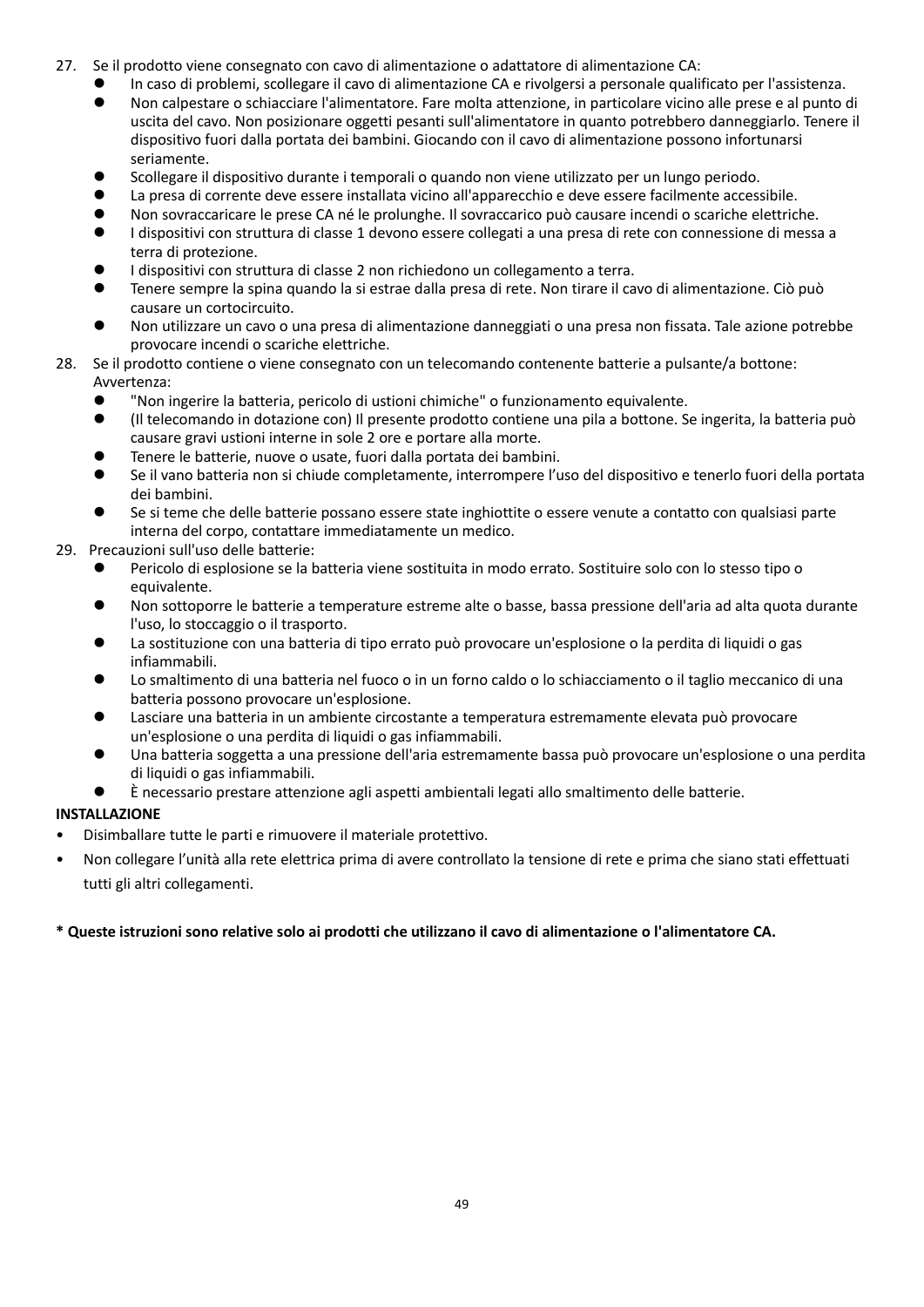

- 1. Leva di sollevamento
- 2. Selettore controllo stop automatico
- 3. Selettore velocità
- 4. Blocco braccio
- 5. Braccio
- 6. Spia LED alimentazione
- 7. Selettore controllo volume
- 8. Testina Bustina Foto
- 9. Albero girevole
- 10. Piatto girevole
- 11. Rimuovere il coperchio antipolvere
- 12. Cardini
- 13. Jack altoparlante esterno
- 14. Selettore funzione
- 15. Jack uscita RCA
- 16. Jack adattatore alimentazione
- 17. Selettore accensione/spegnimento
- 18. Altoparlanti esterni
- 19. Jack altoparlante su altoparlante esterno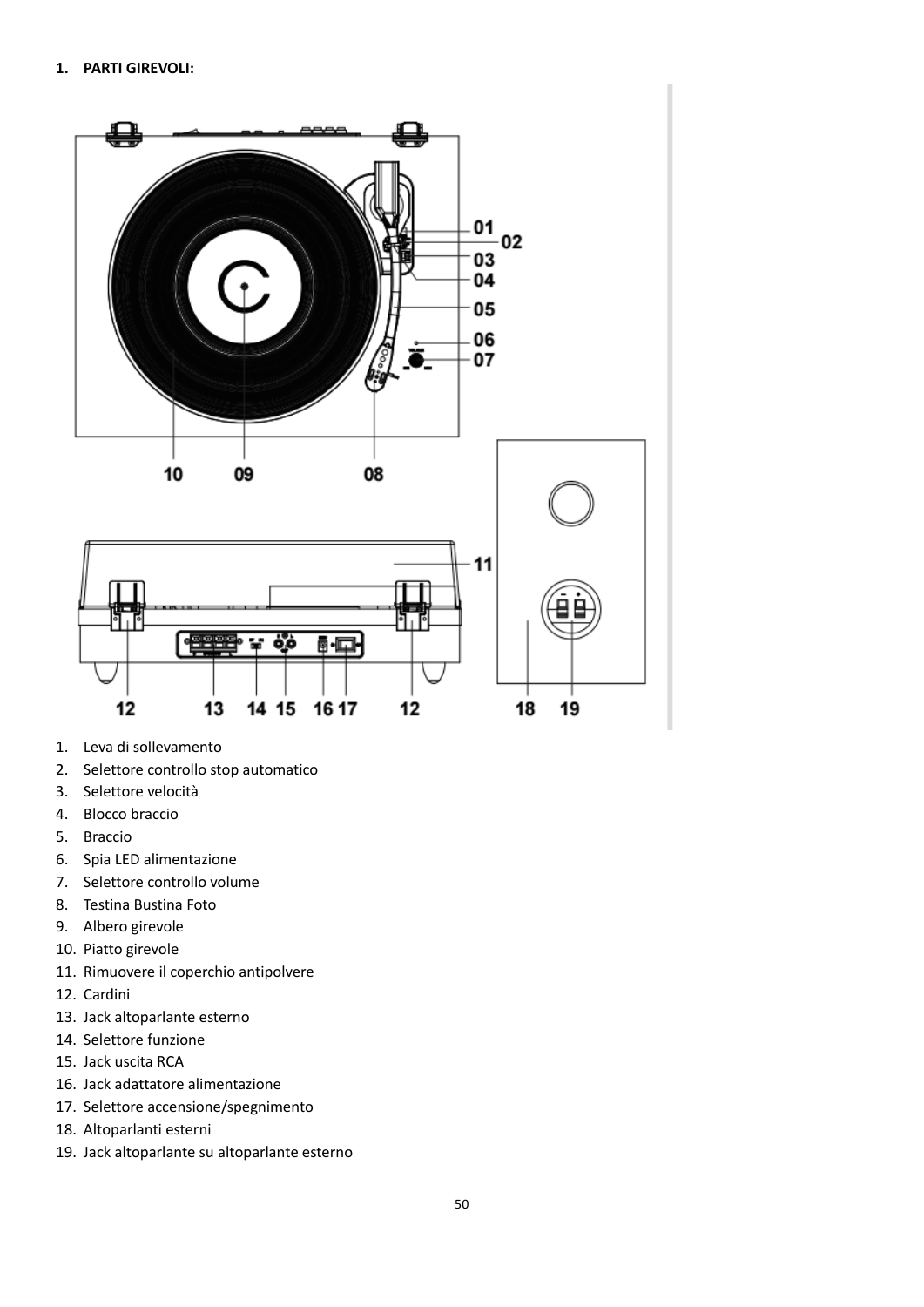#### **CONFIGURAZIONE**

Un adattatore CA/CC con un'uscita di 12V DC 2.0A è incluso con questo giradischi con Bluetooth e altoparlanti in legno. L'adattatore è necessario per il funzionamento dell'unità.

Collegare i cavi dell'altoparlante esterno dal jack dell'altoparlante esterno sul retro dell'unità a ciascun altoparlante.

Nota: I cavi degli altoparlanti esterni sono codificati a colori, il cavo rosso è collegato a un jack rosso sia sull'unità che sugli altoparlanti (cavo nero nei jack neri).

Inserire saldamente la spina CC dell'adattatore nella presa DC IN sul retro dell'unità.

Collegare le spine CA dell'adattatore a una presa di corrente da 220-240 V AV ~ 50 Hz.

Accendere l'unità portando l'interruttore di accensione / spegnimento in posizione On. L'indicatore luminoso LED di alimentazione si accenderà.

#### **Osservazioni: Per evitare l'effetto Larsen o il rumore di feedback, puoi fare quanto segue:**

- **1. Posizionare gli altoparlanti a una distanza minima di 60 cm o più dal giradischi**
- **2. Lasciare che il coperchio antipolvere si apra quando riproduci un disco a un volume audio più alto**

#### **2. Ascoltare un disco**

- 1. Sollevare il coperchio antipolvere
- 2. Far scorrere il selettore delle funzioni sulla posizione Phono.
- 3. Accendere l'unità portando l'interruttore di accensione / spegnimento in posizione On. L'indicatore luminoso di alimentazione si accenderà in ROSSO.
- 4. Porre una registrazione sul piatto girevole e importare il lettore e impostare la velocità del rettore che corrisponde. Nota: Quando si riproduce un singolo (un disco da 45 giri) e/o dischi con grandi fori centrali, utilizzare l'adattatore da 45 giri.

Rimuovere la copertura protettiva della testina dell'ago e sbloccare il blocco del braccio dal supporto. Spingere indietro la leva di sollevamento, il braccio si solleverà delicatamente. Spostare delicatamente il braccio nella posizione desiderata sul disco e il piatto del giradischi inizierà a ruotare quando il braccio viene spostato verso di esso se l'interruttore di controllo arresto automatico è su ON. Rilasciare il braccio sul giradischi spingendo la leva di sollevamento in avanti e il disco in vinile inizierà a suonare.

Se l'interruttore di controllo automatico è attivato, la registrazione si interromperà automaticamente al termine. Se l'interruttore di controllo arresto automatico è disattivato, la registrazione NON si interromperà automaticamente al termine; è necessario spingere la leva di sollevamento all'indietro per sollevare il braccio e riposizionarlo nel resto, quindi spegnere l'alimentazione per fermare la rotazione del giradischi.

Osservazioni: La funzione ARRESTO AUTOMATICO si applica alla maggior parte dei dischi in vinile a 33 giri/min. Tuttavia, per pochissimi dischi in vinile, si fermerà quando non arriva alla fine, o non si fermerà quando arriva alla fine quando ARRESTO AUTOMATICO è su ON.

#### **3. Ascoltare da Bluetooth**

Un dispositivo esterno con connettività Bluetooth può essere connesso in modalità wireless a questo giradischi utilizzando la funzione Bluetooth.

- 1. Accendere l'unità portando l'interruttore di accensione / spegnimento in posizione On.
- 2. Ruotare l'interruttore di selezione delle funzioni in posizione BT (Bluetooth), l'indicatore luminoso a LED di alimentazione inizierà a lampeggiare in BLU.
- 3. Attiva l'impostazione Bluetooth del tuo dispositivo esterno. Attendi un momento, quindi cerca il nome dell'accoppiamento Bluetooth "Lenco LS-300/301/310"
- 4. Selezionare il nome dell'accoppiamento Bluetooth per connettere l'unità. Una volta connesso, il led BLU smetterà di lampeggiare.
- 5. Ora sei connesso al tuo dispositivo esterno tramite Bluetooth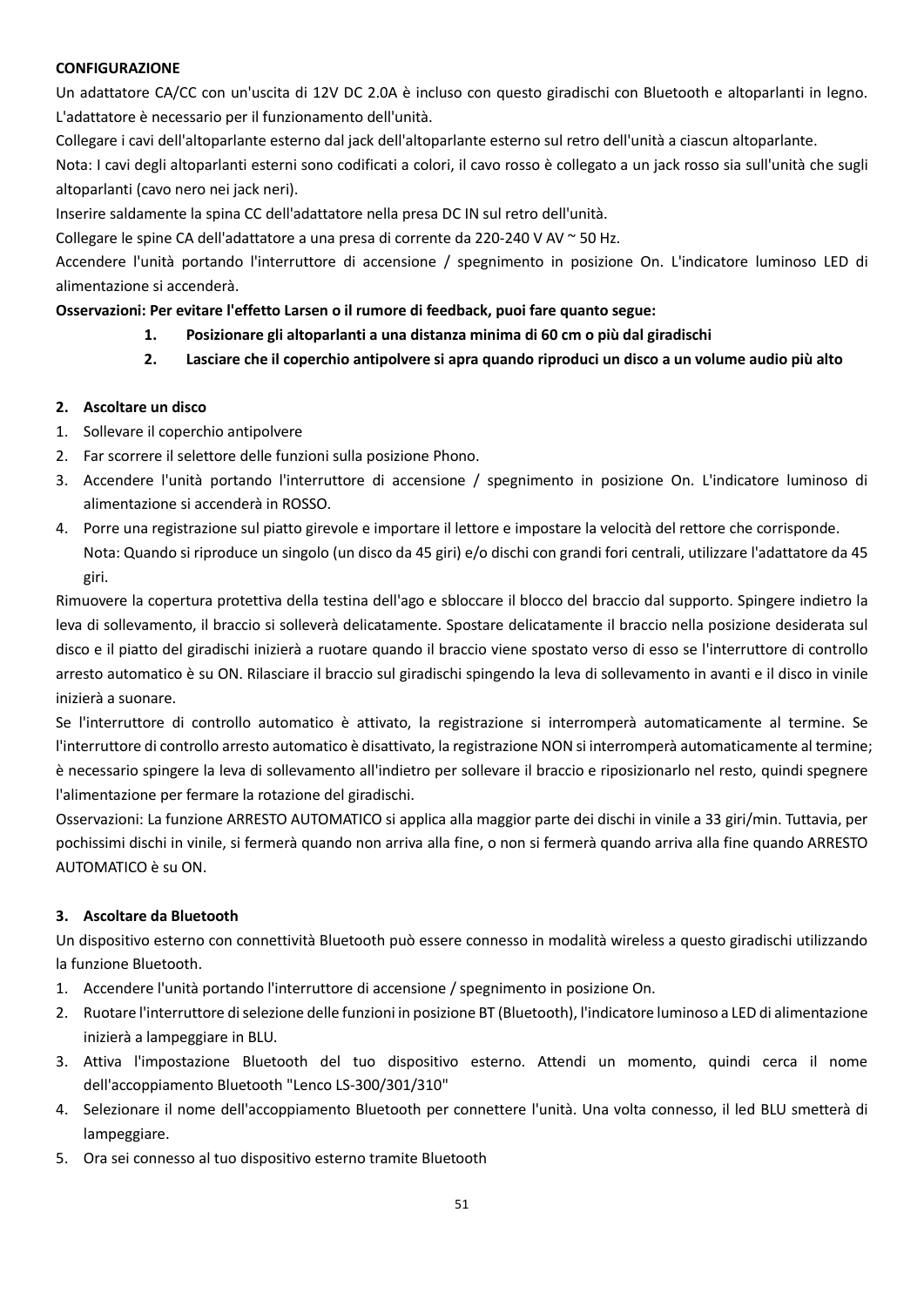- 6. La cosa migliore è impostare il livello del **volume** sul dispositivo Bluetooth (**smartphone o tablet**) al **massimo** e regolare il volume di ascolto desiderato con l'interruttore di controllo del volume del giradischi (07).
- 7. Collegare il jack di uscita RCA al sistema di altoparlanti esterni con il cavo RCA (non fornito) per ascoltare la musica dei dischi in vinile sul sistema di altoparlanti.

**Contrassegna nuovamente: L'LS-300/301/310 andrà automaticamente in posizione di standby se non c'è segnale audio (registrazione o Bluetooth) per 20 minuti (-4/+ 5 minuti) e l'utente finale deve spegnersi e riaccendersi sul retro per svegliarsi dal Posizione di attesa.**

In modalità Bluetooth, per evitare che l'LS-300/301/310 si spenga dopo 20 minuti (per il risparmio energetico (direttiva ERP2)), è meglio mettere il volume del proprio smartphone o tablet (musica in streaming al giradischi) tra il 50% e massimo e controllare il volume con il pulsante rotante del giradischi.

"Questo prodotto ha una funzione di **ricezione** bluetooth, **non puoi trasmettere alcun suono bluetooth con esso:** questo significa che puoi ricevere in modalità wireless un segnale audio bluetooth da una fonte esterna come uno smartphone."

| Lenco                          |                                                       |
|--------------------------------|-------------------------------------------------------|
| Giradischi                     | LS-300/301/310                                        |
| Tipo                           | Trasmissione a cinghia completamente manuale          |
| Motore guida                   | Motore CC                                             |
| Velocità                       | 33 1/3 rpm, 45 rpm                                    |
| Wow and Flutter                | ≤0,35%                                                |
| Piatto girevole                | 300 mm                                                |
| Testina                        |                                                       |
| Tipo                           | N-40/Audio Technica AT3600                            |
| Puntina                        | $0,6$ mil                                             |
| Forza di tracciamento ottimale | 3,5g                                                  |
| Uscita                         | 2,5mV±3dB 1KHz                                        |
| Risposta in frequenza          | OdB±3dB 10KHz                                         |
| Diafonia                       | 18dB o più 1KHz                                       |
| Rapporto segnale-rumore (S/N)  | 40dB                                                  |
| Generale                       |                                                       |
| <b>ADATTATORE</b>              | ingresso CA100-240V~50/60Hz 1,2A                      |
|                                | uscita CC12V-2A                                       |
| <b>PRODOTTO</b>                | <b>CC12V-2A</b>                                       |
| Uscita audio (Linea uscita)    | 400-600mv                                             |
| Consumo di energia             | 24W                                                   |
| Dimensioni                     | 424x331x160mm per unità principale; 140x177x230mm per |
|                                | altoparlante                                          |
| Peso                           | ca. 6,9KG LS-300/301/310                              |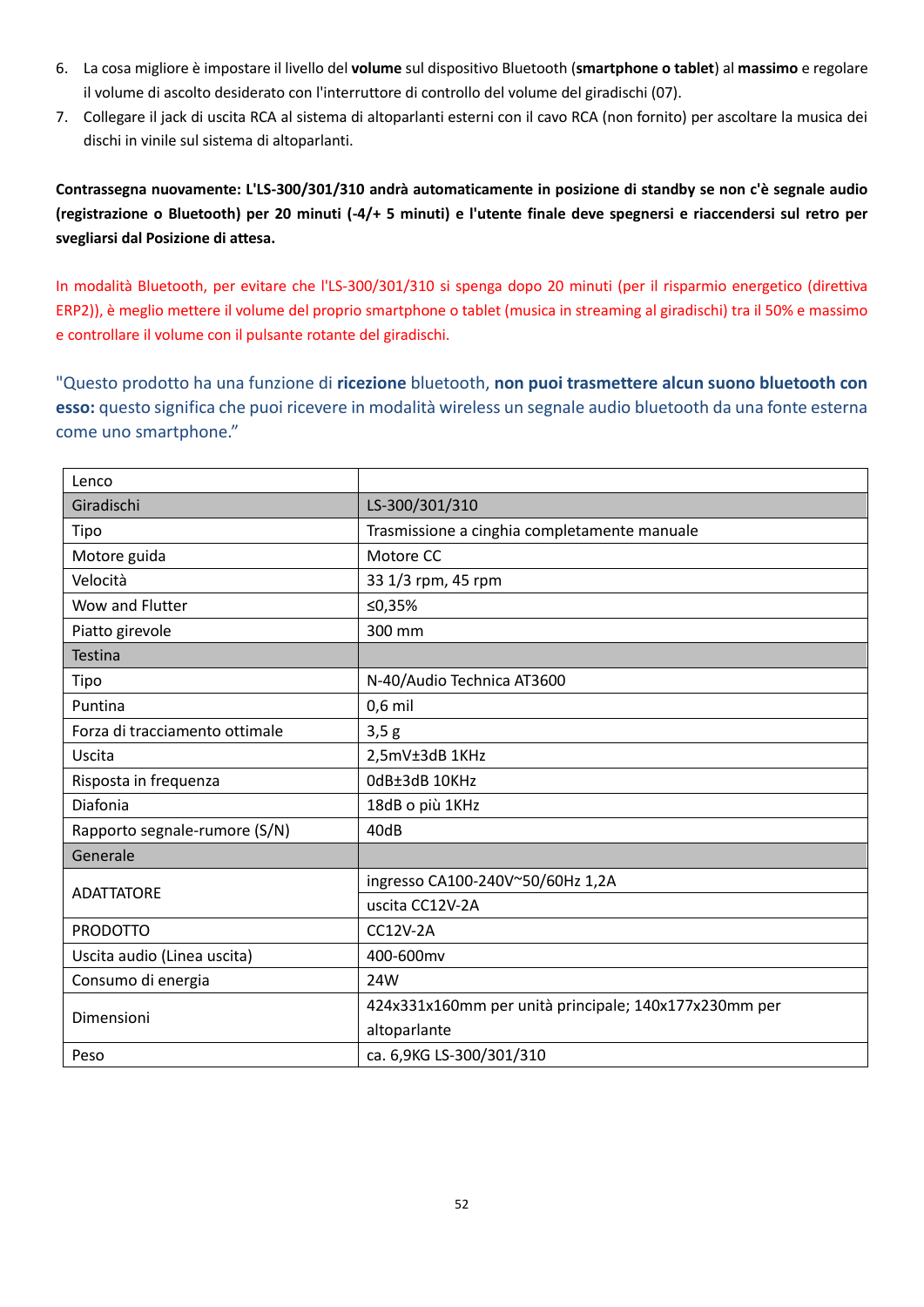#### **Alimentatore**

# **Produttore: Dongguan Liyang Electrical Technology Co., Ltd**

**Numero di modello: LY024SPS-120200Z**

**Utilizzare solo l'alimentazione indicata nel presente manuale.**

| Informazioni                               | Valore e precisione               |
|--------------------------------------------|-----------------------------------|
| Nome del produttore o marchio commerciale, | <b>Dongguan Liyang Electrical</b> |
| registrazione commerciale e indirizzo      | <b>Technology Co., Ltd</b>        |
|                                            | Zone A, 2/F, Building D,          |
|                                            | Chuangfu Industrial Zone, Dakan   |
|                                            | Village, Huangjiang Town,         |
|                                            | 523750, Dongguan City,            |
|                                            | Guangdong, Cina                   |
| Identificatore del modello                 | LY024SPS-120200Z                  |
| Tensione in ingresso                       | 120-240V                          |
| Frequenza in ingresso CA                   | 50-60 Hz                          |
| Tensione in uscita                         | <b>CC 12V</b>                     |
| Corrente in uscita                         | 2A                                |
| Potenza in uscita                          | 24W                               |
| Efficienza media attiva                    | 87,89%                            |
| Efficienza a basso carico (10%)            | 82,77%                            |
| Nessun carico Consumo energetico           | 0,08                              |